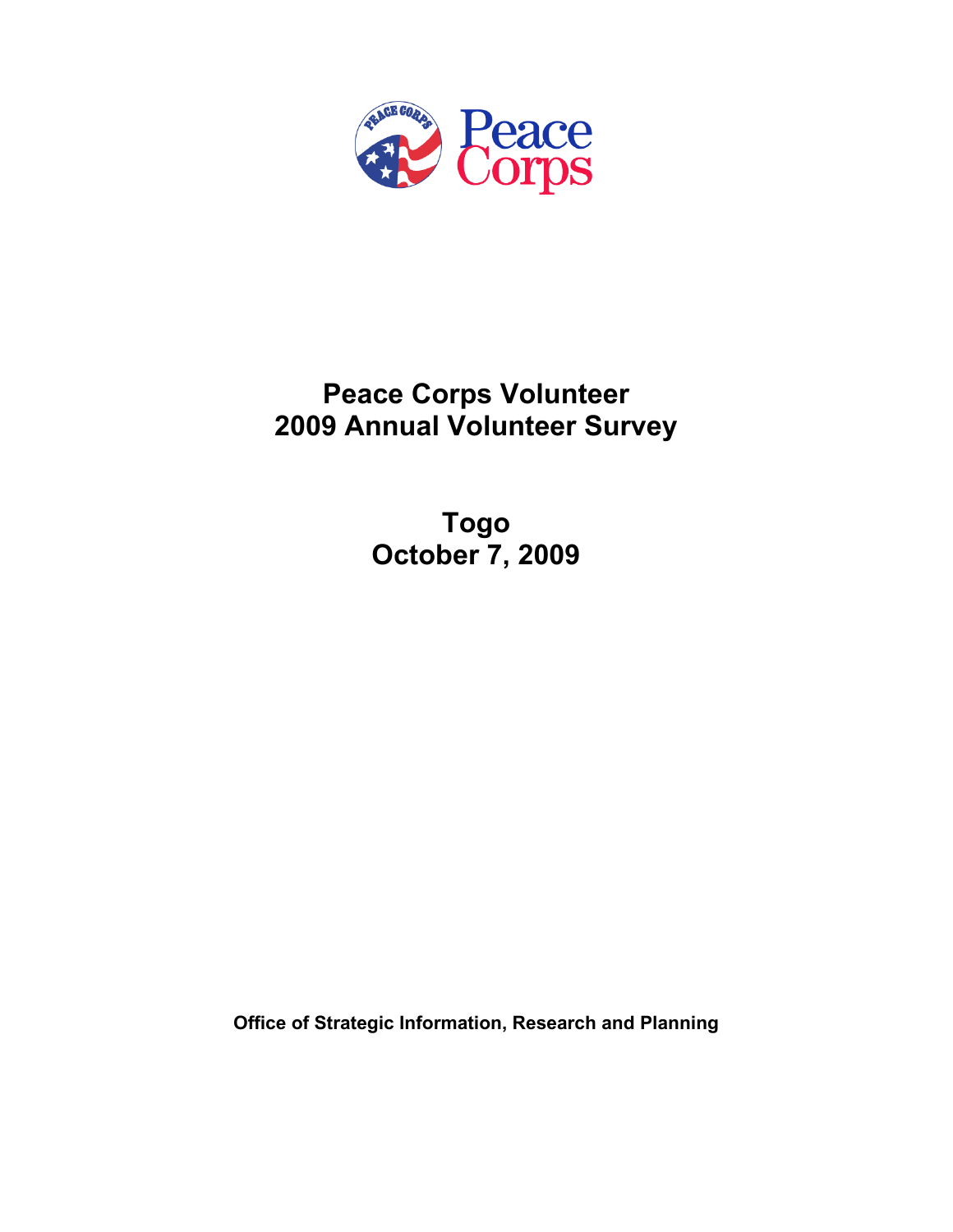# **Table of Contents**

| Introduction to the 2009 Annual Volunteer Survey Report 3 |     |
|-----------------------------------------------------------|-----|
| Overview of the Post's 2009 Volunteer Survey Respondents4 |     |
|                                                           |     |
|                                                           | .10 |
|                                                           |     |
|                                                           |     |
|                                                           |     |
|                                                           | .27 |
|                                                           |     |
|                                                           |     |
|                                                           |     |
| J. Overall Assessment of Peace Corps Service47            |     |
|                                                           |     |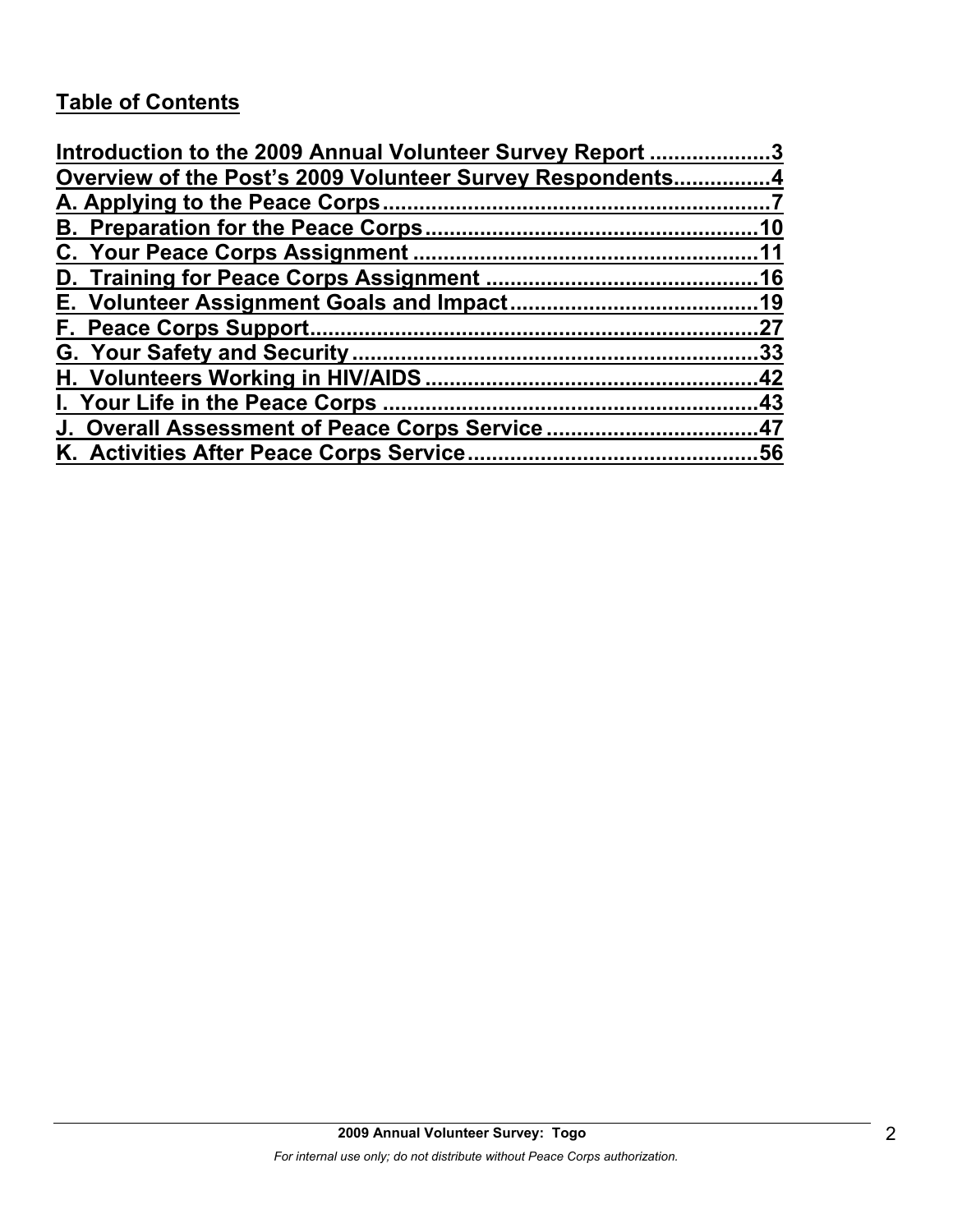# **Introduction to the 2009 Annual Volunteer Survey Report**

This country report contains the tables and charts from the Volunteers in your country who completed the 2009 Annual Volunteer Survey (AVS). The results provide a picture of the activities, experiences and views of Peace Corps Volunteers in 2009. The results show areas where Volunteers' needs are met and identify areas where improvements may be needed. The survey was fielded from May through August 2009.

A core set of questions was asked of all Volunteers. For the first time, Volunteers were also asked a series of questions relevant to their time in country:

- Volunteers in country 8 or less months were asked about applying to and preparing for the Peace Corps.
- Volunteers in country 18 or less months were asked about the effectiveness of their preservice training (PST).
- Volunteers in country 19 or more months were asked about their post-service plans, as well as the Peace Corps' resources for their post-service transition.

Tables and graphs are labeled by survey section and the survey question. The tables show the percent of post respondents that selected each choice and the total number of post respondents that answered the question. The number of responses for each question will vary, depending on:

- whether the question was asked of all Volunteers or only the Volunteers in-country a certain number of months and
- how many of the Volunteers who were "eligible" to answer the question did respond.

Most survey questions asked respondents to select only one from a set of choices. The percentages for the "select one" responses add up to 100 percent. Other questions asked Volunteers to "mark all that apply" in situations, for example, where it is likely that respondents are involved in more than one secondary activity. The percentages of the "mark all that apply" responses will total more than 100 percent; each percentage equals the number of respondents selecting that choice divided by the number of respondents who answered the question.

Posts are encouraged to compare these 2009 results with the 2006 and 2008 survey results to note trends and changes over time. Because questions are revised from one survey to the next, a crosswalk between the 2008 and 2009 questions is posted on the OSIRP intranet page under 2009 AVS Reports "Reference Documents." The earlier 2008 survey global, regional and post reports are also posted on the OSIRP Intranet page.

Volunteers' extensive narrative responses to the 29 open-ended questions on the survey are in the post's 2009 Annual Volunteer Survey Open Ended Reponses report. All Volunteers' narrative responses to key questions will be analyzed for global themes and presented in a later report.

The number of surveys for each post includes surveys submitted online by Volunteers and completed paper surveys sent to the Peace Corps headquarters for hand-entry into the online survey system. The final count may include mostly completed partial surveys added to the final dataset after the survey closed.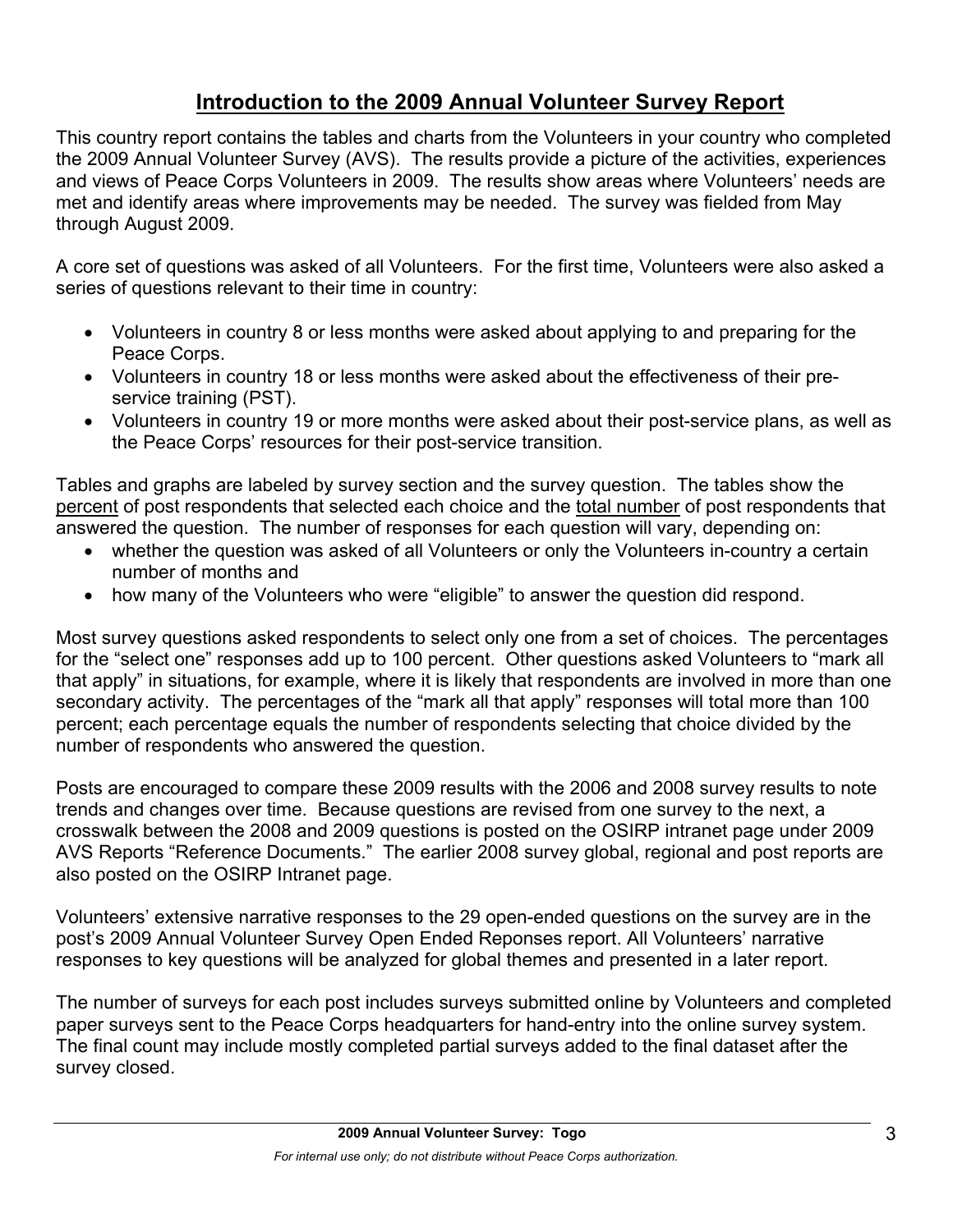# **Overview of the Post's 2009 Volunteer Survey Respondents**

This overview presents basic information about the characteristics of Volunteers who completed the 2009 Annual Volunteer Survey at post.

|            | 8 months or less |         | 9 to 18 months |         | 19 months or more |         | Total  |         |
|------------|------------------|---------|----------------|---------|-------------------|---------|--------|---------|
|            | Number           | Percent | Number         | Percent | Number            | Percent | Number | Percent |
| Months3grp | 13I              | 19%     | 24             | 35%     | 32I               | 46%     | 69     | 100%    |

#### **Completed Surveys by Months in Country**

#### **L1: What is your age?**

|         | 20-29 | $30 - 49$ | 50+   | Total |
|---------|-------|-----------|-------|-------|
| AGE3grp | 87%   | 12%       | $1\%$ | 271   |

#### **L2: What is your gender?**

|               | Female | Male | Total |  |
|---------------|--------|------|-------|--|
| <b>GENDER</b> | 58%    | 12%  |       |  |

### **Completed surveys by project.**

|                                      | Count | Column N % |
|--------------------------------------|-------|------------|
| Community Health and AIDS Prevention | 14    | 20%        |
| Girls Education & Empowerment        | 17    | 25%        |
| Natural Resources Management         | 15    | 22%        |
| Small Enterprise Development         | 21    | 30%        |
| Other. Please specify                |       | 3%         |
| Total                                | 69    | 100%       |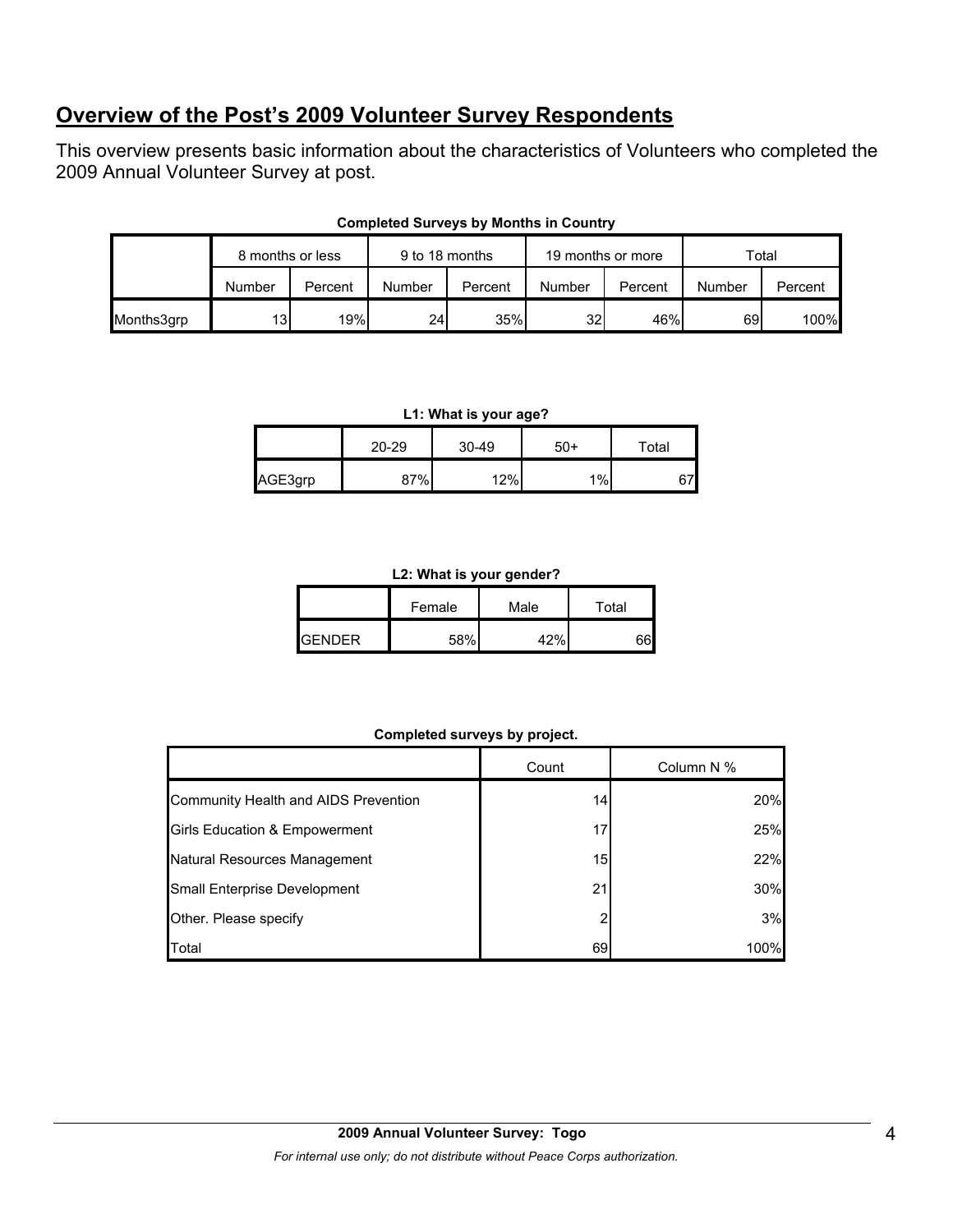|                |                                                 | Percent | Number          |
|----------------|-------------------------------------------------|---------|-----------------|
| C <sub>2</sub> | Business education/advising                     | 21%     | 14              |
|                | Youth development                               | 18%     | 12              |
|                | <b>HIV/AIDS</b>                                 | 10%     | 7               |
|                | Health extension                                | 10%     | 7               |
|                | Other: Please specify                           | 9%      | $6\phantom{1}6$ |
|                | Environmental education                         | $6\%$   | 4               |
|                | Agriculture/fish/livestock                      | 6%      | $\overline{a}$  |
|                | Other education                                 | 4%      | 3               |
|                | Agroforestry                                    | 4%      | 3               |
|                | NGO development                                 | 4%      | 3               |
|                | Information & communications technology (ICT)   | 3%      | $\overline{a}$  |
|                | Water sanitation                                | 1%      | 1               |
|                | Teacher training                                | 1%      | 1               |
|                | Community development                           | 1%      | 1               |
|                | Urban & regional planning/municipal development |         |                 |
|                | Forestry/parks                                  |         |                 |
|                | Math/science teaching                           |         |                 |
|                | English teaching                                |         |                 |
|                | Total                                           | 100%    | 68              |

**C2: Which best describes the focus of your primary assignment/work?**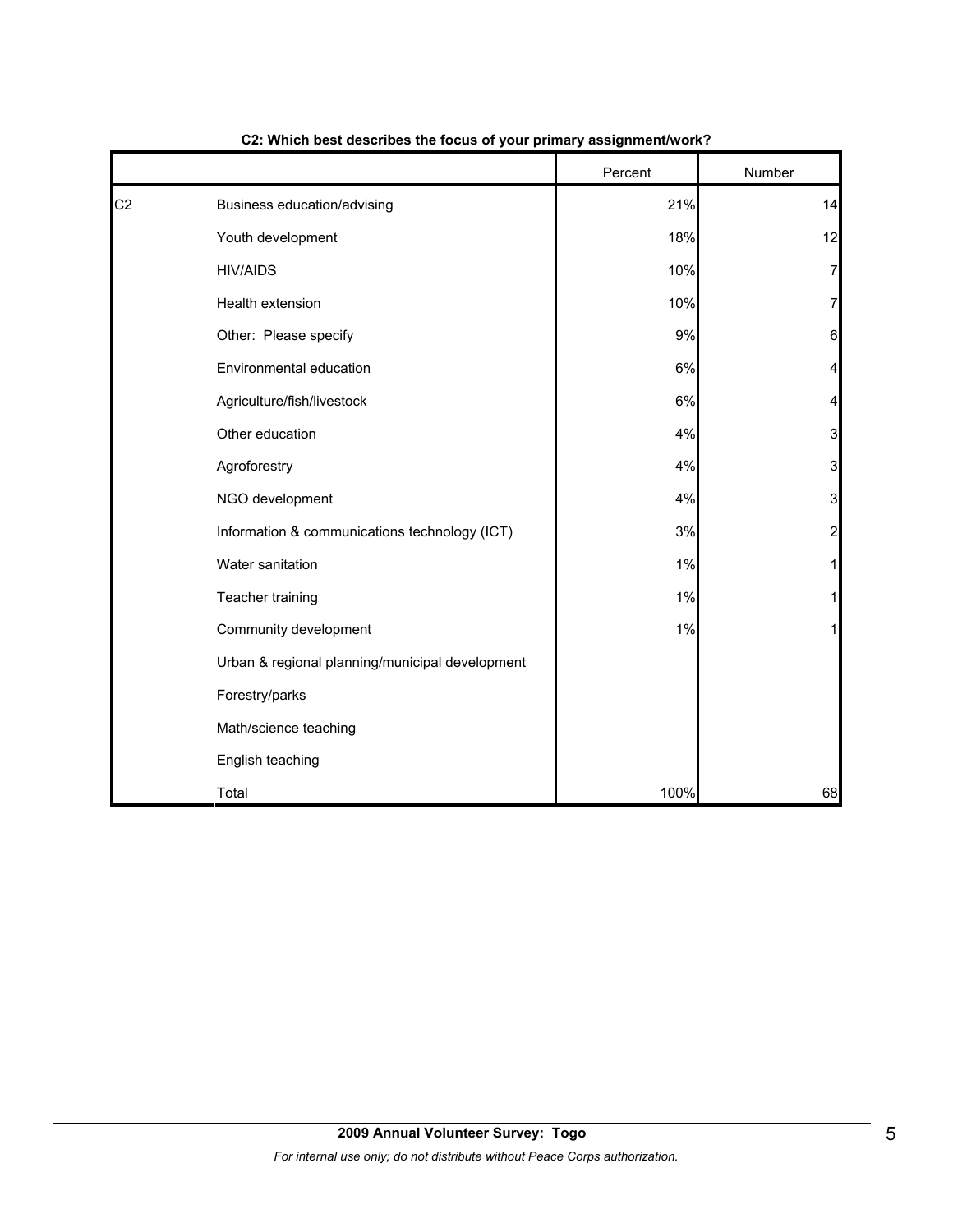|         | <br>----- 1-r- <i>--</i> 11                    |         |               |  |
|---------|------------------------------------------------|---------|---------------|--|
|         |                                                | PERCENT | <b>NUMBER</b> |  |
| C2.TEXT | Open-ended results. Not responsive to request. |         |               |  |
|         | Total                                          | 100%    | 69            |  |

## **C2.TEXT: Which of the following initiatives does your primary work include? Other (specify)**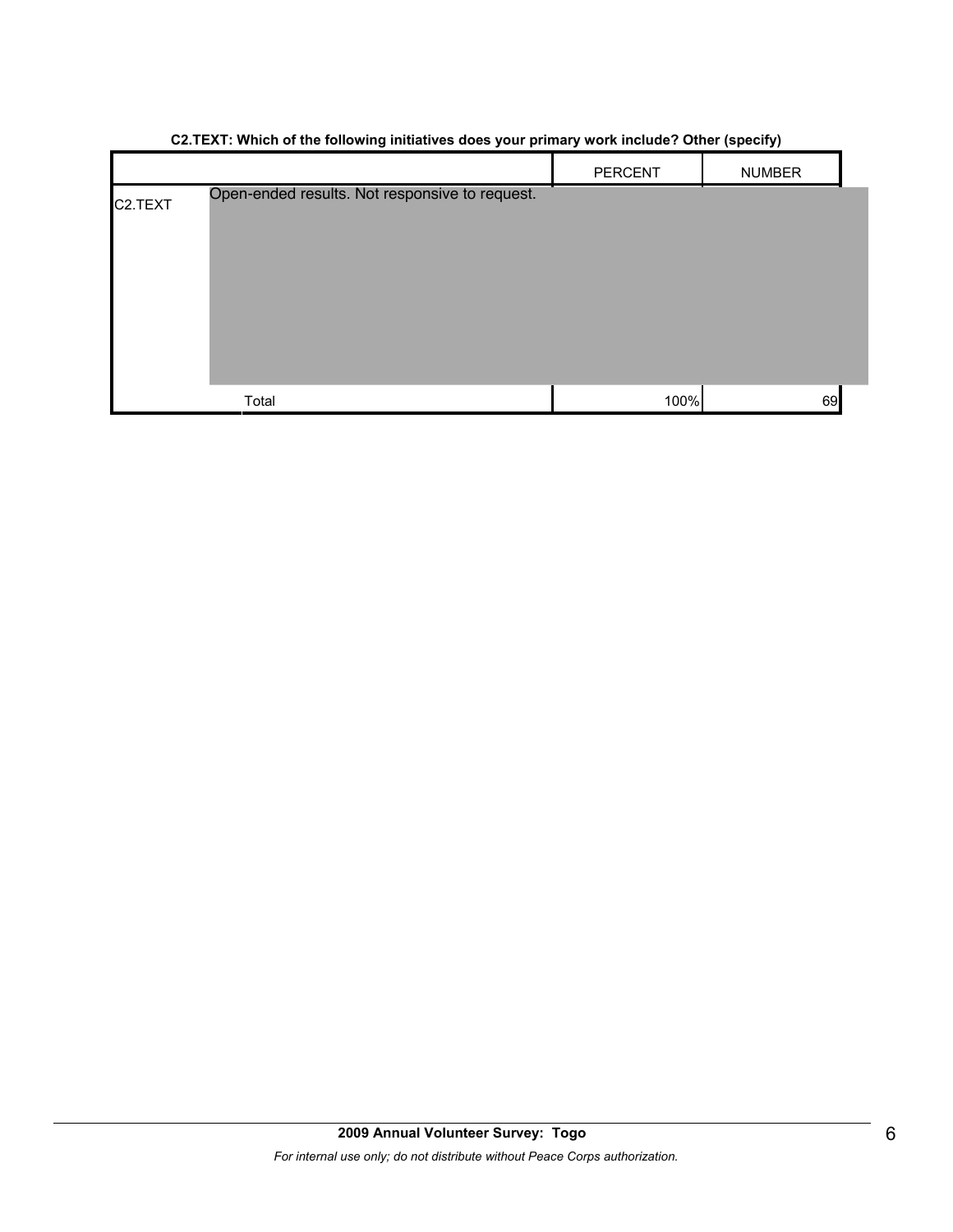# **A. Applying to the Peace Corps**

*This section reports Volunteers' motivations in applying and accepting a Peace Corps assignment.* 

|                             | Not Important | Somewhat<br>important | Important | NA. | Total |
|-----------------------------|---------------|-----------------------|-----------|-----|-------|
| Different culture           |               | 23%                   | 77%       |     | 13    |
| Work experience             |               | 23%                   | 77%       |     | 13    |
| Help others                 | 8%            | 8%                    | 85%       |     | 13    |
| International experience    |               |                       | 100%      |     | 13    |
| Language                    |               | 54%                   | 46%       |     | 13    |
| Personal growth             |               | 23%                   | 77%       |     | 13    |
| U. S. job market            | 31%           | 38%                   | 15%       | 15% | 13    |
| Serve my country            | 31%           | 23%                   | 38%       | 8%  | 13    |
| Travel/adventure            |               | 15%                   | 85%       |     | 13    |
| Other: Please specify below |               |                       | 40%       | 60% | 5     |

| A1: How important were the following factors in accepting a PC assignment? |  |  |
|----------------------------------------------------------------------------|--|--|
|                                                                            |  |  |

### **A1\_OTHER: How important were the following factors in accepting a PC assignment? Other (specify)**

|          |                                                | <b>PERCENT</b> | <b>NUMBER</b> |  |
|----------|------------------------------------------------|----------------|---------------|--|
|          | Open-ended results. Not responsive to request. |                |               |  |
| A1 OTHER |                                                |                |               |  |
|          |                                                |                |               |  |
|          |                                                |                |               |  |
|          |                                                |                |               |  |
|          |                                                |                |               |  |
|          |                                                |                |               |  |
|          |                                                |                |               |  |
|          | Total                                          | 100%           | 69            |  |
|          |                                                |                |               |  |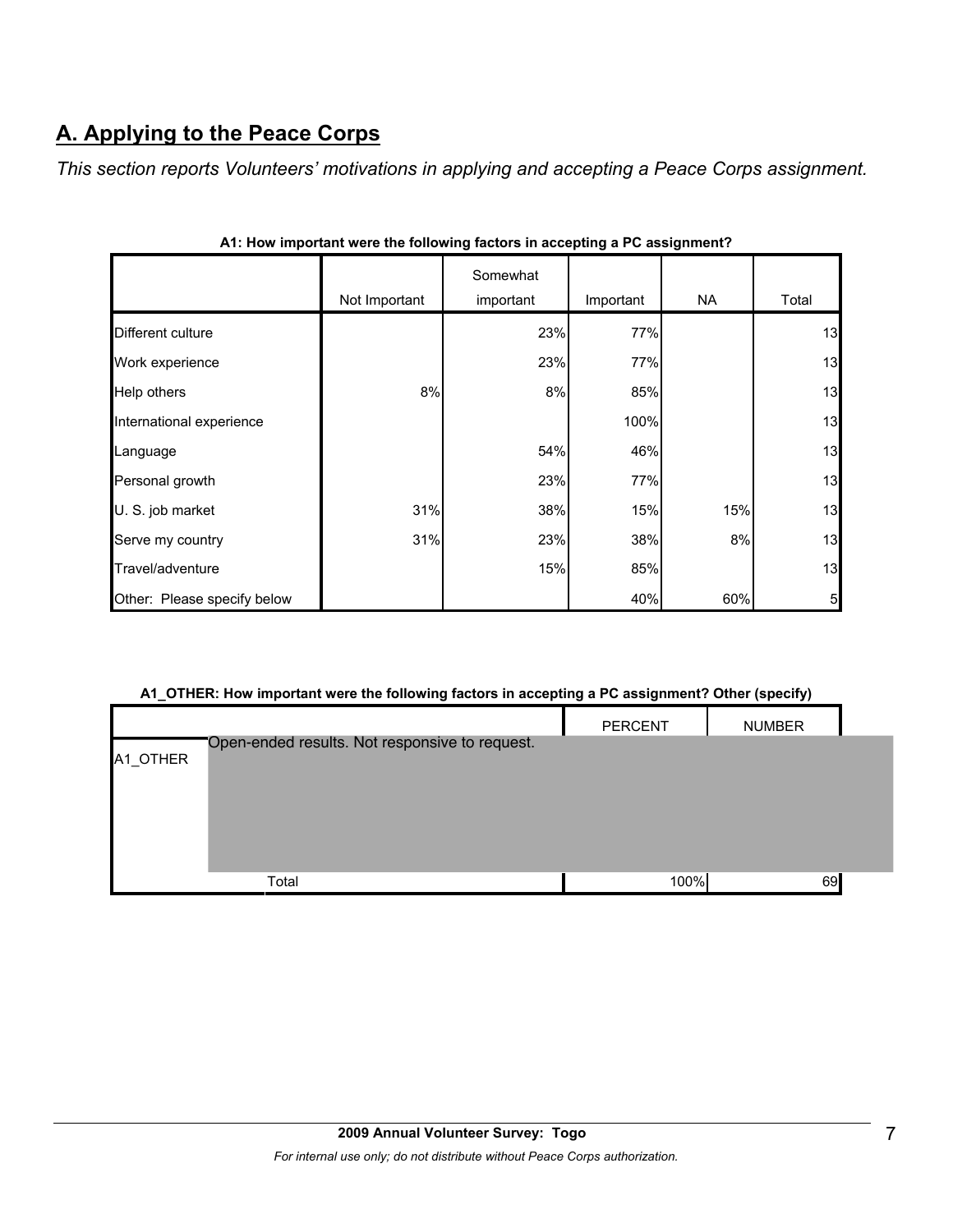|                                                                 |                                                                                              | PCV Responses | % Involved in<br>Initiative | <b>Total PCVs</b><br>Responding |
|-----------------------------------------------------------------|----------------------------------------------------------------------------------------------|---------------|-----------------------------|---------------------------------|
| What prompted you to apply to PC Personal interest in the Peace | Corps                                                                                        | 9             | 69%                         |                                 |
|                                                                 | Returned Peace Corps Volunteer<br>(e.g., someone you met or know<br>personally               | 7             | 54%                         |                                 |
|                                                                 | Peace Corps campus or<br>community information session                                       | 4             | 31%                         |                                 |
|                                                                 | Article or book about the Peace<br>Corps                                                     | 3             | 23%                         |                                 |
|                                                                 | Peace Corps website                                                                          | 3             | 23%                         |                                 |
|                                                                 | Other: Please specify                                                                        | 3             | 23%                         |                                 |
|                                                                 | Returned Peace Corps Volunteer<br>who spoke to your school or group<br>about the Peace Corps | 2             | 15%                         |                                 |
|                                                                 | Peace Corps recruiter                                                                        | 2             | 15%                         |                                 |
|                                                                 | Radio, TV, or print advertisement                                                            |               |                             |                                 |
|                                                                 | Peace Corps material in the mail                                                             |               |                             |                                 |
|                                                                 | Total                                                                                        |               |                             | 13                              |

### **A2. What prompted you to apply to the PC? Mark all that apply.**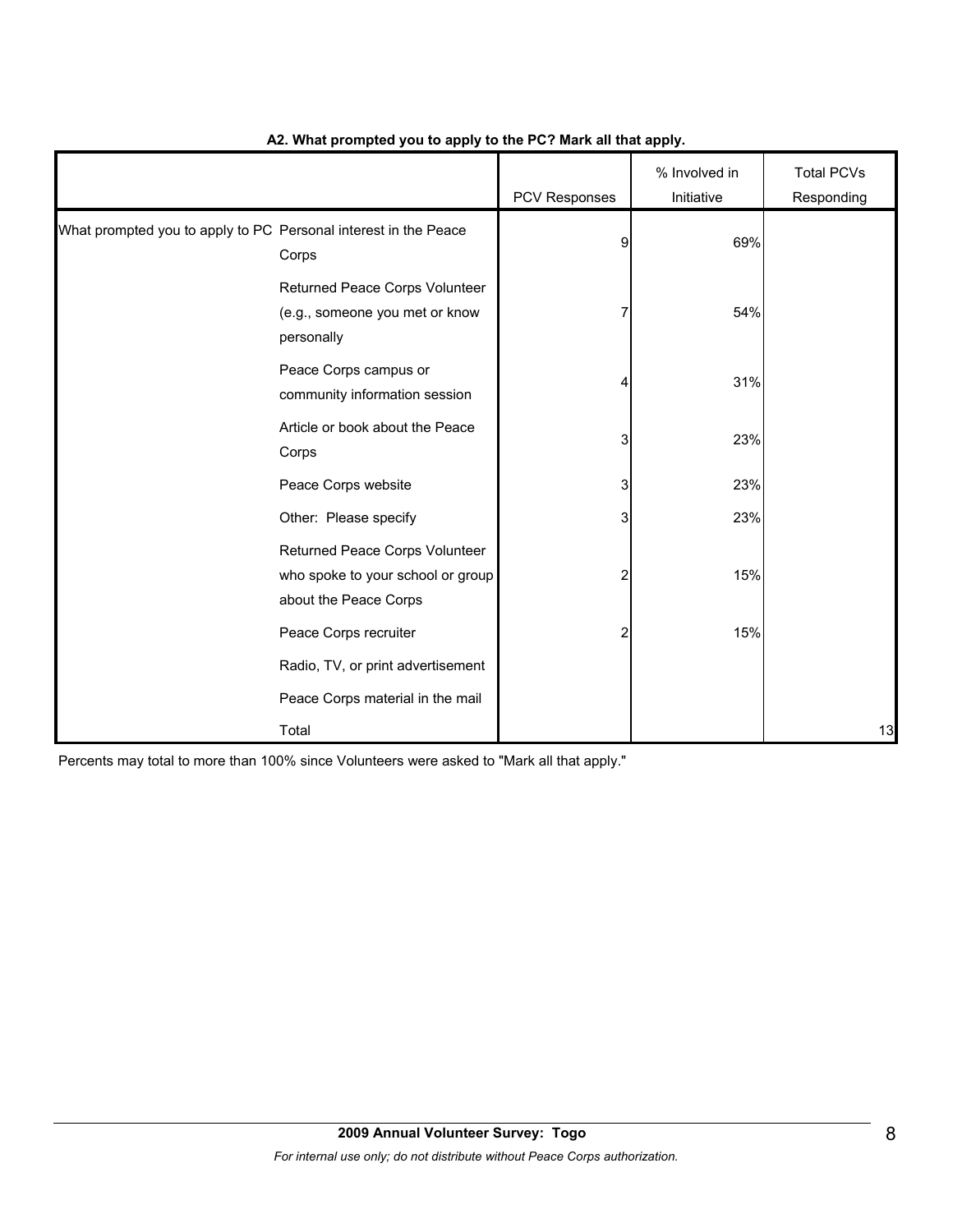|               |                                                | PERCENT | <b>NUMBER</b> |
|---------------|------------------------------------------------|---------|---------------|
| A2.OTHER.TEXT | Open-ended results. Not responsive to request. |         |               |
|               |                                                |         |               |
|               |                                                |         |               |
|               |                                                |         |               |
|               |                                                |         |               |
|               |                                                |         |               |
|               |                                                |         |               |
|               |                                                |         |               |
|               | Total                                          | 100%    | 69            |

## **A2.OTHER.TEXT: What prompted you to apply to the PC? Other (specify)**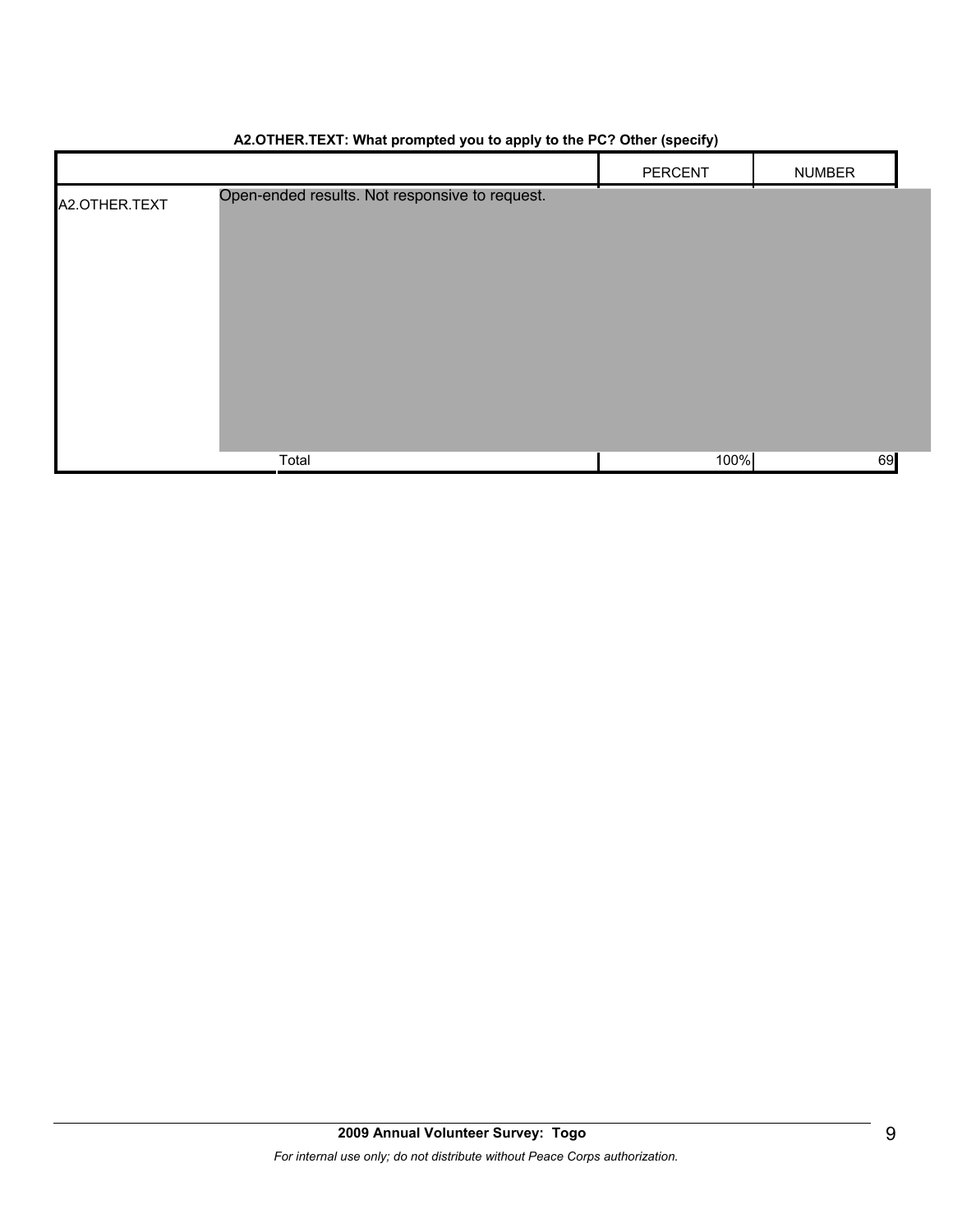# **B. Preparation for the Peace Corps**

*This section reports on Volunteers' assessment of the materials and information available before their service* 

## **B1: How useful was the information on the PC website in preparing you for the realities of living and working as a**

**Volunteer?**

|                 |              |     |     |     |             | Don't know (did not |       |
|-----------------|--------------|-----|-----|-----|-------------|---------------------|-------|
|                 | Not at all 1 |     |     |     | Extremely 5 | access information) | Total |
| IB <sub>1</sub> | 8%           | 31% | 31% | 15% | 8%          | 8%                  | 13    |

## **B2: How useful were the PC materials about your country in helping you prepare for your service?**

|                 | Not at all 1 |     |     |     | Extremely 5 | Don't know (did not<br>access information) | Total |
|-----------------|--------------|-----|-----|-----|-------------|--------------------------------------------|-------|
| IB <sub>2</sub> | 8%           | 38% | 15% | 38% |             |                                            | 13    |

## **B3: How useful were the materials you received from the PC about your primary assignment in helping you prepare**

| for your service? |              |     |     |     |             |                     |       |
|-------------------|--------------|-----|-----|-----|-------------|---------------------|-------|
|                   |              |     |     |     |             | Don't know (did not |       |
|                   | Not at all 1 |     |     |     | Extremely 5 | access information) | Total |
| B <sub>3</sub>    | 23%          | 15% | 38% | 23% |             |                     | 13    |

### **B4: How useful were the materials you received from the PC regarding the need for flexibility in adapting to your**

|                | work?        |  |     |     |             |                     |       |  |
|----------------|--------------|--|-----|-----|-------------|---------------------|-------|--|
|                |              |  |     |     |             | Don't know (did not |       |  |
|                | Not at all 1 |  |     | 4   | Extremely 5 | access information) | Total |  |
| B <sub>4</sub> |              |  | 54% | 31% | 15%         |                     | 13    |  |

### **B7: How prepared do you feel to meet the challenges of PC service?**

|                | Not at all 1 | -   |     |     | Exceptionally 5 | Total |
|----------------|--------------|-----|-----|-----|-----------------|-------|
| B <sub>7</sub> | 8%           | 15% | 15% | 46% | 15%             | 13    |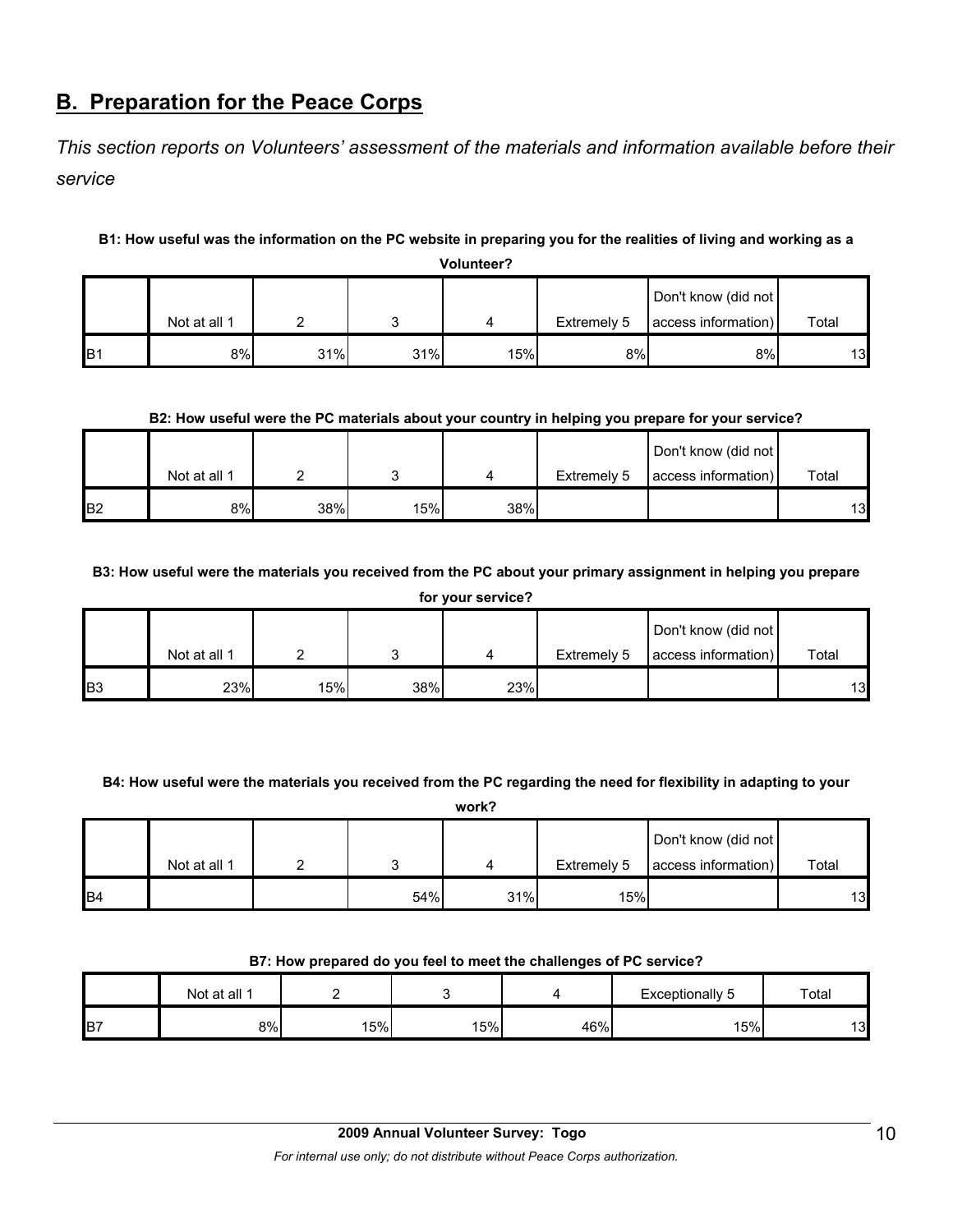# **C. Your Peace Corps Assignment**

*This section reports Volunteers' primary assignment work and secondary activities. The term "primary assignment" refers to the Volunteers' assignment which is part of an overall project plan designed by your host country partners and in-country Peace Corps staff.* 

|            |                                                                                         | PCV Responses | % Involved in Initiative | <b>Total PCVs</b><br>Responding |
|------------|-----------------------------------------------------------------------------------------|---------------|--------------------------|---------------------------------|
| \$C3PrmAct |                                                                                         | 35            | 51%                      |                                 |
|            | Income generation                                                                       |               |                          |                                 |
|            | Working with youth                                                                      | 35            | 51%                      |                                 |
|            | <b>HIV/AIDS</b>                                                                         | 33            | 49%                      |                                 |
|            | Girls' education                                                                        | 24            | 35%                      |                                 |
|            | <b>Business advertising</b>                                                             | 23            | 34%                      |                                 |
|            | Nutrition education                                                                     | 22            | 32%                      |                                 |
|            | Working with NGO(s)                                                                     | 22            | 32%                      |                                 |
|            | Microenterprise development                                                             | 20            | 29%                      |                                 |
|            | Environment work                                                                        | 18            | 26%                      |                                 |
|            | Community food security<br>(production/marketing)                                       | 16            | 24%                      |                                 |
|            | Natural resources management                                                            | 16            | 24%                      |                                 |
|            | WID/GAD                                                                                 | 15            | 22%                      |                                 |
|            | Rural development                                                                       | 14            | 21%                      |                                 |
|            | English teaching                                                                        | 13            | 19%                      |                                 |
|            | Household food security                                                                 | 11            | 16%                      |                                 |
|            | Water and sanitation                                                                    | 11            | 16%                      |                                 |
|            | Working with special groups (e.g.,<br>disabled, elderly, ethnic minorities,<br>orphans) | 10            | 15%                      |                                 |
|            | Child survival                                                                          | 9             | 13%                      |                                 |
|            | Literacy                                                                                | 8             | 12%                      |                                 |
|            | Arts                                                                                    | 7             | 10%                      |                                 |
|            | Biodiversity conservation                                                               | 7             | 10%                      |                                 |

**C3: Which of the following activities does your primary assignment/work include? Mark all that apply.**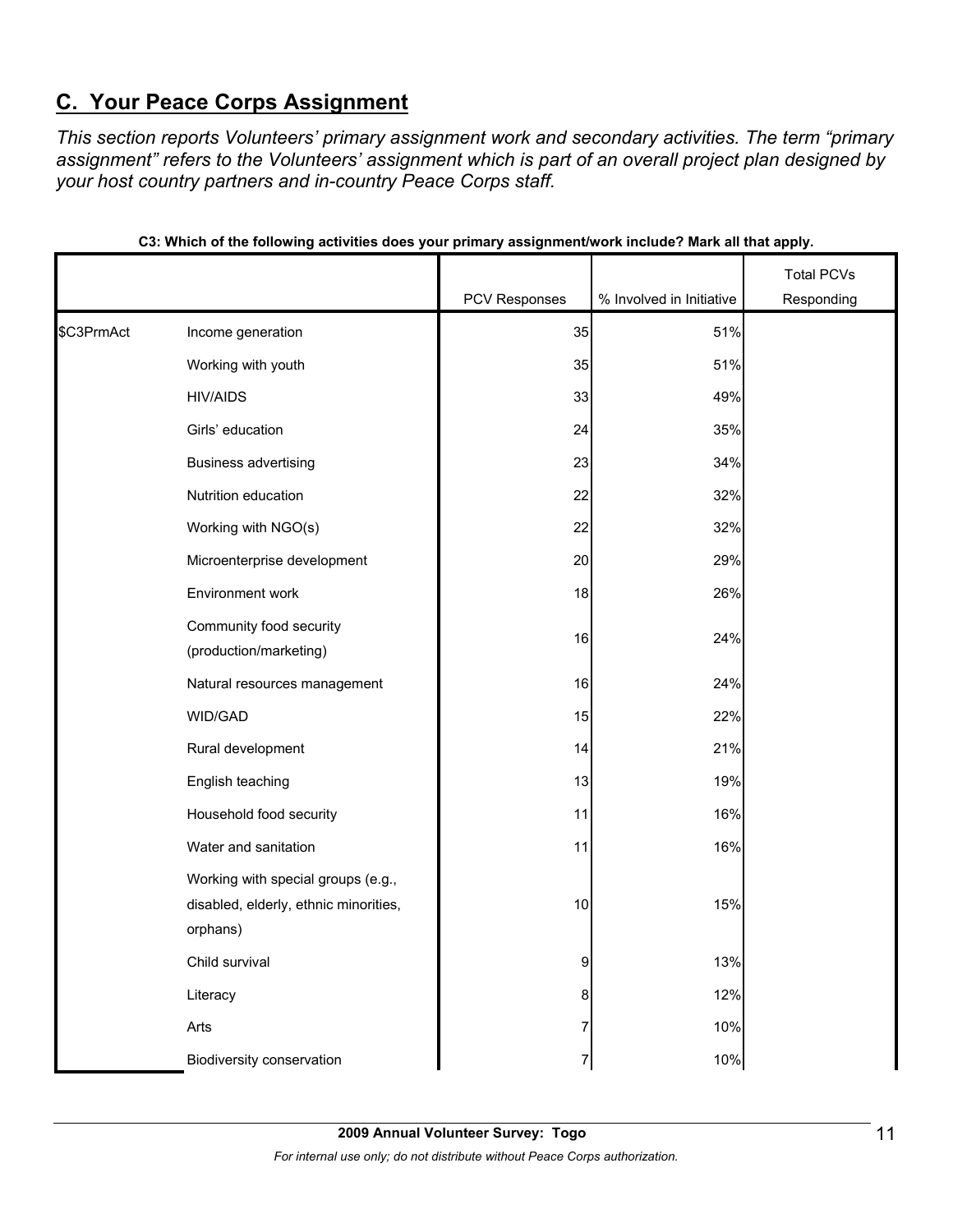| Information and communications<br>technology (ICT)     |   | 10% |    |
|--------------------------------------------------------|---|-----|----|
| World Wise Schools/ Correspondence<br>Match            |   | 10% |    |
| Mobilize host country nationals (HCNs)<br>to volunteer | 6 | 9%  |    |
| Sports/fitness                                         | 5 | 7%  |    |
| Other: Please specify                                  | 3 | 4%  |    |
| Library development                                    | 2 | 3%  |    |
| Urban development/municipal<br>development             |   | 3%  |    |
| Total                                                  |   |     | 68 |

Percents may total to more than 100% since Volunteers were asked to "Mark all that apply."

## **C3: Which of the following activities does your primary assignment/work include? Other (specify)**

|               |                                                | Column N % | Count | Row N % |  |
|---------------|------------------------------------------------|------------|-------|---------|--|
| C3.OTHER.TEXT | Open-ended results. Not responsive to request. |            |       |         |  |
|               |                                                |            |       |         |  |
|               |                                                |            |       |         |  |
|               |                                                |            |       |         |  |
|               |                                                |            |       |         |  |
|               | Total                                          |            | 69    | 100%    |  |

#### **C4: Hours Spent on Primary Assignment During Average Work Week**

|           | None | $1-10$ hrs | 11-20 hrs | 21-30 hrs | 31-40 hrs | More than 40 hrs | Total |
|-----------|------|------------|-----------|-----------|-----------|------------------|-------|
| C4Hrs6grp |      | 38%        | 41%       | 15%       | 3%        | 3%               | 66    |

#### **C4: How many hours do you spend on your primary assignment during an average work**

**week?**

|     | All Volunteers | Average | Lowest reported | Highest reported | Did not answer |
|-----|----------------|---------|-----------------|------------------|----------------|
| IC4 | 69             | 16.6    |                 | 55.              | 3              |

#### **2009 Annual Volunteer Survey: Togo**

*For internal use only; do not distribute without Peace Corps authorization.*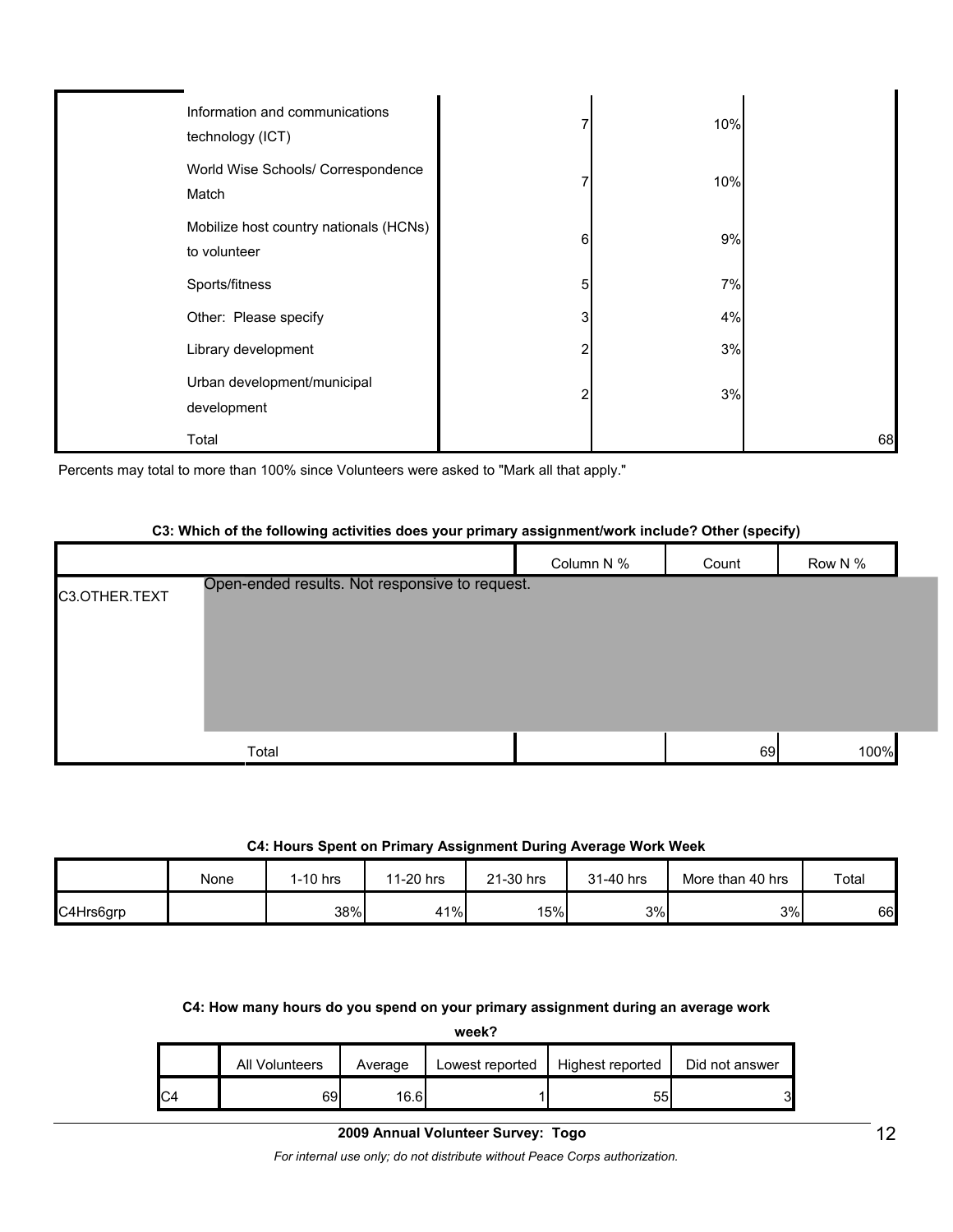|            |                                                                                         |                  |                          | <b>Total PCVs</b> |
|------------|-----------------------------------------------------------------------------------------|------------------|--------------------------|-------------------|
|            |                                                                                         | PCV Responses    | % Involved in Initiative | Responding        |
| \$C5SecAct | English teaching                                                                        | 25               | 42%                      |                   |
|            | <b>HIV/AIDS</b>                                                                         | 25               | 42%                      |                   |
|            | Income generation                                                                       | 23               | 38%                      |                   |
|            | Working with youth                                                                      | 21               | 35%                      |                   |
|            | Girls' education                                                                        | 20               | 33%                      |                   |
|            | Working with NGO(s)                                                                     | 17               | 28%                      |                   |
|            | Environment work                                                                        | 15               | 25%                      |                   |
|            | Arts                                                                                    | 13               | 22%                      |                   |
|            | Nutrition education                                                                     | 13               | 22%                      |                   |
|            | Sports/fitness                                                                          | 13               | 22%                      |                   |
|            | WID/GAD                                                                                 | 12               | 20%                      |                   |
|            | <b>Business advertising</b>                                                             | 11               | 18%                      |                   |
|            | Natural resources management                                                            | 11               | 18%                      |                   |
|            | World Wise Schools/ Correspondence<br>Match                                             | 11               | 18%                      |                   |
|            | Mobilize host country nationals (HCNs)<br>to volunteer                                  | 10               | 17%                      |                   |
|            | Literacy                                                                                | 9                | 15%                      |                   |
|            | Water and sanitation                                                                    | 9                | 15%                      |                   |
|            | Microenterprise development                                                             | 8                | 13%                      |                   |
|            | Community food security<br>(production/marketing)                                       | 7                | 12%                      |                   |
|            | Information and communications<br>technology (ICT)                                      | 7                | 12%                      |                   |
|            | Working with special groups (e.g.,<br>disabled, elderly, ethnic minorities,<br>orphans) |                  | 12%                      |                   |
|            | Child survival                                                                          | $6 \overline{6}$ | 10%                      |                   |

**C5: Which of the following do your secondary activities (other than your primary assignment work) include? Mark all that apply.**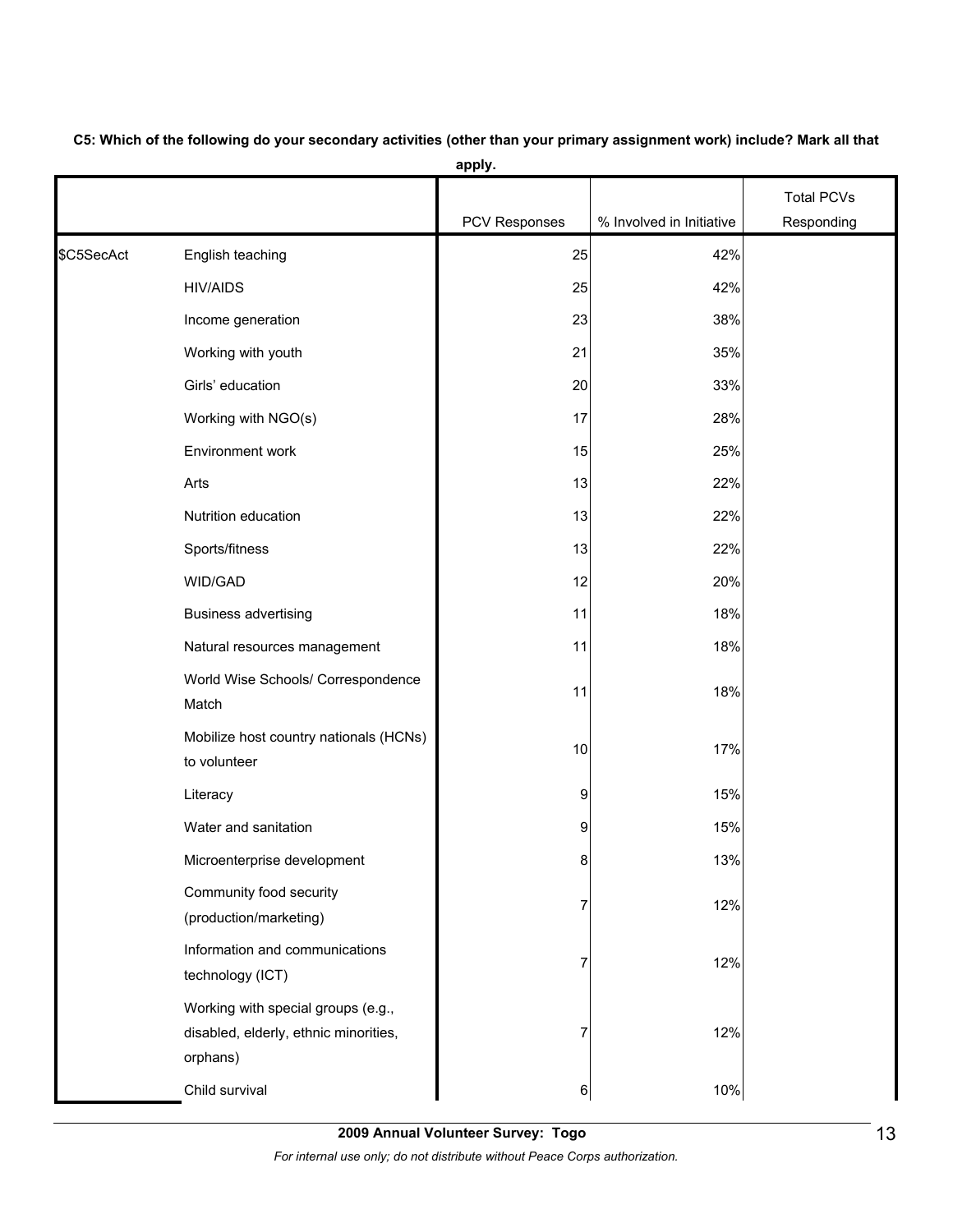| Household food security                    | 5            | 8% |    |
|--------------------------------------------|--------------|----|----|
| Library development                        | 5            | 8% |    |
| Rural development                          | 4            | 7% |    |
| Biodiversity conservation                  | $\mathbf{3}$ | 5% |    |
| Urban development/municipal<br>development |              | 2% |    |
| Other: Please specify                      |              | 2% |    |
| Total                                      |              |    | 60 |

Percents may total to more than 100% since Volunteers were asked to "Mark all that apply."

#### **C5: Which of the following do your secondary activities include? Other (specify)**

|                                                                 | Column N % | Count | Row N % |  |
|-----------------------------------------------------------------|------------|-------|---------|--|
| Open-ended results. Not responsive to request.<br>C5.OTHER.TEXT |            |       |         |  |
|                                                                 |            |       |         |  |
|                                                                 |            |       |         |  |
| Total                                                           |            | 69    | 100%    |  |

#### **C5: No Secondary Activities**

|         |                                     | Percent | Number |
|---------|-------------------------------------|---------|--------|
| C5.NONE | No                                  | 87%     | 60     |
|         | Yes, I have no secondary activities | 13%     | 9      |
|         | Total                               | 100%    | 69     |

### **C6: Hours Spent on Secondary Activities During Average Work Week**

|           | None | $1-10$ hrs | 11-20 hrs | 21-30 hrs | 31-40 hrs | More than 40 hrs | Total |
|-----------|------|------------|-----------|-----------|-----------|------------------|-------|
| C6Hrs6grp |      | 77%        | 16%       | 2%        | 5%        |                  | 57    |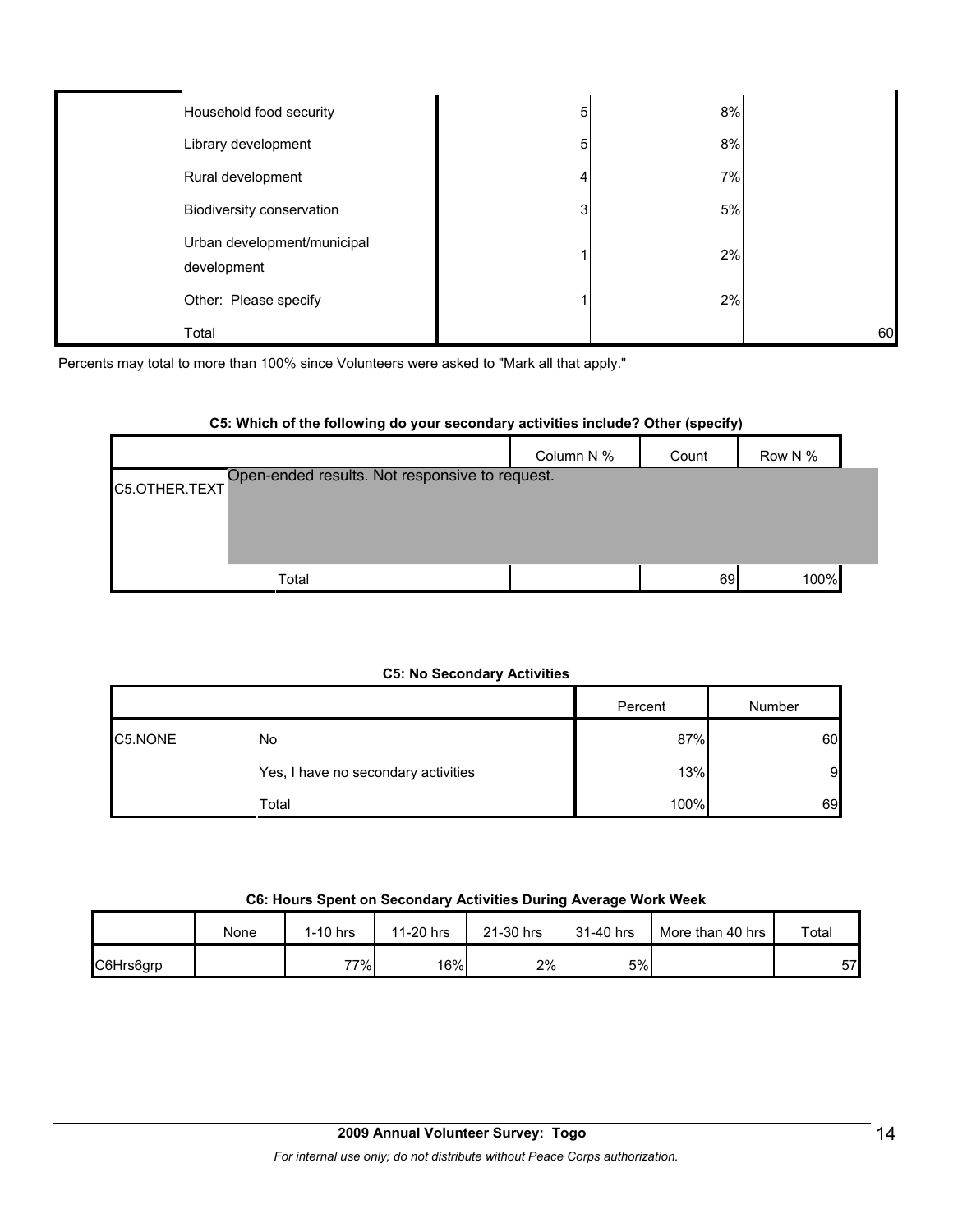|    |                |         |                 | . .<br>. .       |                |
|----|----------------|---------|-----------------|------------------|----------------|
|    | All Volunteers | Average | Lowest reported | Highest reported | Did not answer |
| C6 | 69             | 10.3    |                 | 40               | $\sqrt{2}$     |

**C6. How many hours do you spend on secondary activities during an average work week?**

**C7: How personally satisfying is your--?**

|                              | Not at all 1 |    | J   |     | Exceptionally 5 | Total |
|------------------------------|--------------|----|-----|-----|-----------------|-------|
| Primary assignment           | $1\%$        | 9% | 35% | 42% | 13%             | 69    |
| Secondary project/activities | 2%           | 8% | 34% | 34% | 23%             | 62    |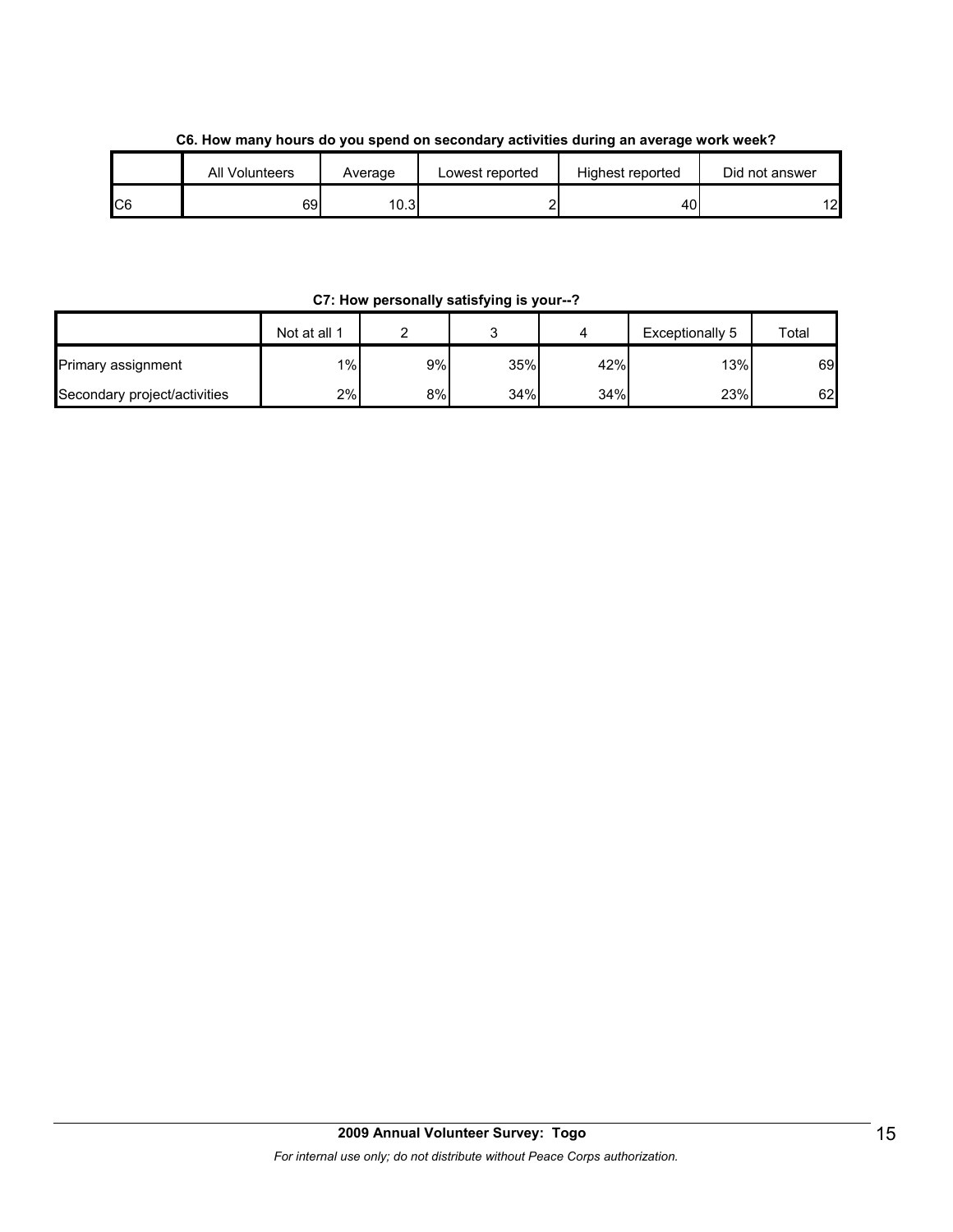# **D. Training for Peace Corps Assignment**

*This section reports Volunteers' assessments of the effectiveness of their Pre-Service Training and In-Service Training at post. In-Service Training (IST) includes: Reconnect; Technical IST; Mid-Service and Close of Service conferences; project management/leadership conferences; and other post-sponsored training sessions.* 

|                               |               |      |          |           | ັ່             | - 11<br>ັ້     |       |
|-------------------------------|---------------|------|----------|-----------|----------------|----------------|-------|
|                               | Not effective | Poor | Adequate | Effective | Very Effective | NA/No training | Total |
| Manage cultural differences   | 6%            | 6%   | 28%      | 36%       | 19%            | 6%             | 36    |
| Deal with adjustment issues   | 3%            | 14%  | 24%      | 38%       | 14%            | $8\%$          | 37    |
| Work with                     |               |      |          |           |                |                |       |
| counterparts/community        | 3%            | 27%  | 41%      | 19%       | 8%             | 3%             | 37    |
| partners                      |               |      |          |           |                |                |       |
| Use language needed in        | 3%            | 19%  | 14%      | 32%       | 27%            | 5%             | 37    |
| work and social interactions  |               |      |          |           |                |                |       |
| Perform technical aspects of  | 5%            | 11%  | 32%      | 27%       | 19%            | 5%             | 37    |
| your work                     |               |      |          |           |                |                |       |
| Work on your project goals    | 6%            | 22%  | 17%      | 42%       | 11%            | 3%             | 36    |
| and objectives                |               |      |          |           |                |                |       |
| Conduct a participatory       |               |      |          |           |                |                |       |
| community needs               | 3%            | 27%  | 38%      | 19%       | 11%            | 3%             | 37    |
| assessment (e.g., PACA)       |               |      |          |           |                |                |       |
| Monitor your project goals    | 5%            | 30%  | 41%      | 11%       | 8%             | 5%             | 37    |
| and outcomes                  |               |      |          |           |                |                |       |
| Maintain your physical health |               | 3%   | 11%      | 38%       | 38%            | 11%            | 37    |
| Maintain your                 |               |      | 24%      | 41%       | 27%            | 8%             | 37    |
| mental/emotional health       |               |      |          |           |                |                |       |
| Maintain your personal safety |               |      |          |           |                | 9%             | 34    |
| and security                  |               |      | 12%      | 44%       | 35%            |                |       |

**D1: (PCVs at post 18 months or less) How effective was your Pre-Service Training (PST) in preparing you to--**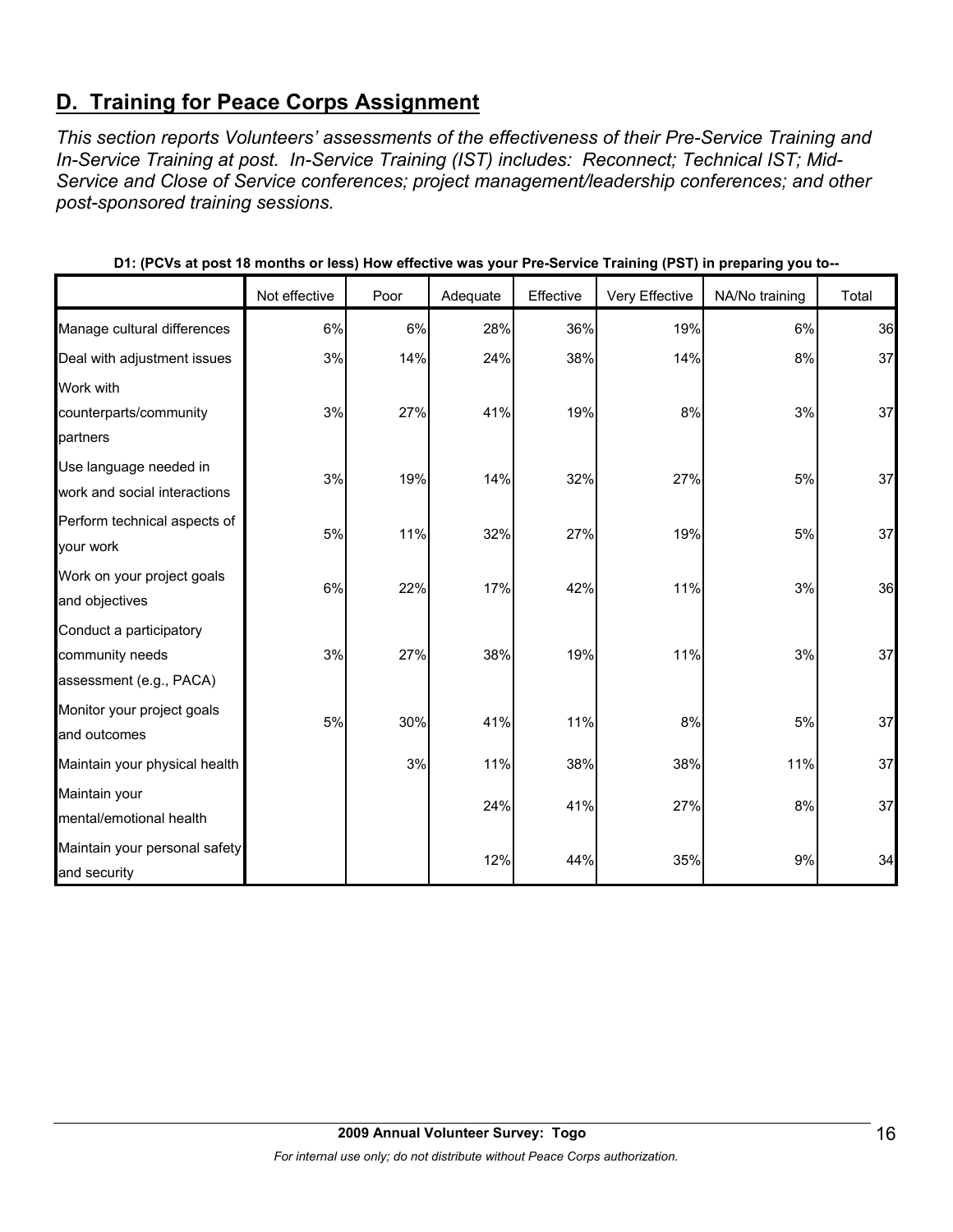|                                                                                          | Not effective | Poor  | Adequate | Effective | Very Effective | NA/No training | Total |
|------------------------------------------------------------------------------------------|---------------|-------|----------|-----------|----------------|----------------|-------|
| Manage cultural differences                                                              |               | 12%   | 34%      | 26%       | 11%            | 17%            | 65    |
| Deal with adjustment issues                                                              | 2%            | 9%    | 31%      | 27%       | 12%            | 19%            | 64    |
| Build and strengthen working<br>relationships with<br>counterparts/community<br>partners |               | 14%   | 34%      | 37%       | 14%            | 2%             | 65    |
| Use language needed in<br>work and social interactions                                   |               | 11%   | 32%      | 31%       | 11%            | 15%            | 65    |
| Perform technical aspects of<br>your work                                                | 6%            | 19%   | 30%      | 35%       | 10%            |                | 63    |
| Work on your project goals<br>and objectives                                             | 3%            | 12%   | 40%      | 31%       | 12%            | 2%             | 65    |
| Conduct a participatory<br>community needs<br>assessment (e.g., PACA)                    |               | 25%   | 23%      | 20%       | 8%             | 25%            | 65    |
| Monitor project goals and<br>outcomes                                                    | 5%            | 19%   | 48%      | 19%       | 6%             | 3%             | 64    |
| Maintain your physical health                                                            | 2%            | 5%    | 22%      | 25%       | 11%            | 37%            | 65    |
| Maintain your<br>mental/emotional health                                                 |               | $9\%$ | 23%      | 22%       | 9%             | 37%            | 65    |
| Maintain your personal safety<br>and security                                            |               | 2%    | 23%      | 31%       | 15%            | 31%            | 62    |

## **D5: How effective was your In-Service Training (IST) in preparing you to--**

## **D8: Did you have this skill before joining the Peace Corps?**

|                                               | No/ No answer | Yes             | Total |
|-----------------------------------------------|---------------|-----------------|-------|
| Skills specific to my assignment              | 29            | 37              | 66    |
| Assessing community needs                     | 47            | 20I             | 67    |
| Organizing/implementing community activities  | 28            | 38 <sup>l</sup> | 66    |
| Building capacity of local organizations      | 53            | 14.             | 67    |
| Monitoring, reporting, and evaluating my work | 21            | 48              | 69    |
| Designing and implementing training sessions  | 43            | 26              | 69    |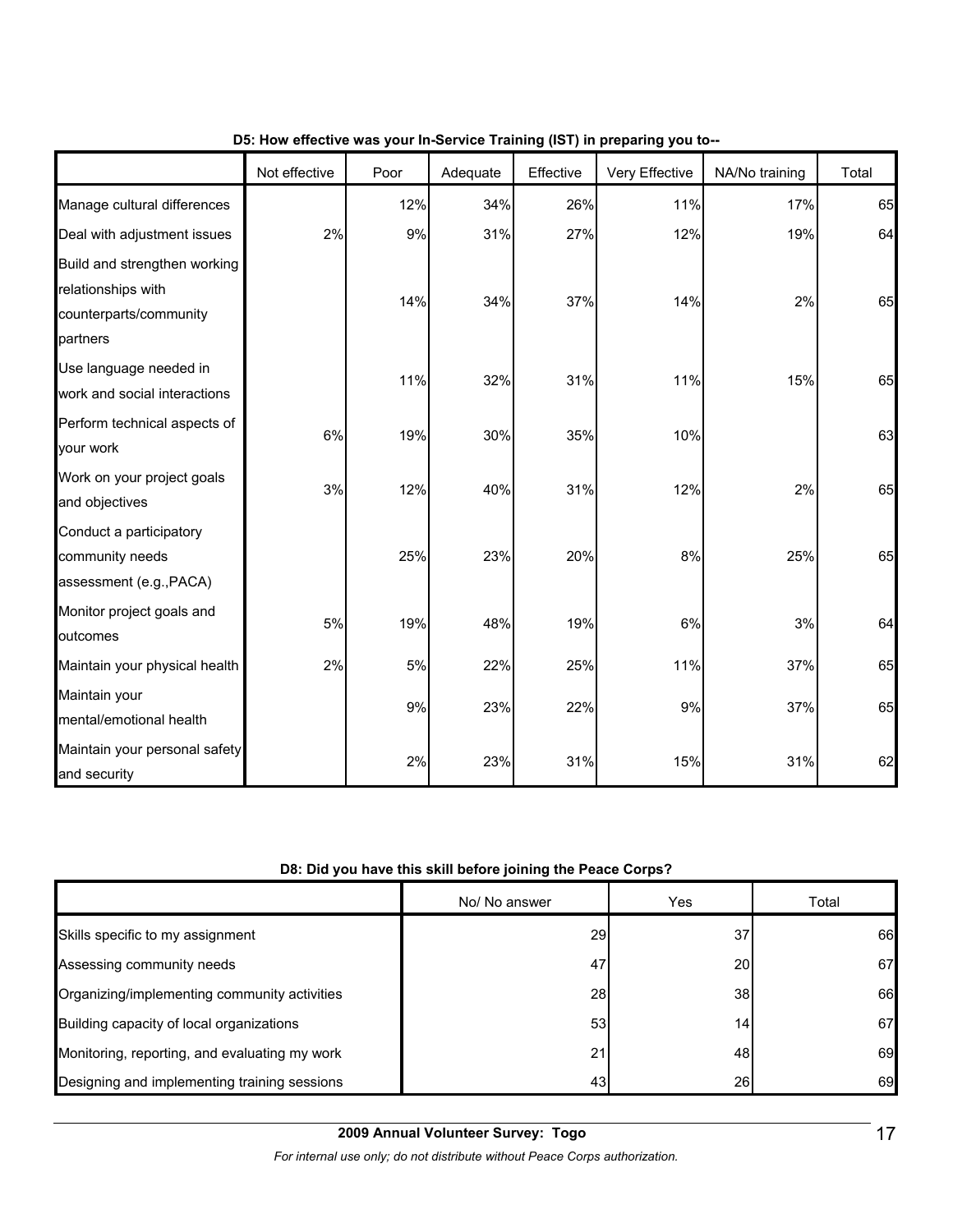|                                               | No/ No answer | Yes | Total |
|-----------------------------------------------|---------------|-----|-------|
| Skills specific to my assignment              |               | 43  | 44    |
| Assessing community needs                     | 4             | 60  | 64    |
| Organizing/implementing community activities  | 3             | 62  | 65    |
| Building capacity of local organizations      | 6             | 60  | 66    |
| Monitoring, reporting, and evaluating my work | 5             | 62  | 67    |
| Designing and implementing training sessions  | ิค            | 61  | 67    |

## **D8: Is the skill needed for your Peace Corps work?**

| D8: Have you had adequate Peace Corps training to acquire the skill? |  |  |
|----------------------------------------------------------------------|--|--|
|----------------------------------------------------------------------|--|--|

|                                               | No/ No answer   | Yes | Total |
|-----------------------------------------------|-----------------|-----|-------|
| Skills specific to my assignment              | 10              | 45  | 55    |
| Assessing community needs                     | 13 <sub>1</sub> | 50  | 63    |
| Organizing/implementing community activities  | 22              | 45  | 67    |
| Building capacity of local organizations      | 30              | 35  | 65    |
| Monitoring, reporting, and evaluating my work | 21              | 39  | 60    |
| Designing and implementing training sessions  | 19              | 41  | 60    |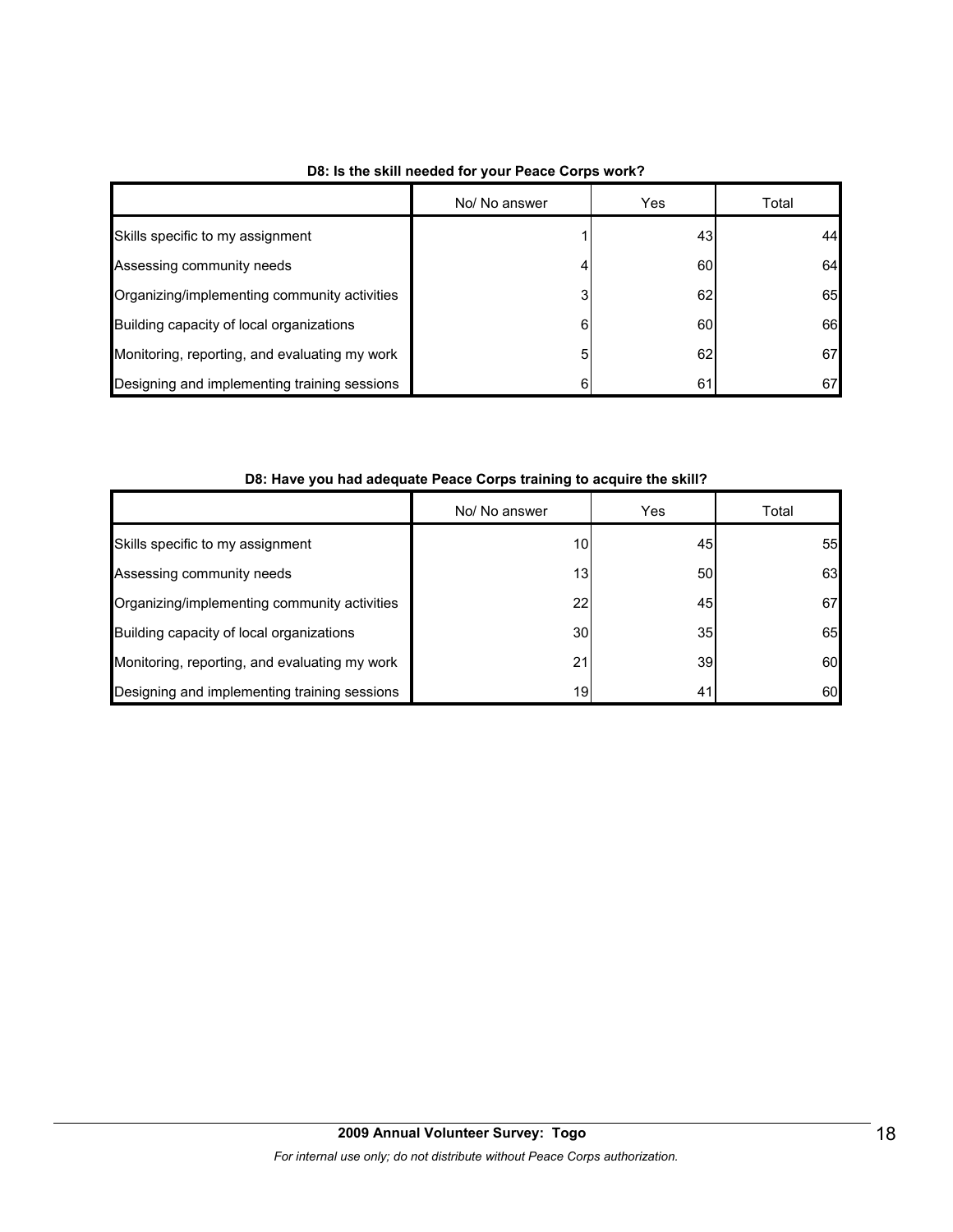# **E. Volunteer Assignment Goals and Impact**

*This section reports Volunteers' self-assessments of their impact on the individuals and organizations in the communities in which they serve. At the end of this section, Volunteers' third goal activities, participation in Coverdell World Wise School/Correspondence Match (CWWS/CM) and use of Peace Corps resources to support their work are reported in questions.* 

|                                                                                                       | Not at all 1 | $\overline{2}$ | 3   | 4   | <b>Exceptionally 5</b> | <b>NA</b> | Total |
|-------------------------------------------------------------------------------------------------------|--------------|----------------|-----|-----|------------------------|-----------|-------|
| Meets the objectives of the<br>project plan                                                           | 1%           | 15%            | 40% | 34% | 10%                    |           | 68    |
| Builds local capacity for<br>sustainability                                                           | 4%           | 17%            | 38% | 32% | 9%                     |           | 69    |
| Involves local people in<br>planning and implementing<br>activities                                   | 1%           | 9%             | 17% | 43% | 29%                    |           | 69    |
| Complements other local<br>development activities                                                     | 4%           | 16%            | 30% | 38% | 12%                    |           | 69    |
| Transfers skills to host country<br>individuals and organizations                                     |              | 13%            | 30% | 37% | 19%                    |           | 67    |
| Mobilizes host country<br>nationals (HCNs) to volunteer                                               | 16%          | 26%            | 20% | 28% | 9%                     | 1%        | 69    |
| Helps promote a better<br>understanding of Americans<br>on the part of the peoples<br>served (goal 2) | 3%           | 9%             | 25% | 26% | 35%                    | 3%        | 69    |
| Helps promote a better<br>understanding of other<br>peoples on the part of<br>Americans (goal 3)      | 4%           | 7%             | 17% | 33% | 36%                    | 1%        | 69    |

**E1: To what extent does your Volunteer work assignment address the following?**

#### **E2: To what extent does your host community--?**

|                                          | Not at all 1 | 2   |     | 4   | Exceptionally 5 | <b>NA</b> | Total |
|------------------------------------------|--------------|-----|-----|-----|-----------------|-----------|-------|
| Need the assistance that you<br>provided | 6%           | 3%  | 28% | 41% | 22%             |           | 32    |
| Want the assistance that you<br>provided | 3%           | 22% | 12% | 38% | 25%             |           | 32    |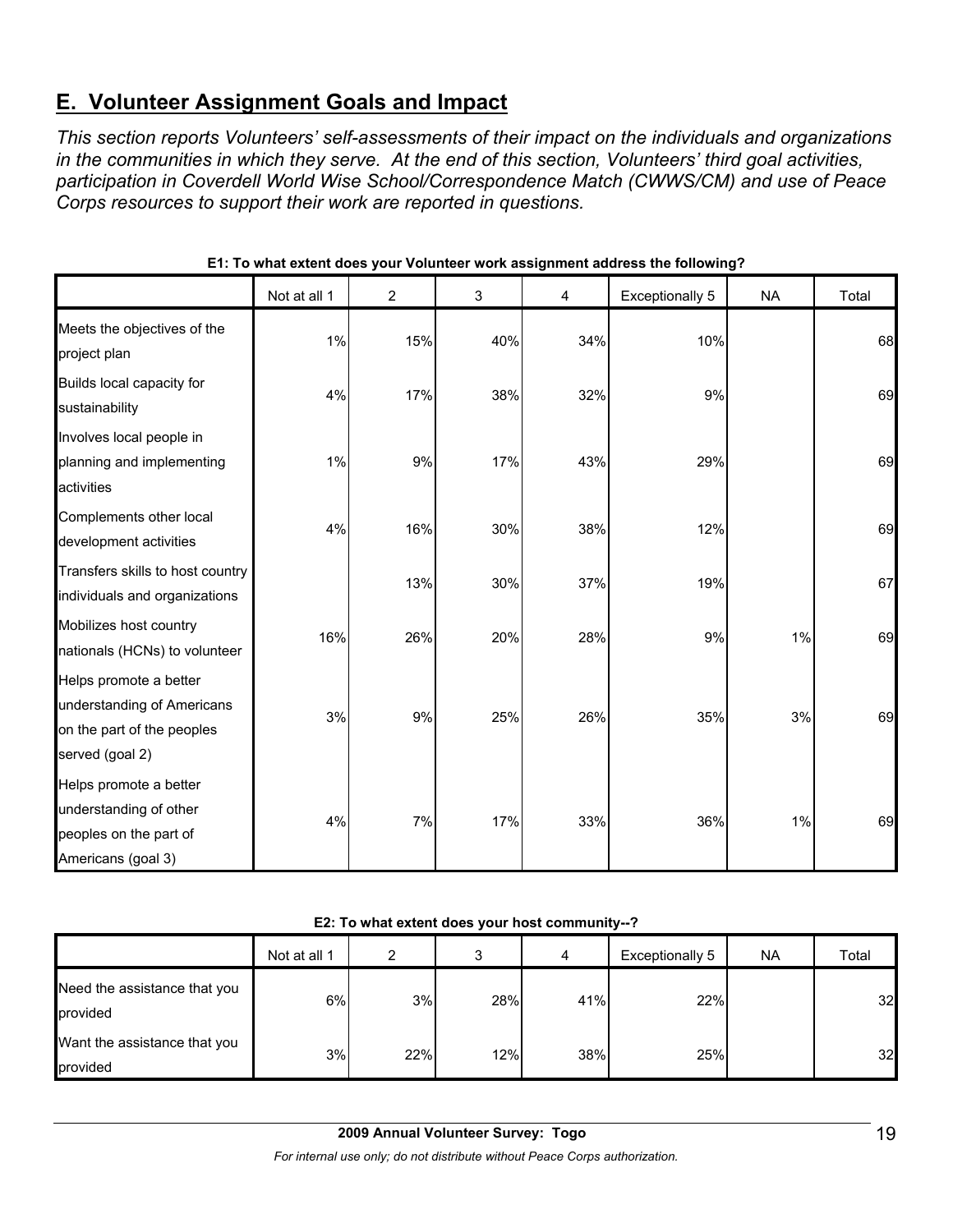|                                                                  | None 1 | $\overline{2}$ | 3   | 4   | Exceptional 5 | NA  | Total |
|------------------------------------------------------------------|--------|----------------|-----|-----|---------------|-----|-------|
| Ability to access information<br>(e.g., library, Internet, etc.) | 25%    | 18%            | 27% | 18% | 7%            | 4%  | 67    |
| Leadership skills                                                | 3%     | 12%            | 39% | 34% | 10%           | 1%  | 67    |
| Planning and management                                          | 4%     | 13%            | 30% | 42% | 9%            | 1%  | 67    |
| Problem solving/critical thinking                                | 11%    | 11%            | 33% | 35% | 9%            | 2%  | 66    |
| Self-esteem                                                      | 1%     | 15%            | 19% | 48% | 15%           | 1%  | 67    |
| <b>Technical skills</b>                                          | 5%     | 17%            | 36% | 35% | 8%            |     | 66    |
| Use of local resources                                           | 4%     | 9%             | 34% | 45% | 7%            |     | 67    |
| Use of external resources (e.g.,<br>grants, international NGOs)  | 13%    | 22%            | 22% | 28% | 9%            | 4%  | 67    |
| Better understanding of<br>Americans                             | 2%     | 9%             | 15% | 36% | 36%           | 2%  | 66    |
| Other: Please specify below                                      |        |                |     | 17% | 8%            | 75% | 12    |

#### **E3: How much impact does your assignment have on the capacities of your host counterparts/community partners?**

### **E3: How much impact does your assignment have on the capacities of your host counterparts/community partners? Other**

|          | (specify)                                      |            |       |         |  |
|----------|------------------------------------------------|------------|-------|---------|--|
|          |                                                | Column N % | Count | Row N % |  |
| E3_OTHER | Open-ended results. Not responsive to request. |            |       |         |  |
|          | Total                                          |            | 69    | 100%    |  |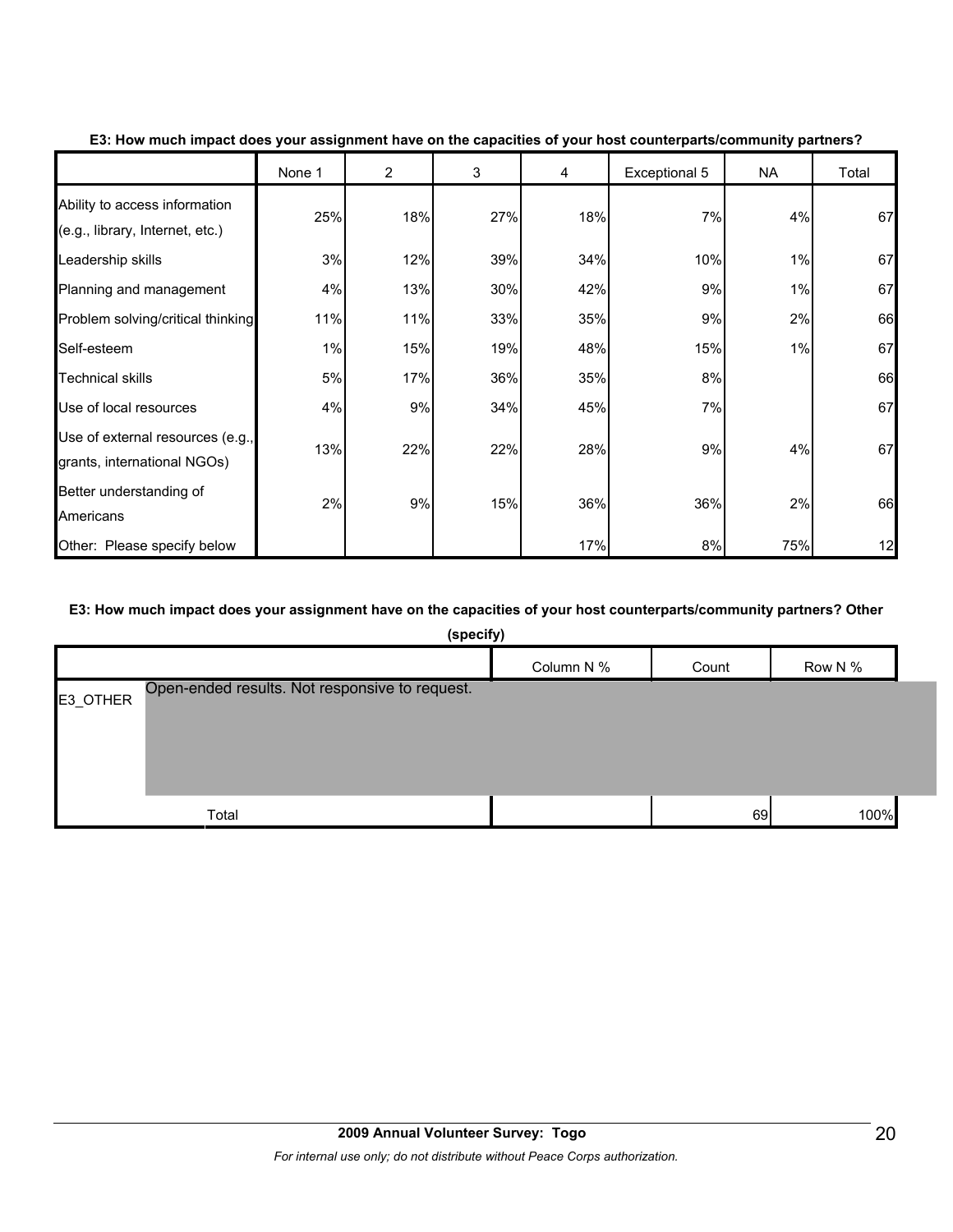|                                                                  | None 1 | $\overline{2}$ | 3   | 4   | Exceptional 5 | NA  | Total |
|------------------------------------------------------------------|--------|----------------|-----|-----|---------------|-----|-------|
| Ability to access information<br>(e.g., library, Internet, etc.) | 25%    | 16%            | 24% | 21% | 7%            | 7%  | 68    |
| Leadership skills                                                | 1%     | 7%             | 38% | 41% | 9%            | 4%  | 69    |
| Planning and management                                          | 6%     | 20%            | 32% | 28% | 10%           | 4%  | 69    |
| Problem solving/critical thinking                                | 6%     | 7%             | 35% | 41% | 7%            | 4%  | 69    |
| Self-esteem                                                      |        | 10%            | 23% | 43% | 19%           | 4%  | 69    |
| <b>Technical skills</b>                                          | 7%     | 16%            | 38% | 28% | 7%            | 3%  | 68    |
| Use of local resources                                           | 3%     | 7%             | 38% | 42% | 9%            | 1%  | 69    |
| Use of external resources (e.g.,<br>grants, international NGOs)  | 30%    | 16%            | 20% | 19% | 9%            | 6%  | 69    |
| Better understanding of<br>Americans                             | 3%     | 9%             | 14% | 29% | 42%           | 3%  | 69    |
| Other: Please specify below                                      |        |                | 7%  | 13% | 7%            | 73% | 15    |

#### **E4: How much impact does your assignment have on the capacities of your host individuals with whom you work?**

### **E4: How much impact does your assignment have on the capacities of your host individuals with whom you**

**work? Other (specify)**

|          |                                                | Column N % | Count | Row N % |  |
|----------|------------------------------------------------|------------|-------|---------|--|
| E4 OTHER | Open-ended results. Not responsive to request. |            |       |         |  |
|          |                                                |            |       |         |  |
|          | Total                                          |            | 69    | 100%    |  |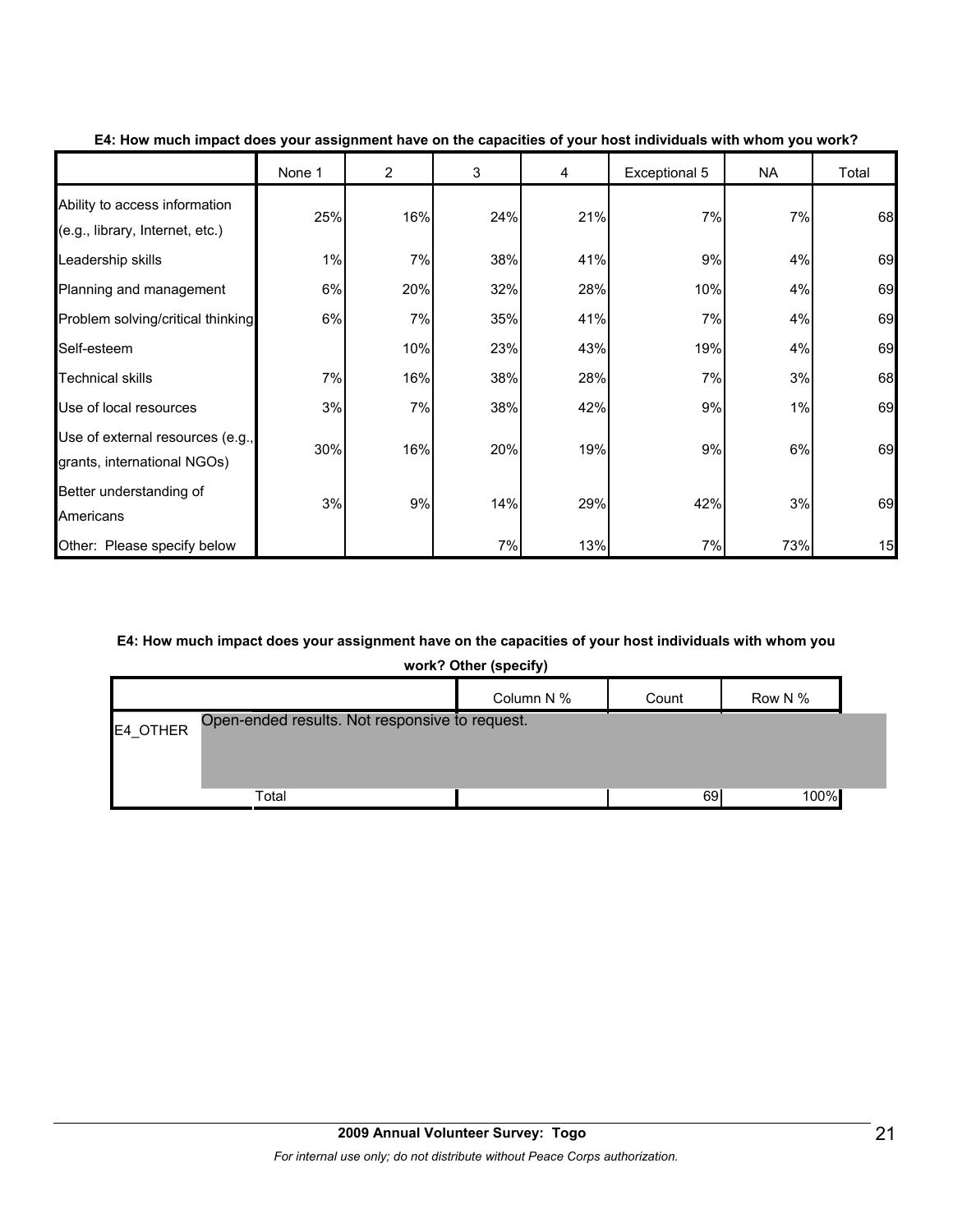|                                                              | None 1 | 2   | 3   | 4   | Exceptional 5 | <b>NA</b> | Total |
|--------------------------------------------------------------|--------|-----|-----|-----|---------------|-----------|-------|
| Identifying and prioritizing<br>organizational needs         | 4%     | 29% | 26% | 20% | 6%            | 14%       | 69    |
| Leadership                                                   | 6%     | 16% | 38% | 22% | 6%            | 12%       | 68    |
| Management                                                   | 7%     | 13% | 33% | 28% | 7%            | 12%       | 69    |
| Monitoring and evaluation                                    | 9%     | 22% | 22% | 32% | 3%            | 12%       | 68    |
| Planning and implementing<br>organizational activities       | 6%     | 12% | 18% | 51% | 4%            | 9%        | 68    |
| Teamwork/participatory<br>decision-making                    | 9%     | 10% | 22% | 40% | 10%           | 9%        | 68    |
| Use of local resources                                       | 4%     | 10% | 36% | 28% | 9%            | 12%       | 67    |
| Ability to mobilize, manage,<br>and sustain local volunteers | 7%     | 16% | 37% | 22% | 6%            | 10%       | 67    |
| Other: Please specify below                                  | 7%     |     |     |     |               | 93%       | 14    |

#### **E5: To what extent does your assignment enhance the capacities of organizations with whom you work?**

# **E5: To what extent does your assignment enhance the capacities of organizations with whom you work?**

**Other (specify)**

|          | Column N % | Count | Row N % |
|----------|------------|-------|---------|
| E5_OTHER | 100%       | 69    |         |
| Total    |            | 69    | 100%    |

### **E6: How effective have you been in transferring knowledge and skills to help the following persons or groups build their**

**capacities?**

|                                       | Not at all 1 | 2   | 3   | 4   | Exceptionally 5 | NA    | Total |
|---------------------------------------|--------------|-----|-----|-----|-----------------|-------|-------|
| Your counterpart/community<br>partner |              | 13% | 29% | 36% | 20%             | $1\%$ | 69    |
| Another institution/organization      | 7%           | 16% | 41% | 26% | 6%              | 4%    | 69    |
| Members of your host<br>community     | 3%           | 12% | 38% | 39% | 4%              | 4%    | 69    |
| Other: Please specify below           |              | 8%  |     |     | 17%             | 75%   | 12    |

*For internal use only; do not distribute without Peace Corps authorization.*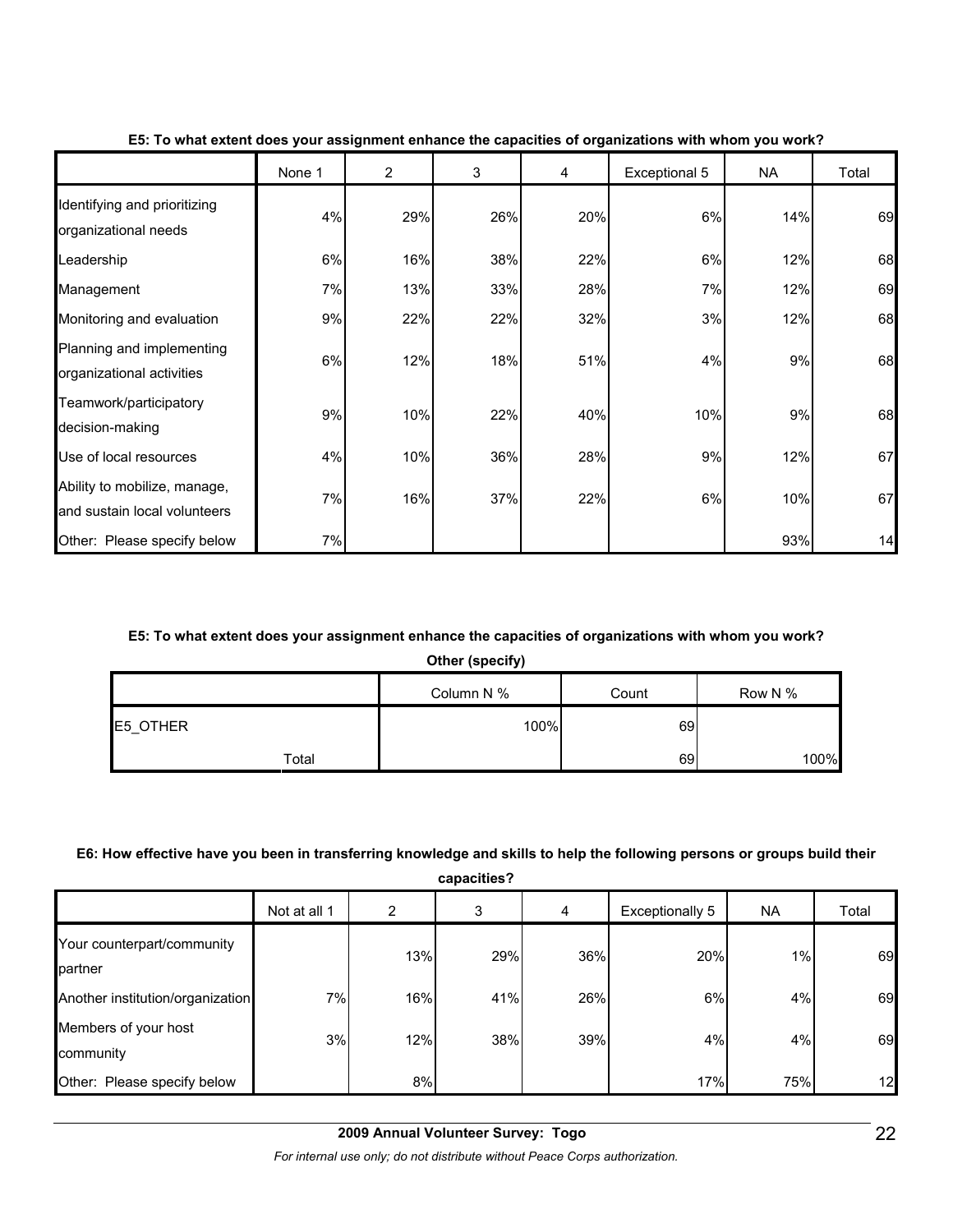## **E7: To what extent have HC individuals gained a better understanding of Americans? Includes "Too early to tell."**

|             | Not at all | Minimally | Moderately | ا Considerably | Exceptionally | Too early to tell | Total |
|-------------|------------|-----------|------------|----------------|---------------|-------------------|-------|
| $- -$<br>E1 | $1\%$      | $1\%$     | 28%        | 43%            | 20%           | 6%                | 69    |

### **E7: To what extent have HC individuals gained a better understanding of Americans? Excludes**

**"Too early to tell."**

|     | Not at all | Minimallv | Moderately | Considerably | Exceptionally | $\tau$ otal |
|-----|------------|-----------|------------|--------------|---------------|-------------|
| IE7 | 2%         | 2%        | 29%        | 46%          | 22%           | 65          |

|               |                                                              | PCV Responses | % Doing This | <b>Total PCVs</b><br>Responding |
|---------------|--------------------------------------------------------------|---------------|--------------|---------------------------------|
| \$E9Goal3Acts | Electronic updates                                           | 63            | 93%          |                                 |
|               | Hard copy/paper update                                       | 51            | 75%          |                                 |
|               | <b>Hosting American visitors</b>                             | 45            | 66%          |                                 |
|               | Personal website or blog                                     | 37            | 54%          |                                 |
|               | Enrollment in the CWWS/CMS<br>program                        | 23            | 34%          |                                 |
|               | Pen pal program/letter exchange                              | 7             | 10%          |                                 |
|               | While on home leave, spoke at a<br>school or community group | 7             | 10%          |                                 |
|               | Podcasted/created a slide show or<br>video posted online     | 4             | 6%           |                                 |
|               | Other please specify                                         | 4             | 6%           |                                 |
|               | Peace Corps Week activities                                  |               |              |                                 |
|               | Total                                                        |               |              | 68                              |

#### **E9. In which of the following third goal activities have you participated during your PC service?**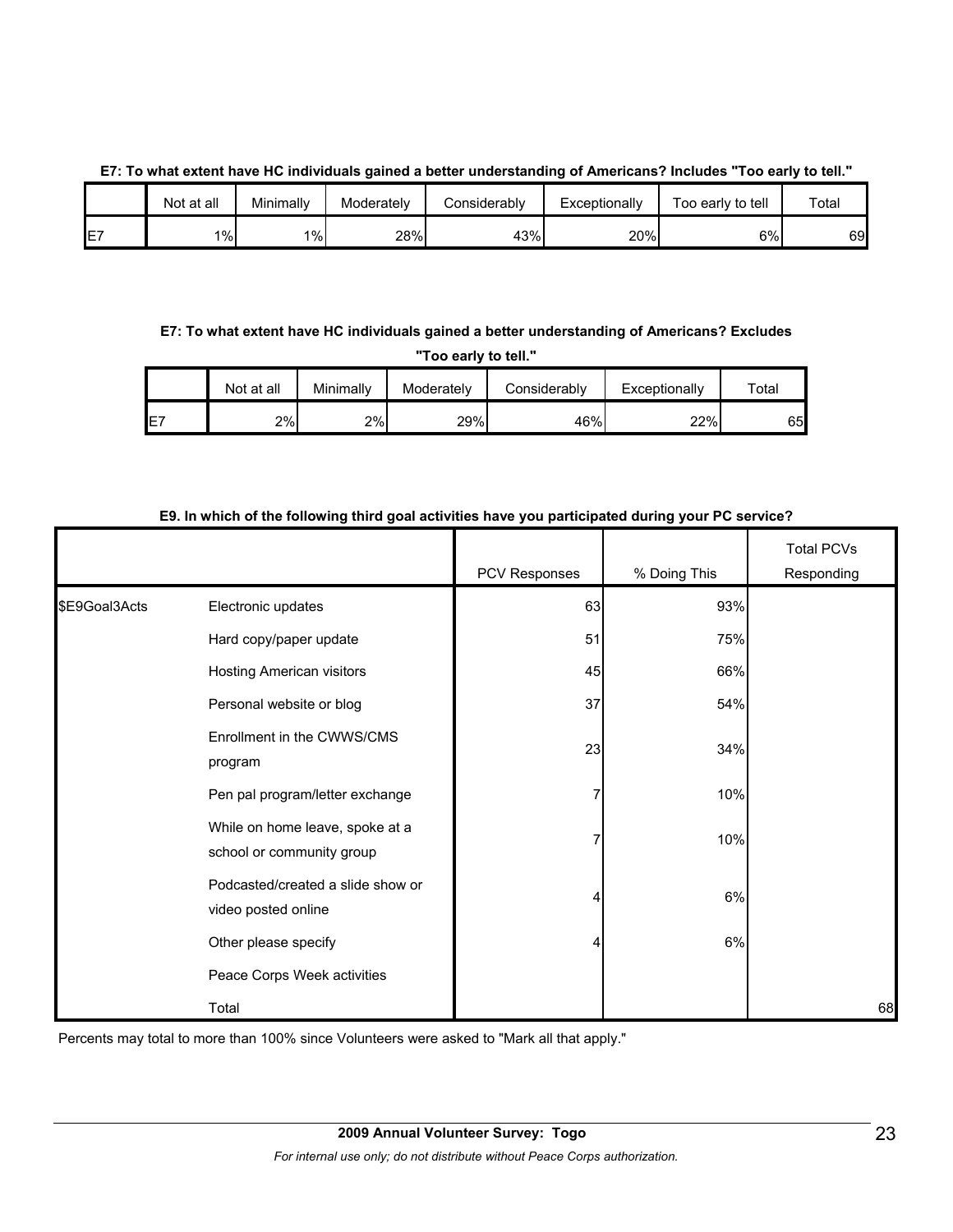|                                                                                                                                                                                                                                                                              | Have done third goal activities | No third goal activities | Total |
|------------------------------------------------------------------------------------------------------------------------------------------------------------------------------------------------------------------------------------------------------------------------------|---------------------------------|--------------------------|-------|
| Peace Corps' third goal is to "help promote a<br>better understanding of other peoples on the part<br>of Americans." In which of the following third goal<br>activities, including your contact with family and<br>friends, have you participated during your Peace<br>Corps | 99%                             | 1%                       | 69    |

**E9: When asked about third goal activities, Volunteer answered "No involvement in third goal activities."** 

## **E10: Would you recommend participation in the CWWS CMS to other Volunteers?**

|            | I have not participated in<br>CWWS/CM. | CWWS/CM & would<br>recommend it | CWWS/CM and would NOT<br>recommend it | Total |
|------------|----------------------------------------|---------------------------------|---------------------------------------|-------|
| <b>E10</b> | 62%                                    | 32%                             | 6%                                    | 66    |

**E11: To what extent have Americans gained a better understanding of HCNs? Includes "Too early to tell."**

|     | Not at all | Minimally | Moderately | <b>Considerably</b> | Exceptionally | Γοο earlν to tell | Total |
|-----|------------|-----------|------------|---------------------|---------------|-------------------|-------|
| E11 | 0%         | $1\%$     | 30%        | 35%                 | 30%           | 3%                | 69    |

**E11: To what extent have Americans gained a better understanding of HCNs? Excludes "Too early to tell."**

|     | Not at all | Minimally | Moderately | Considerably | Exceptionally | Total |
|-----|------------|-----------|------------|--------------|---------------|-------|
| E11 |            | 1%        | 31%        | 36%          | 31%           | 67    |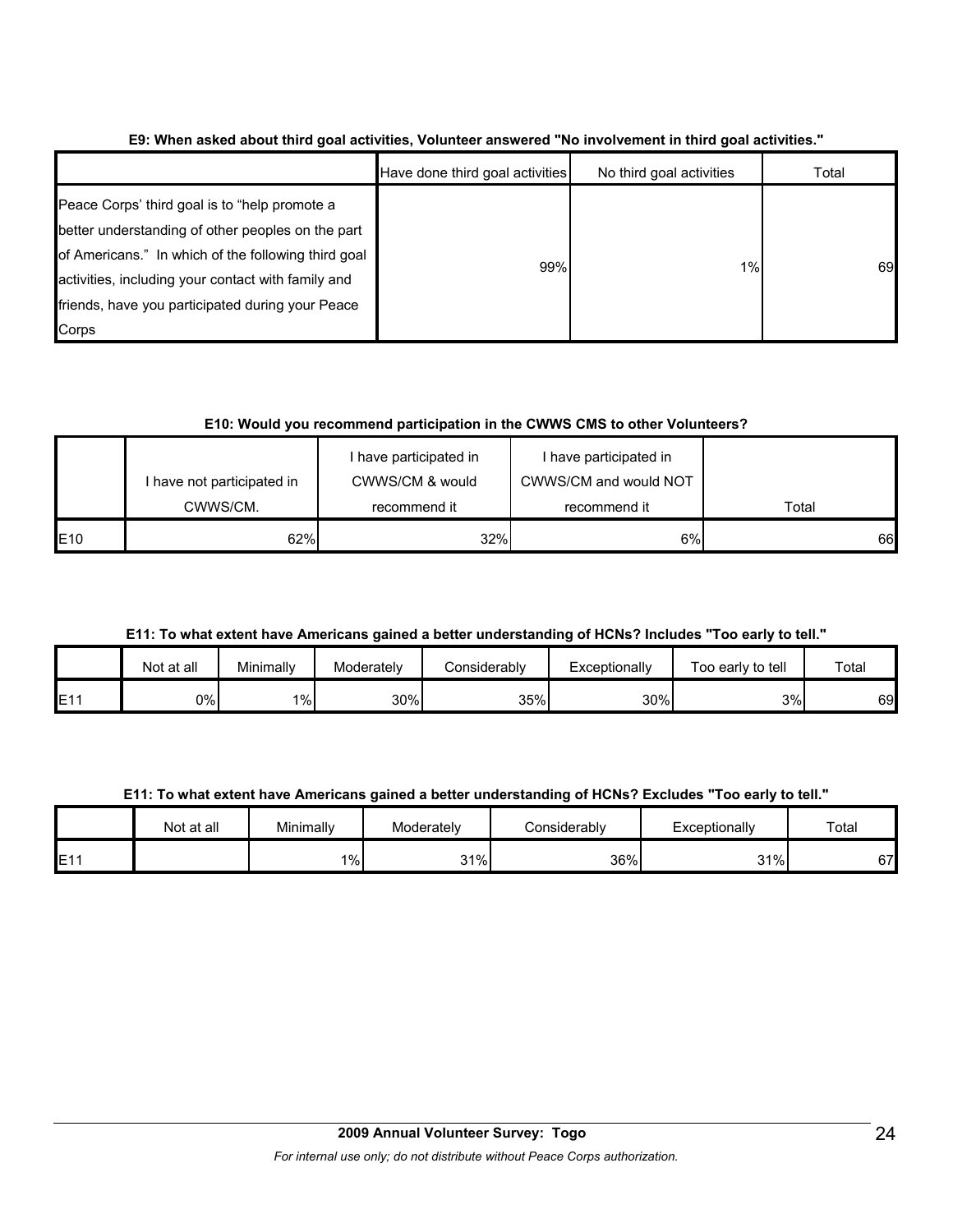|                                                                                | Yes |
|--------------------------------------------------------------------------------|-----|
| Coverdell World Wise Schools staff (Useful)                                    | 13  |
| Contact with other Peace Corps staff in Washington, D.C. (Useful)              | 9   |
| Information at staging (Useful)                                                | 28  |
| Information from your post sent to you before departure (Useful)               | 31  |
| Internet (Useful)                                                              | 49  |
| Invitation kits (Useful)                                                       | 34  |
| Material in staging packet (Useful)                                            | 33  |
| Peace Corps staff at post (e.g., World Wise School contact) (Useful)           | 13  |
| Recruiting (Useful)                                                            | 15  |
| Resources available from Coverdell World Wise Schools (Useful)                 | 9   |
| Resources available on Peace Corps website (e.g., third goal section) (Useful) | 15  |
| Training on third goal (Useful)                                                |     |

### **E12: Which of the following resources have been useful to you in your third goal activities?**

## **E12: Which of the following resources would/will be helpful to you in your third goal activities?**

|                                                                                          | <b>Yes</b> |
|------------------------------------------------------------------------------------------|------------|
| Coverdell World Wise Schools staff (Would be helpful)                                    | 25         |
| Contact with other Peace Corps staff in Washington, D.C. (Would be helpful)              | 20         |
| Information at staging (Would be helpful)                                                | 11         |
| Information from your post sent to you before departure (Would be helpful)               | 12         |
| Internet (Would be helpful)                                                              | 10         |
| Invitation kits (Would be helpful)                                                       |            |
| Material in staging packet (Would be helpful)                                            |            |
| Peace Corps staff at post (e.g., World Wise School contact) (Would be helpful)           | 20         |
| Recruiting (Would be helpful)                                                            | 9          |
| Resources available from Coverdell World Wise Schools(Would be helpful)                  | 18         |
| Resources available on Peace Corps website (e.g., third goal section) (Would be helpful) | 14         |
| Training on third goal (Would be helpful)                                                | 24         |
| Other: Please specify below (Would/will be helpful)                                      |            |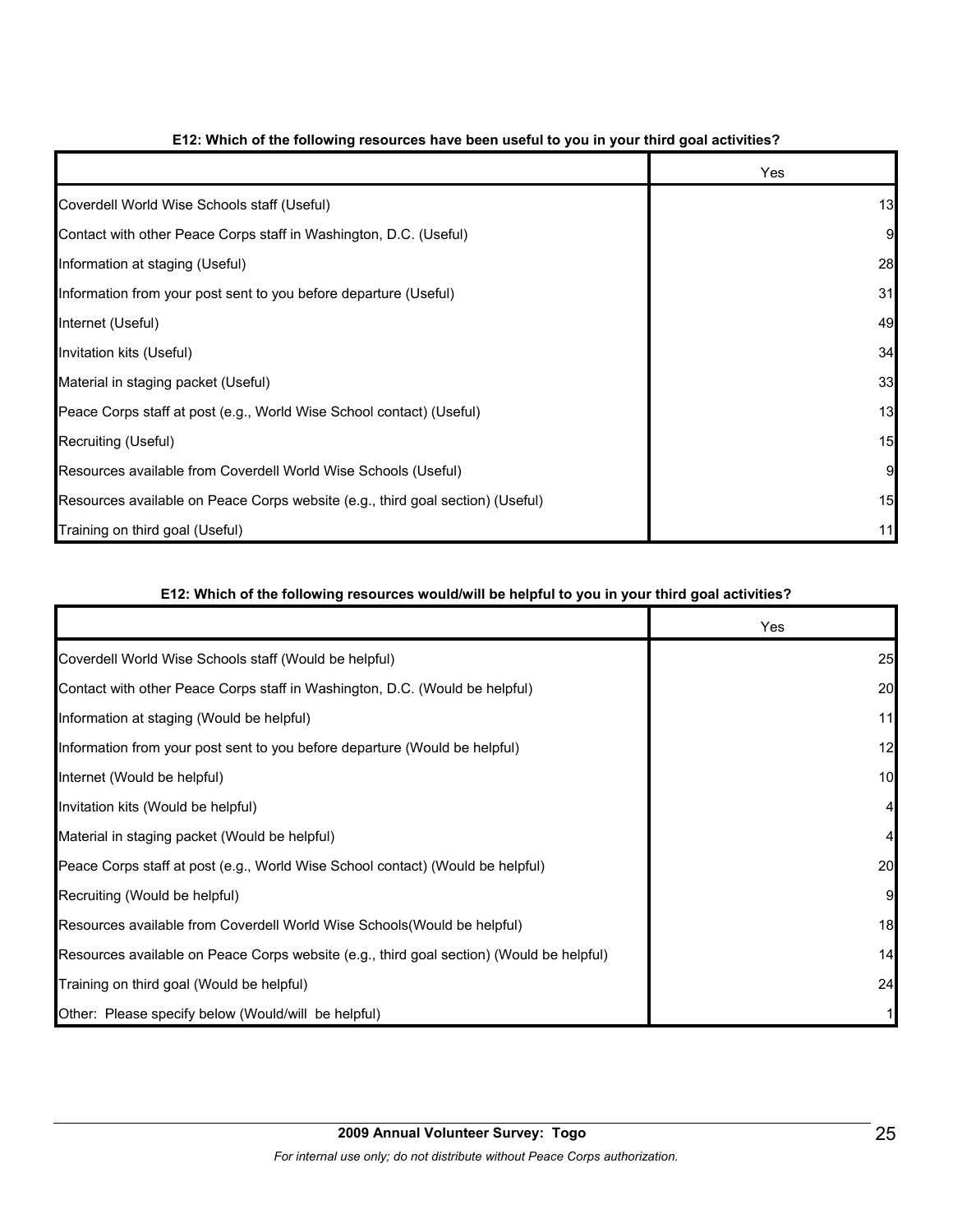|           |                                                | Column N % | Count | Row N % |  |
|-----------|------------------------------------------------|------------|-------|---------|--|
| E12_OTHER | Open-ended results. Not responsive to request. |            |       |         |  |
|           |                                                |            |       |         |  |
|           |                                                |            |       |         |  |
|           |                                                |            |       |         |  |
|           | Total                                          |            | 69    | 100%    |  |

# **E12: Other useful/helpful resources? Other (specify)**

## **E13: Do you know about the Peace Corps Partnership Program (PCPP)?**

|             | No | Yes, but I haven't used it. | Yes, I have used it. | ™ota⊩ |
|-------------|----|-----------------------------|----------------------|-------|
| <b>E</b> 13 | 4% | 61%                         | 35%                  | 69    |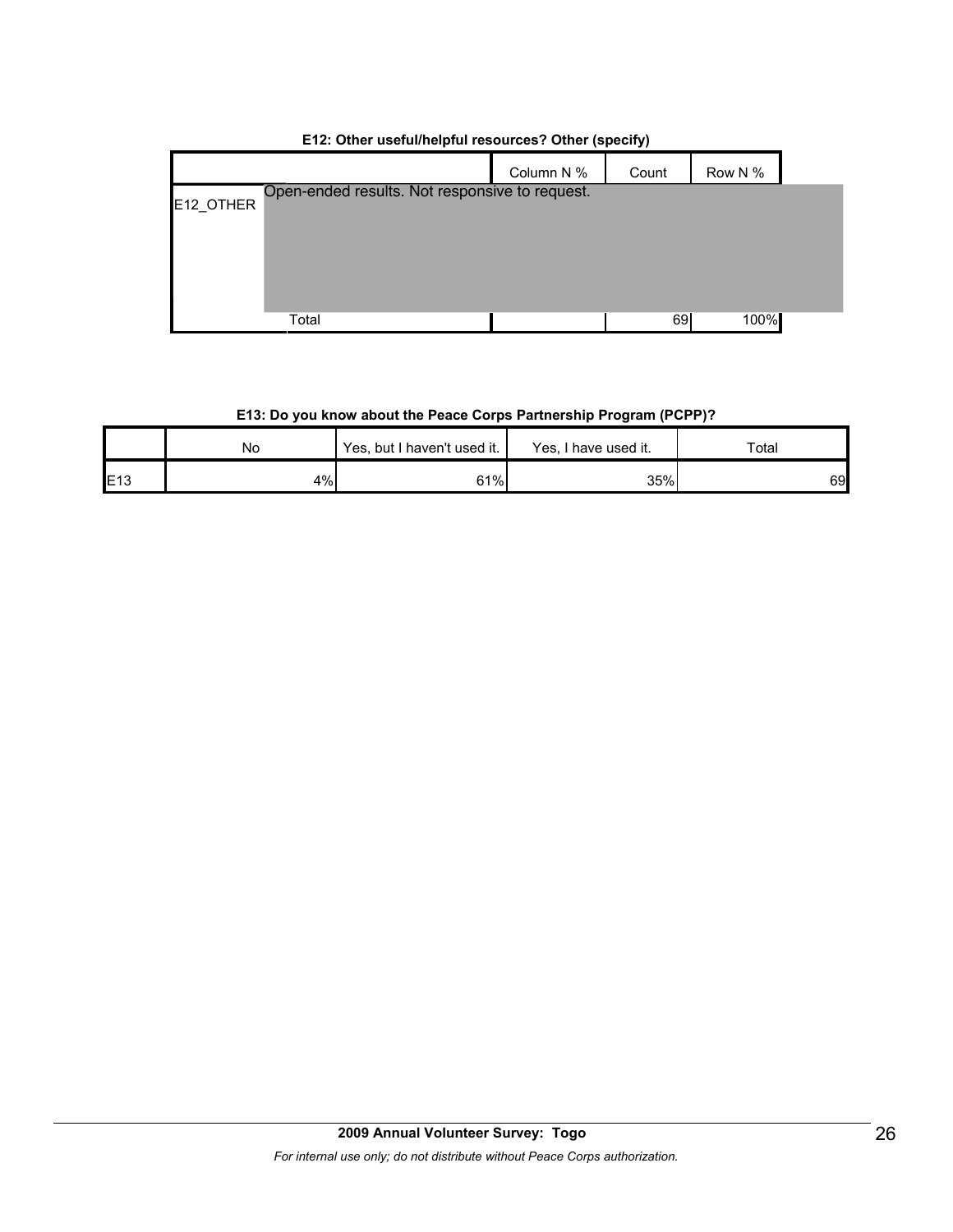# **F. Peace Corps Support**

*This section reports Volunteers' assessments of in-country Peace Corps.* 

|                 | Not at all | Poorly | Adequately | Well | Verv well | Total |
|-----------------|------------|--------|------------|------|-----------|-------|
| IF <sub>1</sub> |            | 33%    | 8%l        | 7%   | 42%       | 12    |

**F1 (PCVs at post 9+ months): How prepared for your arrival were the host people with whom you work?**



F1: When you arrived at your community, how prepared for your arrival<br>were the host people with whom you work?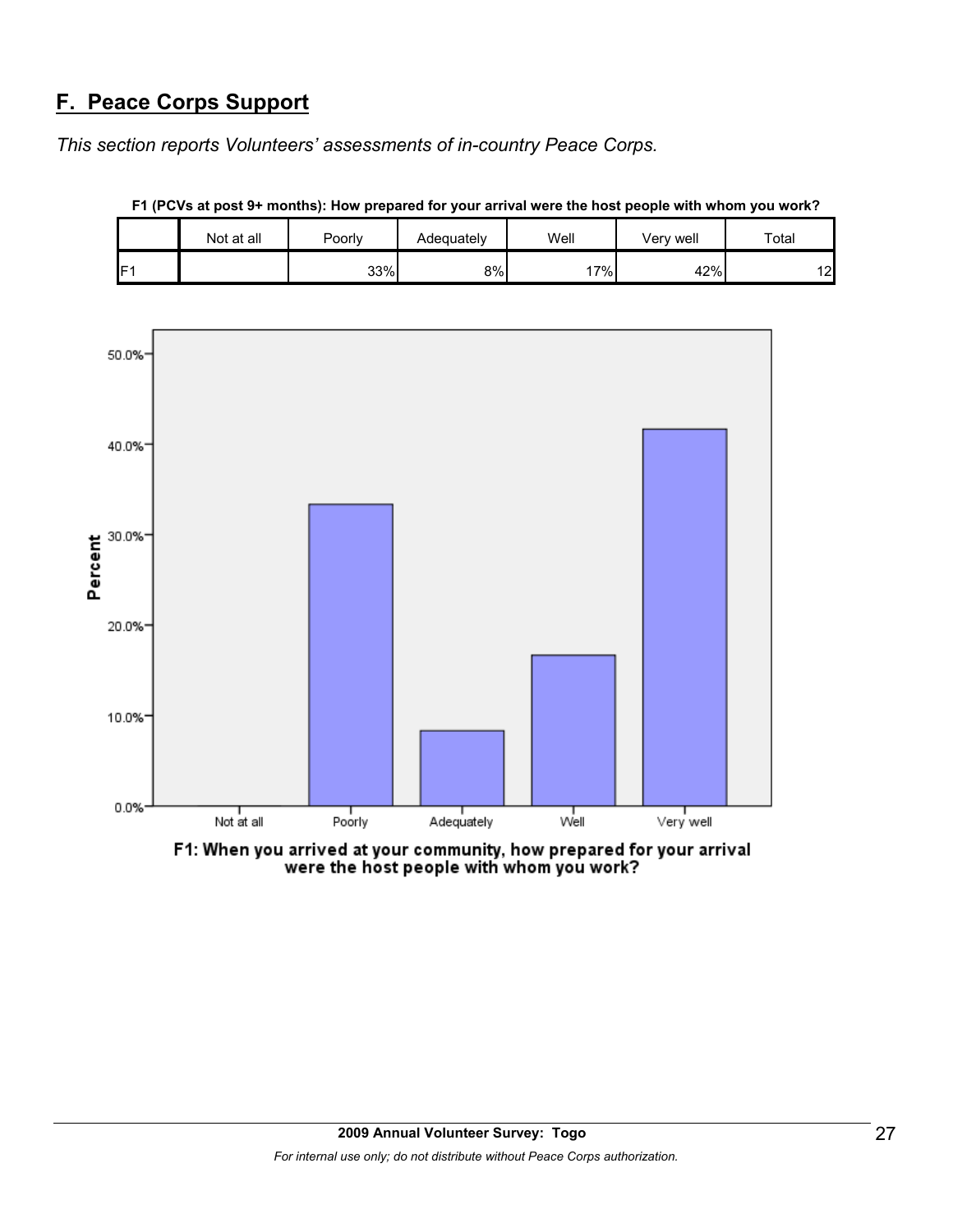|     | Not at all | Minimally | Adequately | Considerably | Exceptionally | Not Used | $\tau$ otal |
|-----|------------|-----------|------------|--------------|---------------|----------|-------------|
| IF2 |            | 3%        | 9%         | 42%          | 46%           |          | 69          |

### **F2: How satisfied are you with the health care you received from your PCMO(s)?**

### **F3: How satisfied are you with the following support provided by in-country PC staff?**

|                             | Not at all 1 | 2   | 3   | 4   | Completely 5 | NA  | Total |
|-----------------------------|--------------|-----|-----|-----|--------------|-----|-------|
| Administrative/logistical   | 7%           | 15% | 34% | 37% | 6%           |     | 67    |
| Cross-cultural              | 4%           | 12% | 29% | 38% | 12%          | 4%  | 68    |
| Emotional                   | 9%           | 21% | 24% | 31% | 10%          | 6%  | 68    |
| Feedback on my work reports | 20%          | 32% | 14% | 14% | 6%           | 13% | 69    |
| Job assignment              | 6%           | 25% | 35% | 28% | 6%           | 1%  | 69    |
| Language learning           | 7%           | 13% | 25% | 42% | 12%          | 1%  | 69    |
| Medical                     |              | 2%  | 21% | 39% | 38%          |     | 66    |
| Safety and security         |              | 10% | 34% | 34% | 22%          |     | 68    |
| Site selection/preparation  | 10%          | 28% | 33% | 20% | 9%           |     | 69    |
| <b>Technical skills</b>     | 4%           | 19% | 37% | 26% | 12%          | 1%  | 68    |

# **F4: How satisfied are you with the Peace Corps allocation of time and resources to mental health/adjustment issues?**

|     | Not at all satisfied |     | ╭   |     | Completely<br>satisfied 5 | Total |
|-----|----------------------|-----|-----|-----|---------------------------|-------|
|     |                      |     | ັ   |     |                           |       |
| IF4 | $1\%$                | 29% | 22% | 35% | 12%                       | 68    |

# **F5: What level of PC support have you received to help cope with stress from issues such as HIV/AIDS, food insecurity, etc. in your community? (Including PCVs w/no need for support)**

|                 | No support |     | Minimal support   Adequate support | Considerable<br>support | Exceptional<br>support | NA/I have no<br>need for support | Total |
|-----------------|------------|-----|------------------------------------|-------------------------|------------------------|----------------------------------|-------|
| IF <sub>5</sub> | 6%         | 22% | 19%                                | 9%                      | 3%                     | 40%                              | 67    |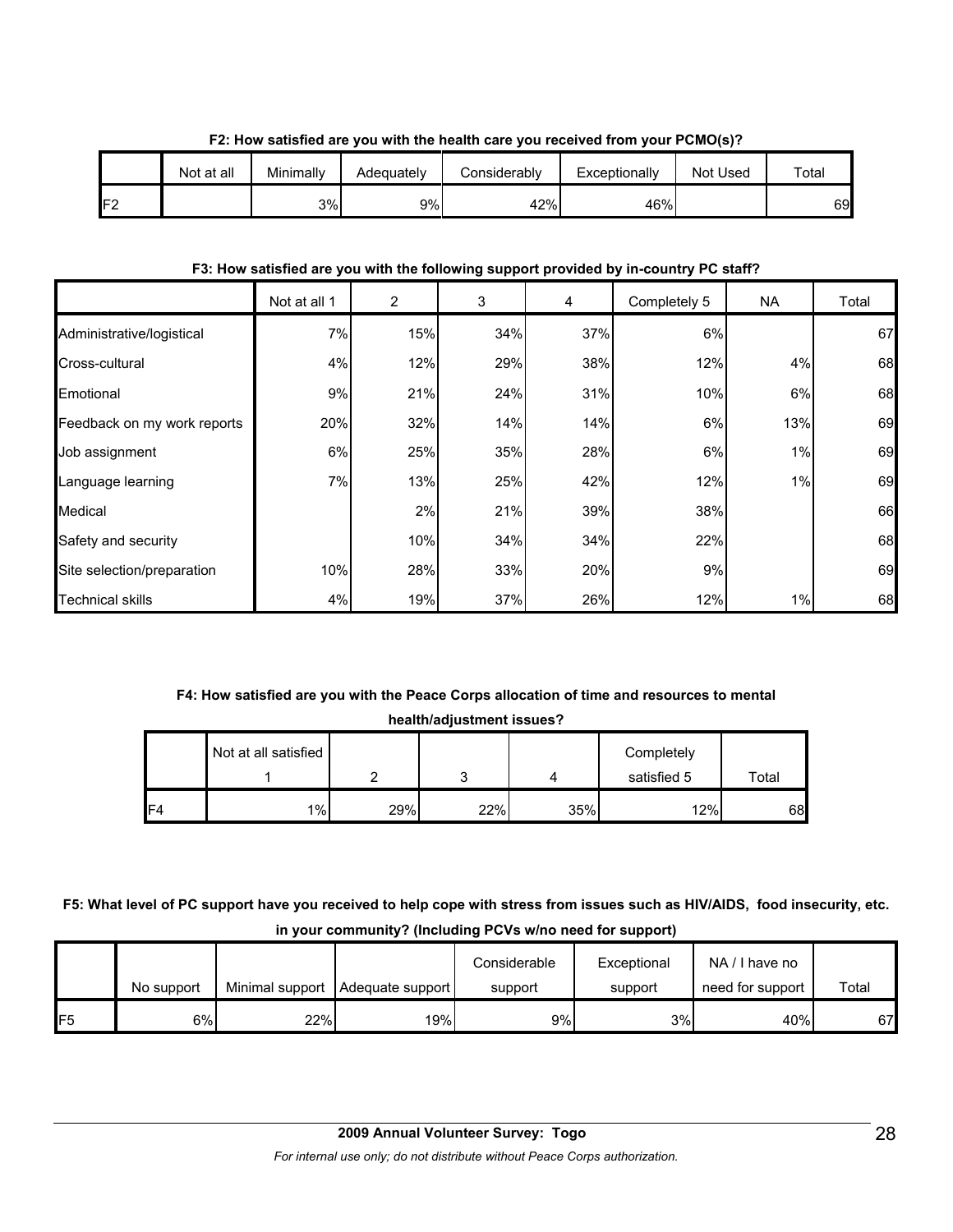# **F5: What level of PC support have you received to help cope with stress from issues such as HIV/AIDS, food insecurity, etc. in your community? (Excluding PCVs w/no need for support)**

|    | No support | Minimal support | Adequate support | Considerable support Exceptional support |    | Total |
|----|------------|-----------------|------------------|------------------------------------------|----|-------|
| F5 | 10%        | 38%             | 32%              | 15%                                      | 5% | 40    |

### **F6: How would you rate your interaction with the Country Director in terms of the following?**

|                                    | Not adequate | Adequate | Total |
|------------------------------------|--------------|----------|-------|
| Responsiveness to my issues        | 13%          | 87%      | 68    |
| Informative content                | 18%          | 82%      | 66    |
| My comfort level discussing issues | 16%          | 84%      | 67    |
| Adequacy of visits                 | 39%          | 61%      | 64    |

## **F6b: How would you rate your interaction with the PTO/SRPTC in terms of the following?**

|                                    | Not adequate | Adequate | Total |
|------------------------------------|--------------|----------|-------|
| Responsiveness to my issues        | 9%           | 91%      | 56    |
| Informative content                | 9%           | 91%      | 56    |
| My comfort level discussing issues | 14%          | 86%      | 57    |
| Adequacy of visits                 | 26%          | 74%      | 53    |

### **F6c: How would you rate your interaction with the APCD/Program Manager in terms of the following?**

|                                    | Not adequate | Adequate | Total |
|------------------------------------|--------------|----------|-------|
| Responsiveness to my issues        | 22%          | 78%      | 63    |
| Informative content                | 29%          | 71%      | 62    |
| My comfort level discussing issues | 19%          | 81%      | 67    |
| Adequacy of visits                 | 30%          | 70%      | 63    |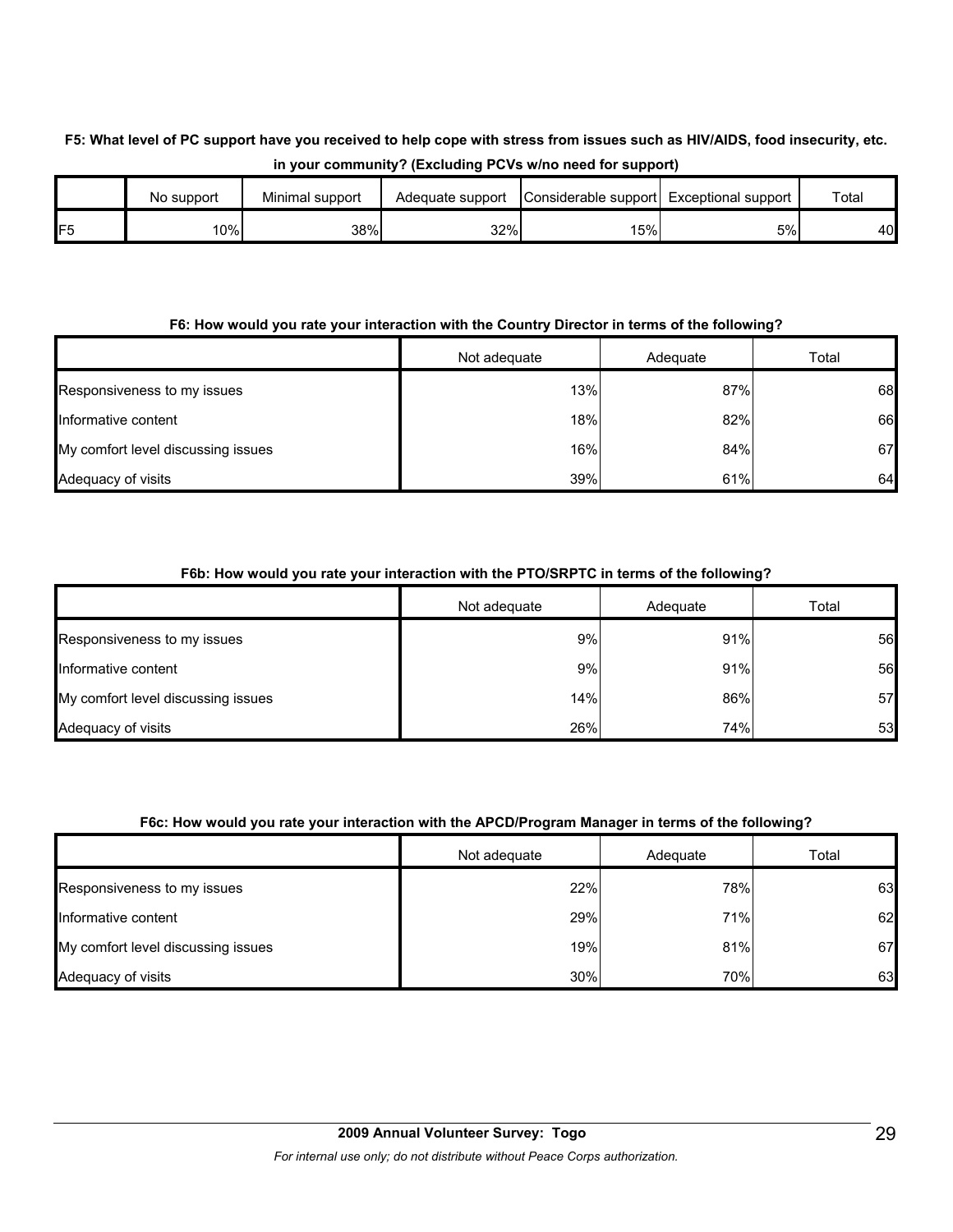|                                    | Not adequate | Adequate | Total |
|------------------------------------|--------------|----------|-------|
| Responsiveness to my issues        | 6%           | 94%      | 67    |
| Informative content                | 5%           | 95%      | 64    |
| My comfort level discussing issues | 8%           | 92%      | 66    |
| Adequacy of visits                 | 8%           | 92%      | 66    |

## **F6d: How would you rate your interaction with the PCMO in terms of the following?**

### **F6e: How would you rate your interaction with the Safety and Security Coordinator in terms of the following?**

|                                    | Not adequate | Adequate | Total |
|------------------------------------|--------------|----------|-------|
| Responsiveness to my issues        | 14%          | 86%      | 66    |
| Informative content                | 17%          | 83%      | 65    |
| My comfort level discussing issues | 11%          | 89%      | 66    |
| Adequacy of visits                 | 11%          | 89%      | 62    |

## **F6f: How would you rate your interaction with the Training Manager in terms of the following?**

|                                    | Not adequate | Adequate | Total |
|------------------------------------|--------------|----------|-------|
| Responsiveness to my issues        | 14%          | 86%      | 59    |
| Informative content                | 7%           | 93%      | 60    |
| My comfort level discussing issues | 10%          | 90%      | 59    |
| Adequacy of visits                 | 16%          | 84%      | 55    |

### **F6g: How would you rate your interaction with administrative staff in terms of the following?**

|                                    | Not adequate | Adequate | Total |
|------------------------------------|--------------|----------|-------|
| Responsiveness to my issues        | 24%          | 76%      | 62    |
| Informative content                | 24%          | 76%      | 62    |
| My comfort level discussing issues | 27%          | 73%      | 63    |
| Adequacy of visits                 | 27%          | 73%      | 60    |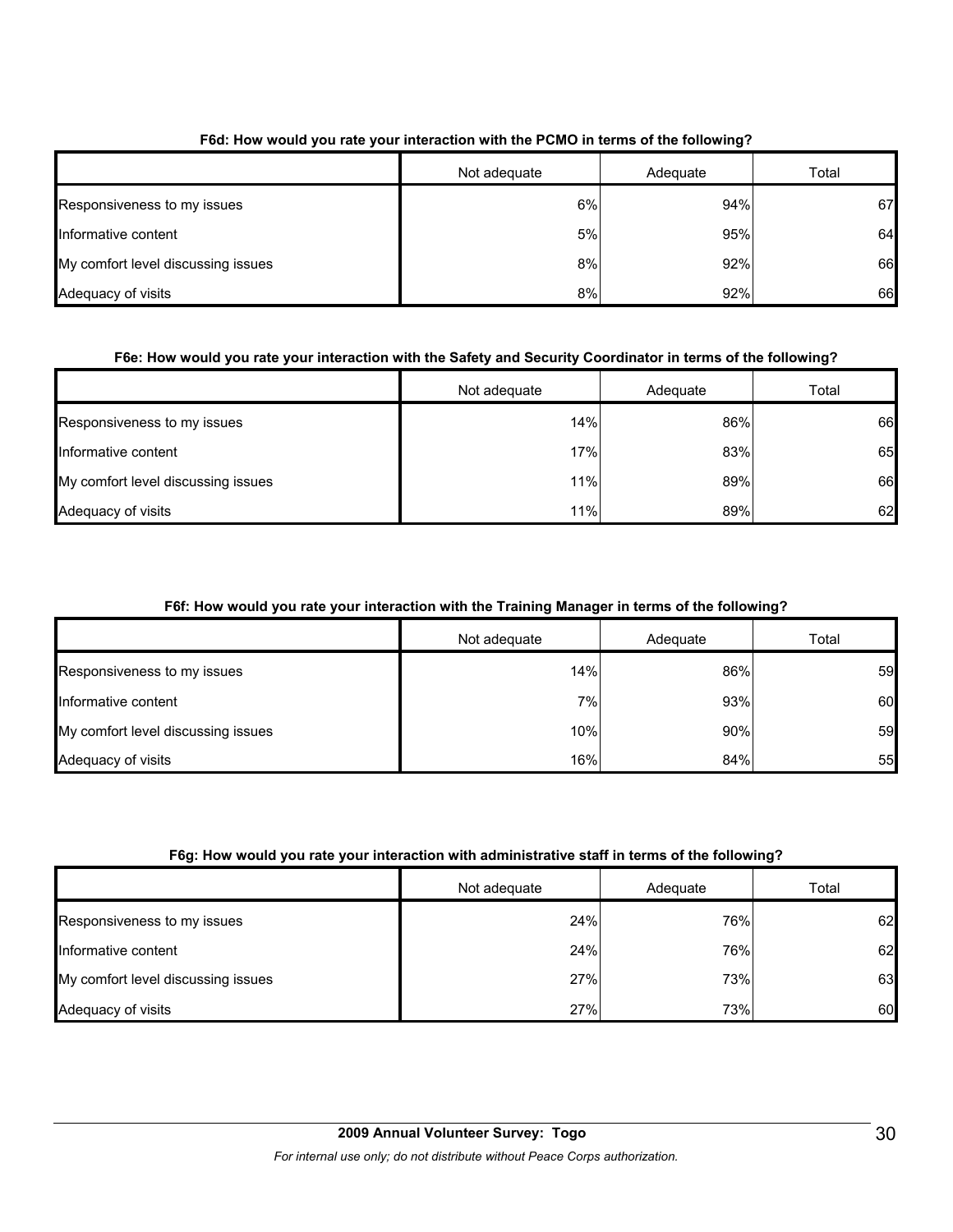|                                    | Not adequate | Adequate | Total |
|------------------------------------|--------------|----------|-------|
| Responsiveness to my issues        | 50%          | 50%      |       |
| Informative content                | 0%           | 100%     | 5     |
| My comfort level discussing issues | 0%           | 100%     |       |
| Adequacy of visits                 | 0%           | 100%     |       |

### **F6h: How would you rate your interaction with other post staff (please specify) in terms of the following?**

### **F7: To what extent is your CD aware of Volunteer issues and concerns through interactions with Volunteers?**

|    | Not at all | Minimally | Adequately | Considerablv | Completely | Total |
|----|------------|-----------|------------|--------------|------------|-------|
| F7 |            | 33%       | 36%        | 27%<br>_     | 3%         | 66    |

|                | F8: What is the most effective way you use to communicate with PC staff? |      |                 |  |  |  |
|----------------|--------------------------------------------------------------------------|------|-----------------|--|--|--|
| Most effective | Cellphone (voice)                                                        | 53%  | 36              |  |  |  |
|                | In-person visits                                                         | 21%  | 14              |  |  |  |
|                | Telephone at residence or work                                           | 9%   | $6\phantom{.0}$ |  |  |  |
|                | Text messaging                                                           | 6%   | $\overline{4}$  |  |  |  |
|                | Email/ Internet                                                          | 4%   | $\mathbf{3}$    |  |  |  |
|                | Telephone not at residence or work                                       | 3%   | $\mathbf{z}$    |  |  |  |
|                | Letters                                                                  | 3%   | $\mathbf{2}$    |  |  |  |
|                | Other. Please specify                                                    | 1%   | 1               |  |  |  |
|                | CB radio                                                                 |      |                 |  |  |  |
|                | Total                                                                    | 100% | 68              |  |  |  |

## **F8: What is the most effective way you use to communicate with PC staff?**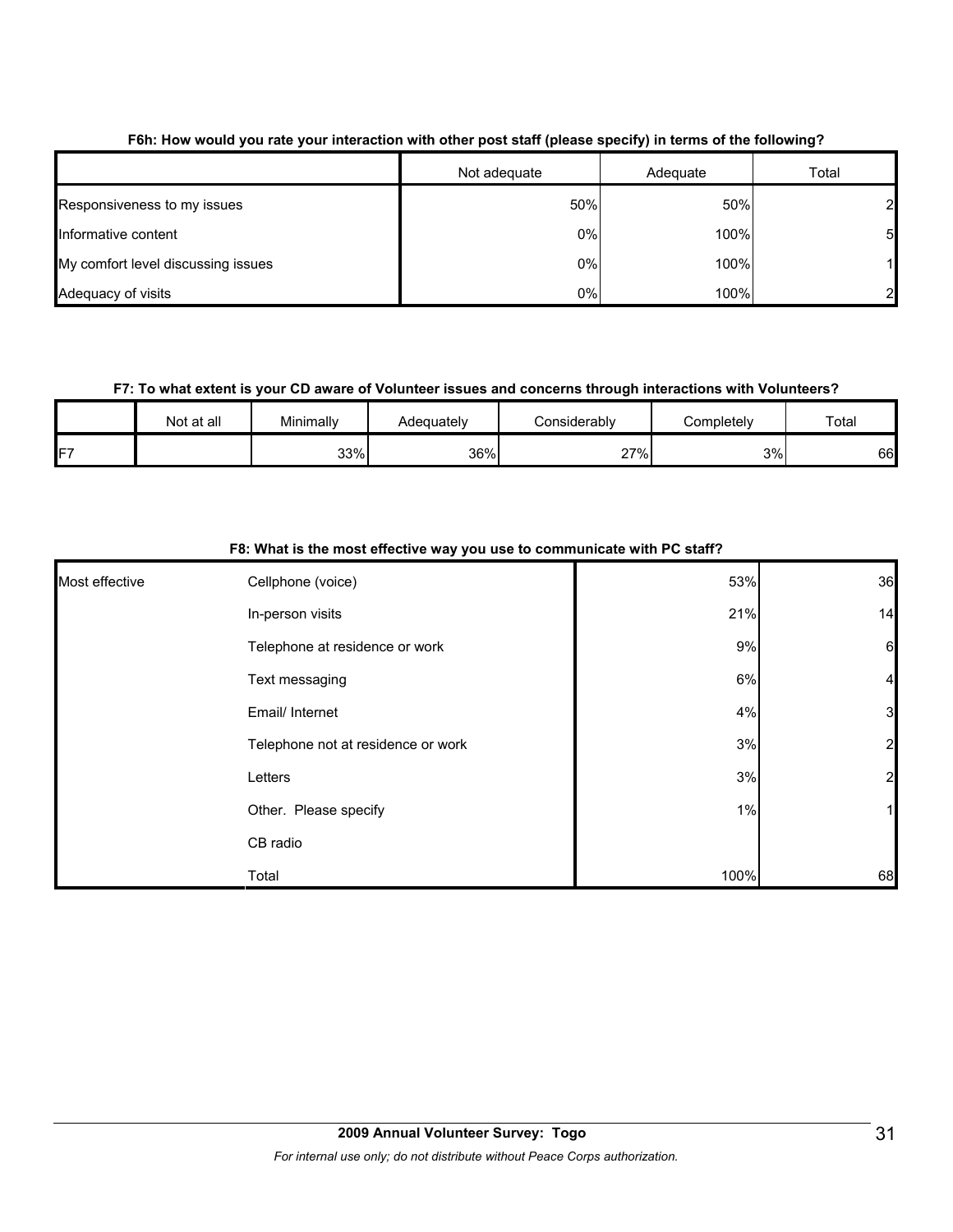|                       | . .                                |      |                  |
|-----------------------|------------------------------------|------|------------------|
| Second most effective | Cellphone (voice)                  | 22%  | 15               |
|                       | Text messaging                     | 21%  | 14               |
|                       | In-person visits                   | 21%  | 14               |
|                       | Email/ Internet                    | 18%  | 12               |
|                       | Letters                            | 12%  | $\boldsymbol{8}$ |
|                       | Telephone at residence or work     | 7%   | $5\overline{a}$  |
|                       | Other. Please specify              |      |                  |
|                       | Telephone not at residence or work |      |                  |
|                       | CB radio                           |      |                  |
|                       | Total                              | 100% | 68               |

#### **F8: What is the second most effective way you use to communicate with PC staff?**

| (C11_THREE) Third most | In-person visits                      | 27%  | 18 |
|------------------------|---------------------------------------|------|----|
| effective              | Letters                               | 23%  | 15 |
|                        | Email/ Internet                       | 23%  | 15 |
|                        | Text messaging                        | 15%  | 10 |
|                        | Cellphone (voice)                     | 6%   | 4  |
|                        | Other. Please specify                 | 2%   |    |
|                        | Telephone not at residence or<br>work | 2%   |    |
|                        | Telephone at residence or work        | 2%   |    |
|                        | CB radio                              | 2%   |    |
|                        | Total                                 | 100% | 66 |

## **F8: What is the third most effective way you use to communicate with PC staff?**

## **F9: How do you rate the effectiveness of your communication resources for contacting in-country PC staff?**

|     | Very poor | Poor | Adequate | Good | Excellent | ™ota⊩ |
|-----|-----------|------|----------|------|-----------|-------|
| IF9 |           | 10%  | 40%      | 34%  | 15%       | 67    |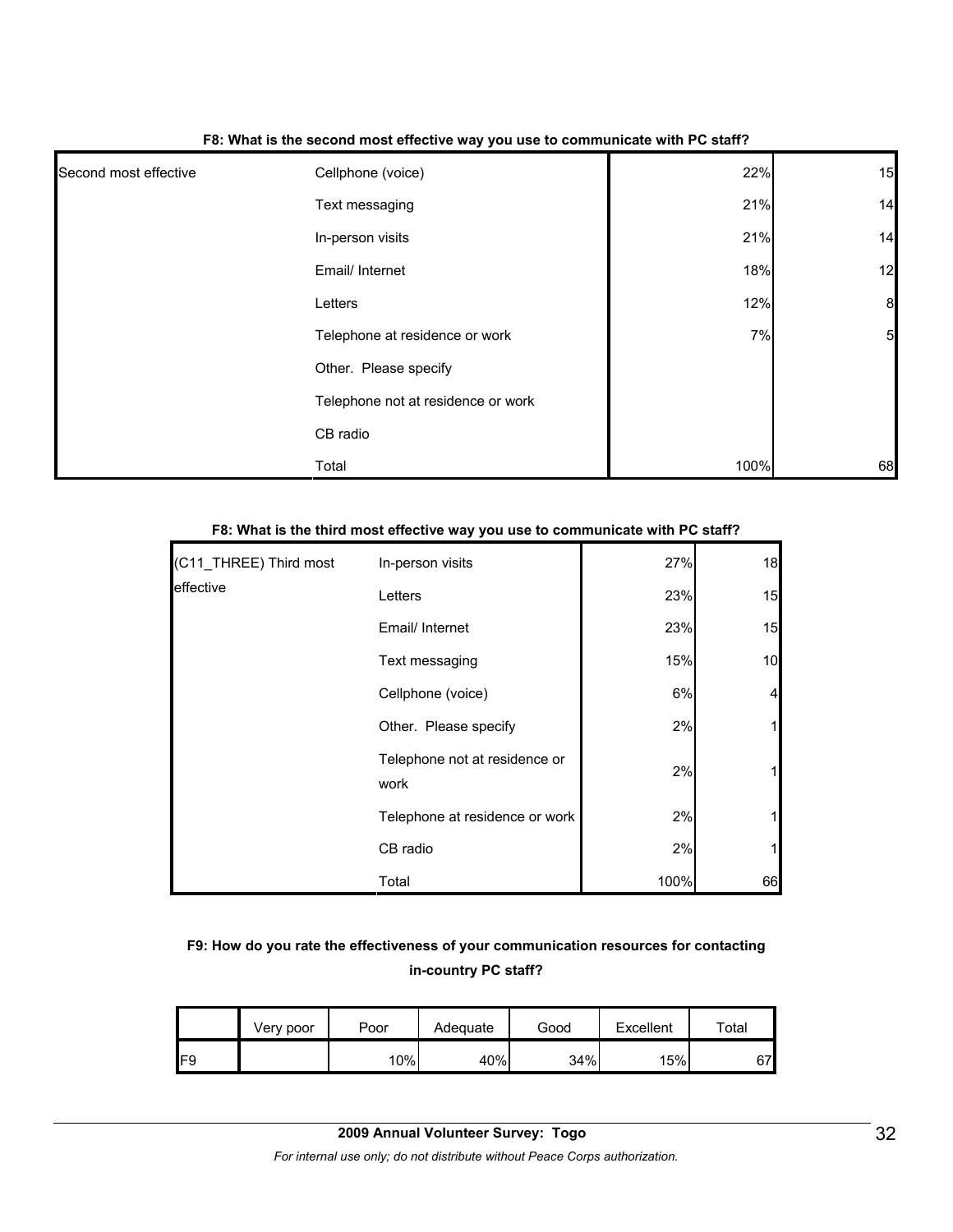# **G. Your Safety and Security**

*This section reports on how safe and informed about their safety Volunteers feel. Their experiences with reported and unreported crimes are summarized.* 

|                                                  |                 |            | Adequately |              |           |       |
|--------------------------------------------------|-----------------|------------|------------|--------------|-----------|-------|
|                                                  | Not at All Safe | Often Safe | Safe       | Usually Safe | Very Safe | Total |
| Where you live                                   |                 | 1%         | 10%        | 24%          | 65%       | 68    |
| Where you work                                   |                 | 1%         | 7%         | 24%          | 68%       | 68    |
| When you travel in-country                       | 3%              | 9%         | 52%        | 24%          | 12%       | 67    |
| City where main Peace Corps<br>office is located | 3%              | 35%        | 41%        | 12%          | 9%        | 68    |

#### **G1: How safe do you feel...?**

| G2: Please indicate the number of times you experienced the following types of discrimination/harassment. |
|-----------------------------------------------------------------------------------------------------------|
|-----------------------------------------------------------------------------------------------------------|

|                    | Never  | Once | 2-5 times | 6-10 times | 11-25 times | $26+$ times | Total |
|--------------------|--------|------|-----------|------------|-------------|-------------|-------|
| Age                | 85.5%  | 3.6% | 5.5%      | 1.8%       |             | 3.6%        | 55    |
| Anti-American      | 78.2%  | 7.3% | 12.7%     |            | 1.8%        |             | 55    |
| <b>Disability</b>  | 100.0% |      |           |            |             |             | 54    |
| Gender             | 55.6%  | 1.9% | 18.5%     | 5.6%       | 9.3%        | 9.3%        | 54    |
| Racial/color       | 33.9%  | 5.4% | 10.7%     | 8.9%       | 5.4%        | 35.7%       | 56    |
| Religious          | 87.3%  | 1.8% | 5.5%      | 1.8%       | 1.8%        | 1.8%        | 55    |
| Sexual (verbal)    | 55.4%  | 3.6% | 14.3%     | 3.6%       | 8.9%        | 14.3%       | 56    |
| Sexual (physical)  | 81.5%  | 7.4% | 7.4%      | 1.9%       | 1.9%        |             | 54    |
| Sexual orientation | 98.1%  | 1.9% |           |            |             |             | 52    |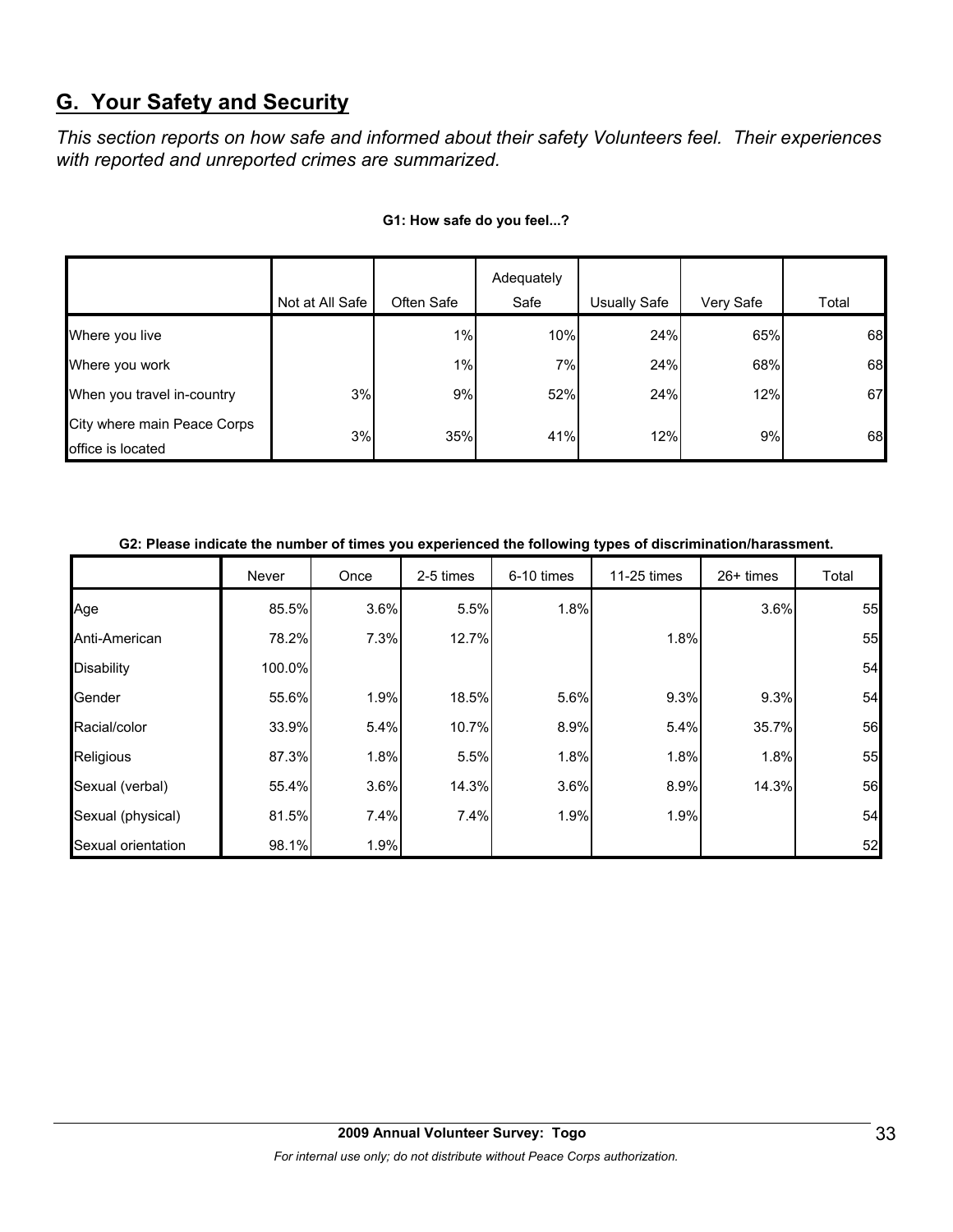|                    | Never  | Once  | 2-5 times | 6-10 times | 11-25 times | 26+ times | Total            |
|--------------------|--------|-------|-----------|------------|-------------|-----------|------------------|
| Age                | 100.0% |       |           |            |             |           | 7                |
| Anti-American      | 100.0% |       |           |            |             |           | 11               |
| Gender             | 100.0% |       |           |            |             |           | 21               |
| Racial/color       | 100.0% |       |           |            |             |           | 32               |
| Religious          | 100.0% |       |           |            |             |           | 6                |
| Sexual (verbal)    | 100.0% |       |           |            |             |           | 19               |
| Sexual (physical)  | 75.0%  | 25.0% |           |            |             |           | $\boldsymbol{8}$ |
| Sexual orientation | 100.0% |       |           |            |             |           |                  |

**G2: Please indicate the number of times you reported discrimination/harassment events to PC.**

**G3: Please indicate the number of times you experienced the following types of crimes.**

|                    | Never  | Once  | 2-5 times | 6-10 times | 11-25 times | $26+$ times | Total |
|--------------------|--------|-------|-----------|------------|-------------|-------------|-------|
| <b>Burglary</b>    | 82.1%  | 14.3% | 3.6%      |            |             |             | 56    |
| Theft              | 61.0%  | 27.1% | 11.9%     |            |             |             | 59    |
| Robbery            | 87.0%  | 13.0% |           |            |             |             | 54    |
| Physical assault   | 94.4%  | 3.7%  | 1.9%      |            |             |             | 54    |
| Aggravated assault | 100.0% |       |           |            |             |             | 53    |
| Sexual assault     | 94.4%  | 1.9%  | 1.9%      | 1.9%       |             |             | 54    |
| Rape               | 100.0% |       |           |            |             |             | 53    |

### **G3: Please indicate the number of times you reported the following crimes to Peace Corps.**

|                  | Never | Once   | 2-5 times | 6-10 times | 11-25 times | $26+$ times | Total            |
|------------------|-------|--------|-----------|------------|-------------|-------------|------------------|
| <b>Burglary</b>  | 50.0% | 37.5%  | 12.5%     |            |             |             | $\boldsymbol{8}$ |
| Theft            | 52.4% | 33.3%  | 14.3%     |            |             |             | 21               |
| Robbery          |       | 100.0% |           |            |             |             | 7                |
| Physical assault | 50.0% | 50.0%  |           |            |             |             | $\overline{2}$   |
| Sexual assault   | 33.3% | 66.7%  |           |            |             |             | $\mathbf{3}$     |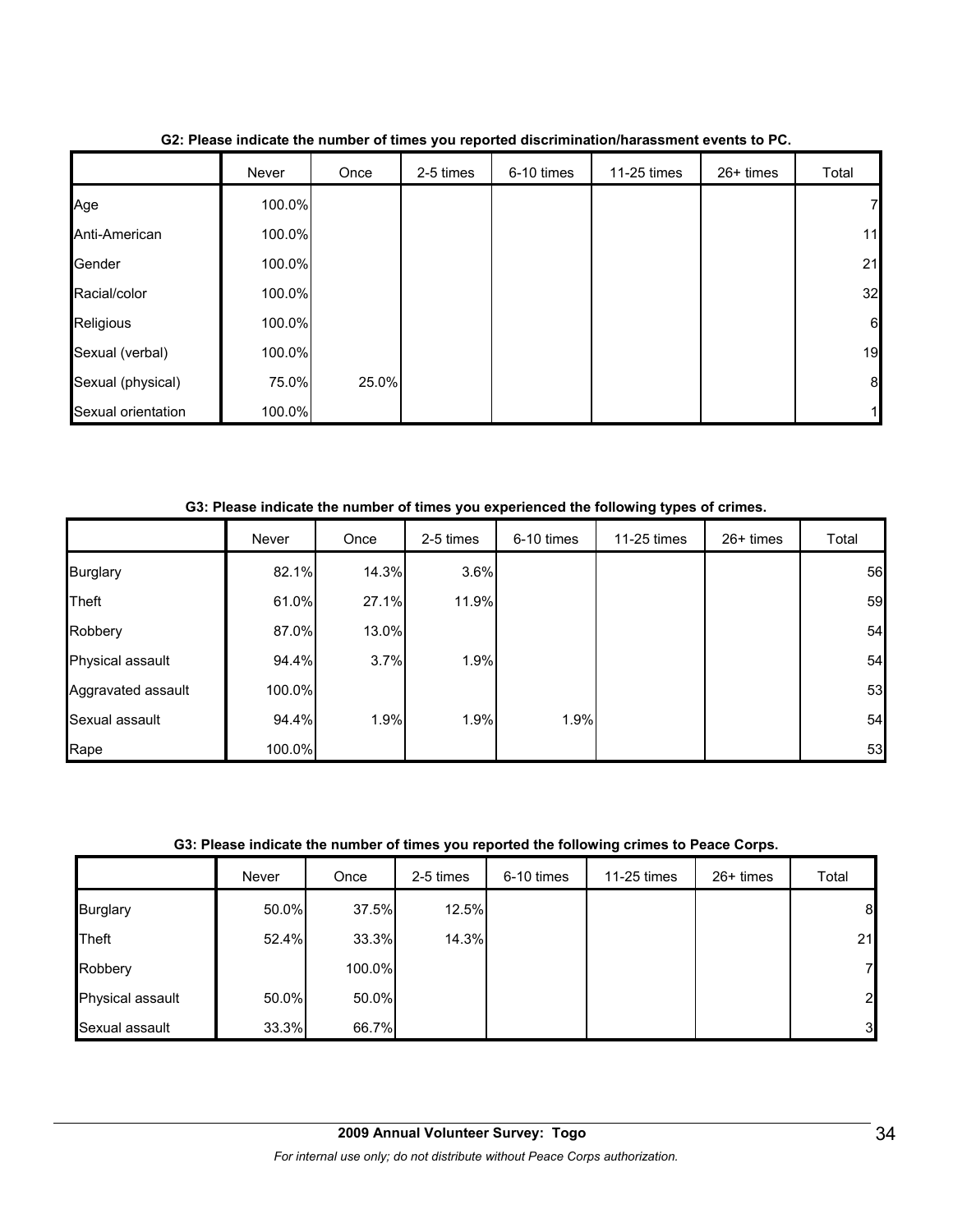|            |                                                             | .             | $\cdot$ $\cdot$   |                                 |
|------------|-------------------------------------------------------------|---------------|-------------------|---------------------------------|
|            |                                                             | PCV Responses | % Reason Not Rptd | <b>Total PCVs</b><br>Responding |
| \$NoRpBurg | Reporting might result in disciplinary<br>action against me | 3             | 60%               |                                 |
|            | I did not think the PC could help                           |               | 40%               |                                 |
|            | I believed it could result in changing<br>sites             |               | 20%               |                                 |
|            | It might hurt my relationship with the<br>community         |               | 20%               |                                 |
|            | Other                                                       |               | 20%               |                                 |
|            | I felt it was too minor or common to<br>report              |               |                   |                                 |
|            | Concerns of a possible breach in<br>confidentiality         |               |                   |                                 |
|            | Total                                                       |               |                   | 5                               |

#### **G4a: If you did not report your experience with burglary, please your reason(s) for not reporting.**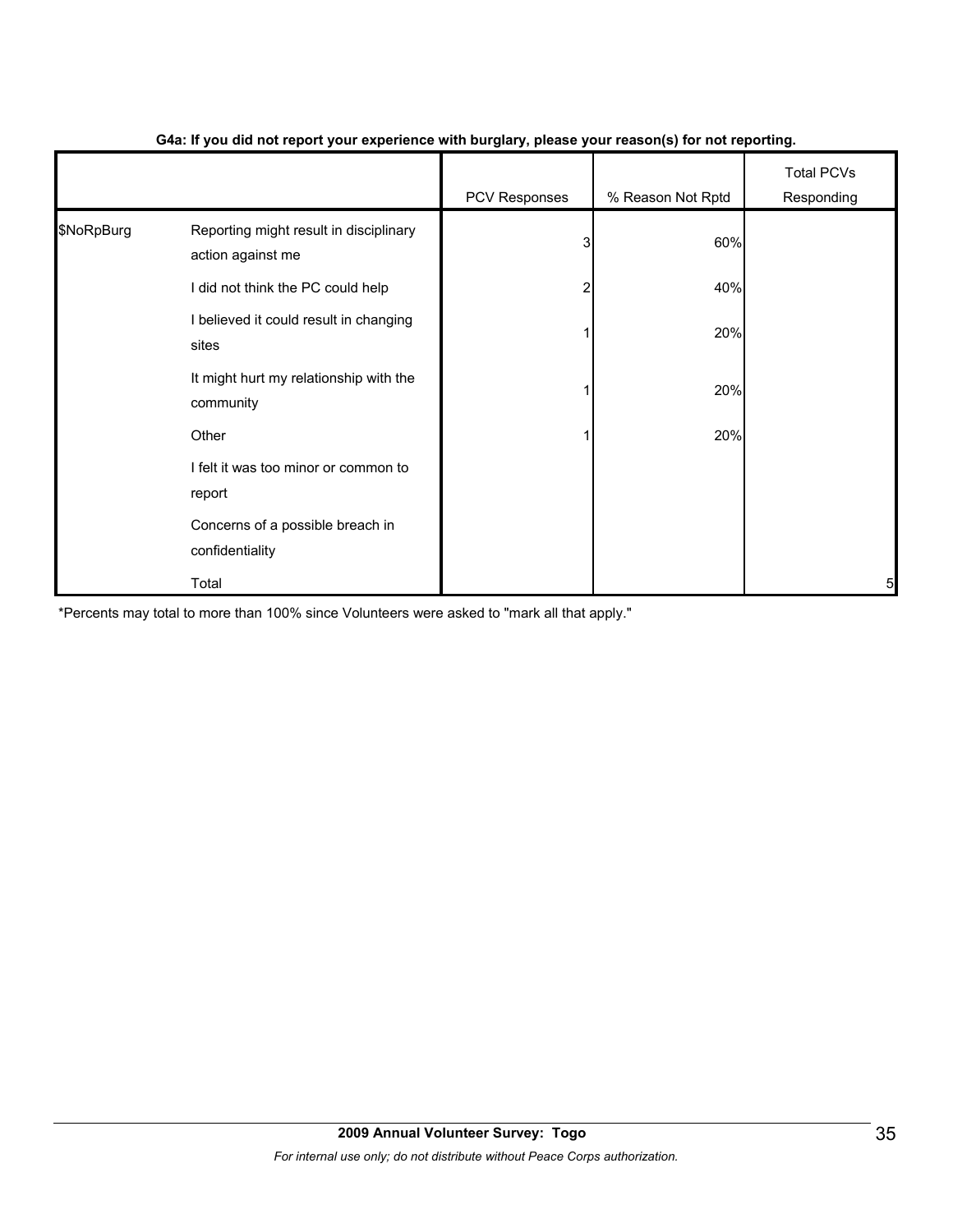|             |                                                             | - 1           | $\mathbf{v}$      |                                 |
|-------------|-------------------------------------------------------------|---------------|-------------------|---------------------------------|
|             |                                                             | PCV Responses | % Reason Not Rptd | <b>Total PCVs</b><br>Responding |
| \$NoRpTheft | I felt it was too minor or common to<br>report              | 8             | 62%               |                                 |
|             | I did not think the PC could help                           | 5             | 38%               |                                 |
|             | Reporting might result in disciplinary<br>action against me |               | 8%                |                                 |
|             | Other                                                       |               | 8%                |                                 |
|             | I believed it could result in changing<br>sites             |               |                   |                                 |
|             | Concerns of a possible breach in<br>confidentiality         |               |                   |                                 |
|             | It might hurt my relationship with the<br>community         |               |                   |                                 |
|             | Total                                                       |               |                   | 13                              |

### **G4b: If you did not report your experience with theft, please your reason(s) for not reporting.**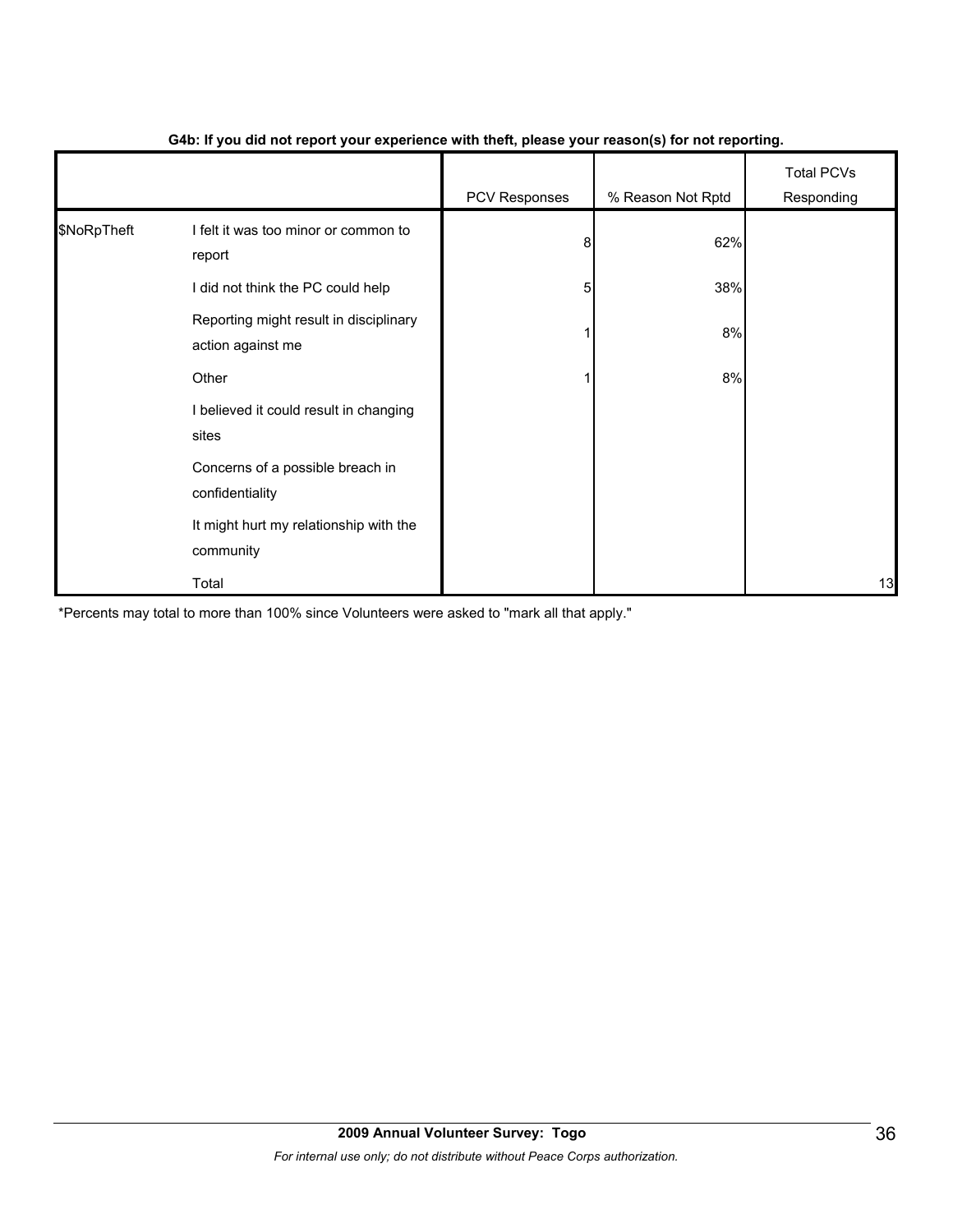|            |                                                             | PCV Responses | % Reason Not Rptd | <b>Total PCVs</b><br>Responding |
|------------|-------------------------------------------------------------|---------------|-------------------|---------------------------------|
| \$NoRpRobb | I felt it was too minor or common to<br>report              |               | 100%              |                                 |
|            | I did not think the PC could help                           |               |                   |                                 |
|            | I believed it could result in changing<br>sites             |               |                   |                                 |
|            | Concerns of a possible breach in<br>confidentiality         |               |                   |                                 |
|            | Reporting might result in disciplinary<br>action against me |               |                   |                                 |
|            | It might hurt my relationship with the<br>community         |               |                   |                                 |
|            | Other                                                       |               |                   |                                 |
|            | Total                                                       |               |                   |                                 |

#### **G4c: If you did not report your experience with robbery, please your reason(s) for not reporting.**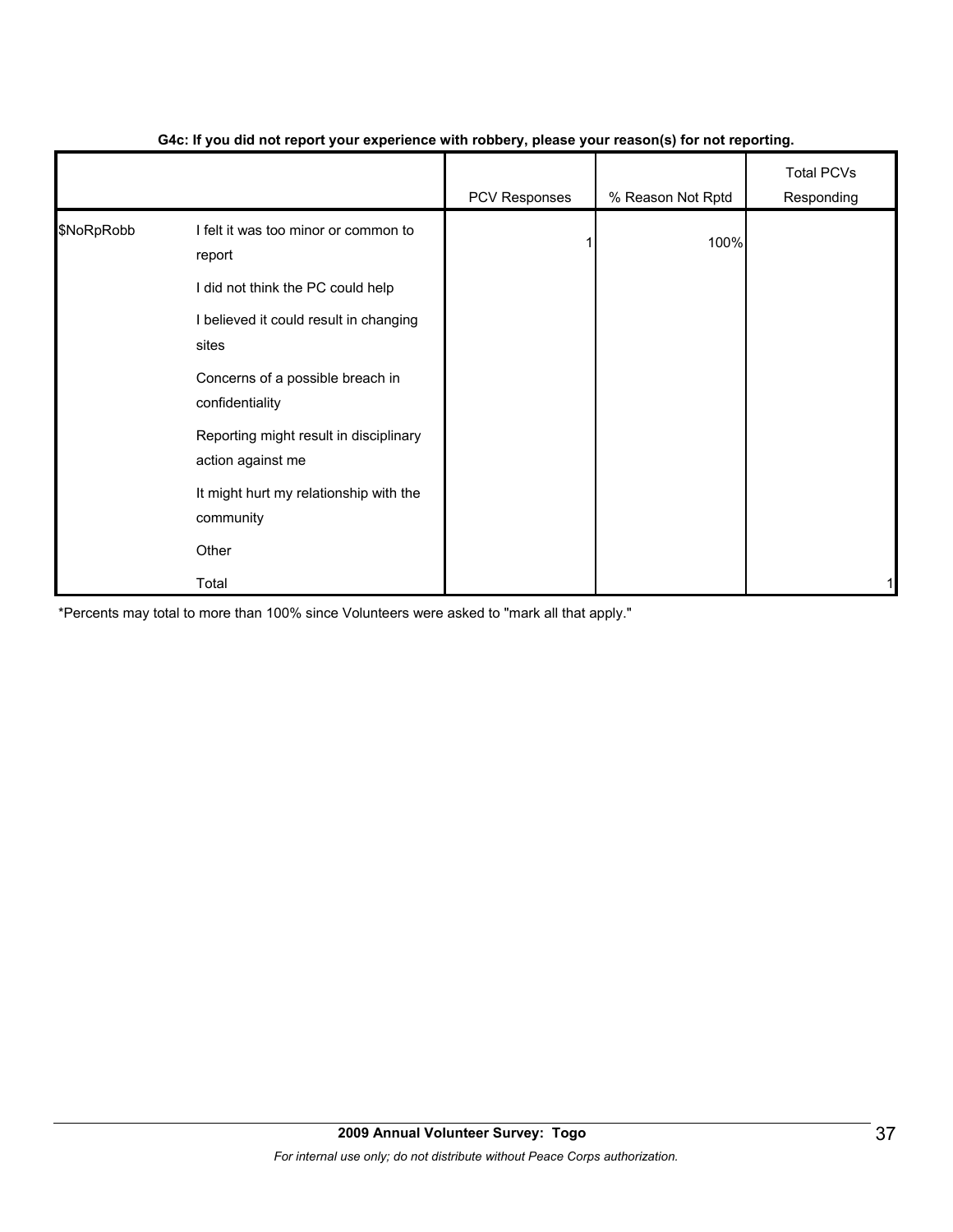|            |                                                             | - 1           | $\mathbf{v}$      |                                 |
|------------|-------------------------------------------------------------|---------------|-------------------|---------------------------------|
|            |                                                             | PCV Responses | % Reason Not Rptd | <b>Total PCVs</b><br>Responding |
| \$NoRpPhAs | I did not think the PC could help                           |               |                   |                                 |
|            | I believed it could result in changing<br>sites             |               |                   |                                 |
|            | I felt it was too minor or common to<br>report              |               |                   |                                 |
|            | Concerns of a possible breach in<br>confidentiality         |               |                   |                                 |
|            | Reporting might result in disciplinary<br>action against me |               |                   |                                 |
|            | It might hurt my relationship with the<br>community         |               |                   |                                 |
|            | Other                                                       |               |                   |                                 |
|            | Total                                                       |               |                   |                                 |

#### **G4d: If you did not report your experience with physical assault, please your reason(s) for not reporting.**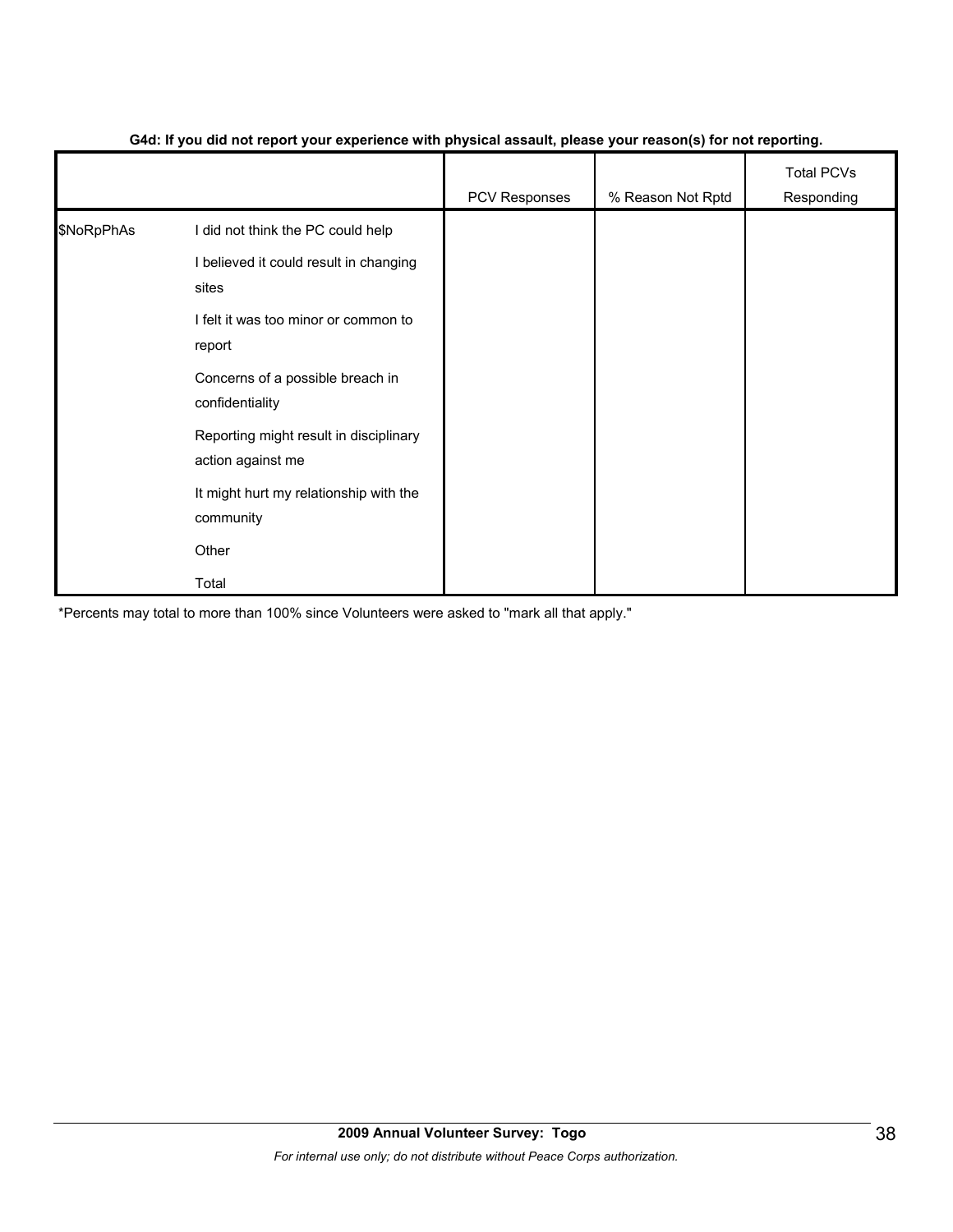|            |                                                             | PCV Responses | % Reason Not Rptd | <b>Total PCVs</b><br>Responding |
|------------|-------------------------------------------------------------|---------------|-------------------|---------------------------------|
| \$NoRpAgAs | I did not think the PC could help                           |               |                   |                                 |
|            | I believed it could result in changing<br>sites             |               |                   |                                 |
|            | I felt it was too minor or common to<br>report              |               |                   |                                 |
|            | Concerns of a possible breach in<br>confidentiality         |               |                   |                                 |
|            | Reporting might result in disciplinary<br>action against me |               |                   |                                 |
|            | It might hurt my relationship with the<br>community         |               |                   |                                 |
|            | Other                                                       |               |                   |                                 |
|            | Total                                                       |               |                   |                                 |

#### **G4: If you did not report your experience with aggravated assault, please your reason(s) for not reporting.**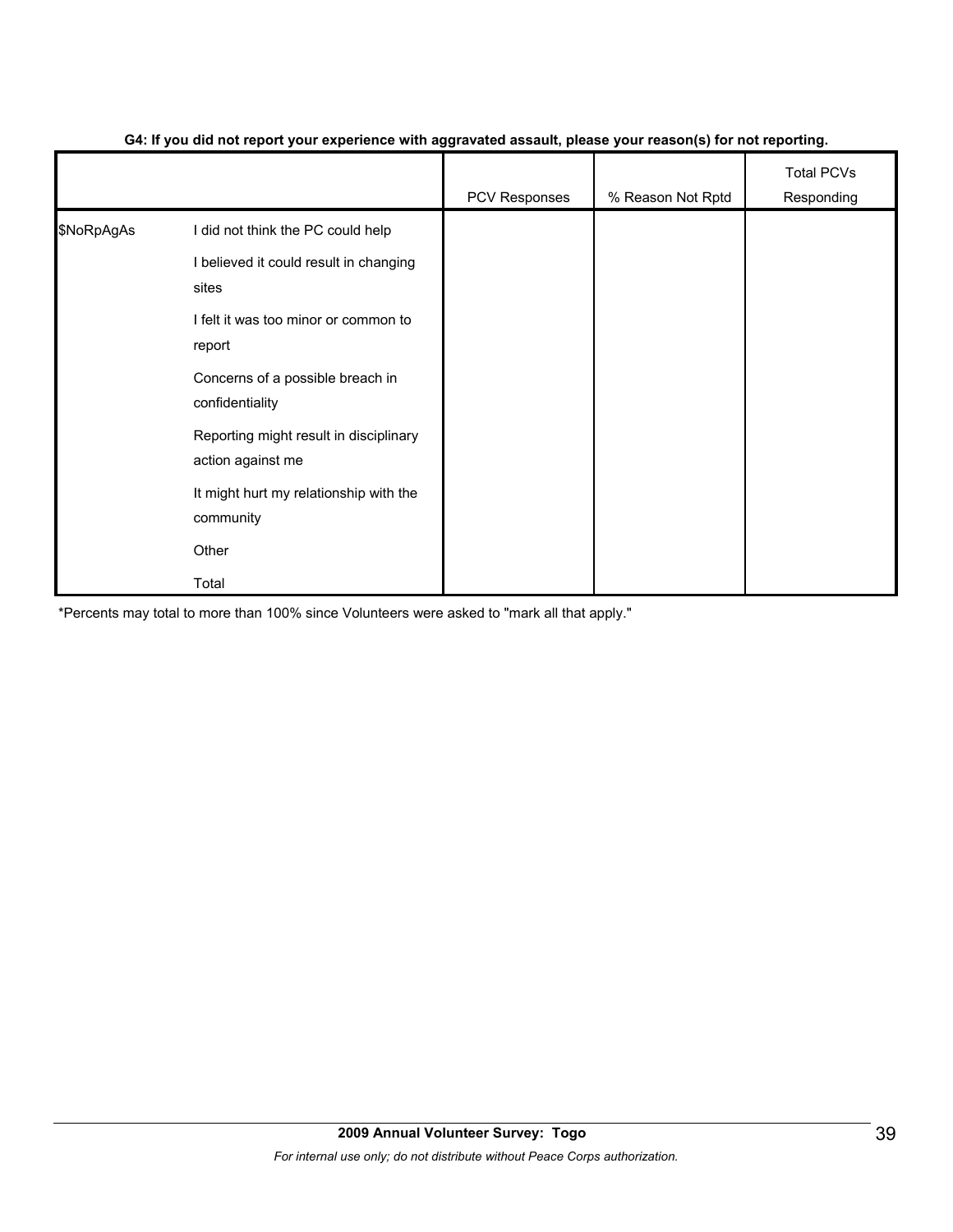|            |                                                             | - 1           | $\mathbf{v}$      |                                 |
|------------|-------------------------------------------------------------|---------------|-------------------|---------------------------------|
|            |                                                             | PCV Responses | % Reason Not Rptd | <b>Total PCVs</b><br>Responding |
| \$NoRpSxAs | I felt it was too minor or common to<br>report              |               | 100%              |                                 |
|            | I did not think the PC could help                           |               | 50%               |                                 |
|            | I believed it could result in changing<br>sites             |               |                   |                                 |
|            | Concerns of a possible breach in<br>confidentiality         |               |                   |                                 |
|            | Reporting might result in disciplinary<br>action against me |               |                   |                                 |
|            | It might hurt my relationship with the<br>community         |               |                   |                                 |
|            | Other                                                       |               |                   |                                 |
|            | Total                                                       |               |                   | 2                               |

### **G4e: If you did not report your experience with sexual assault, please your reason(s) for not reporting.**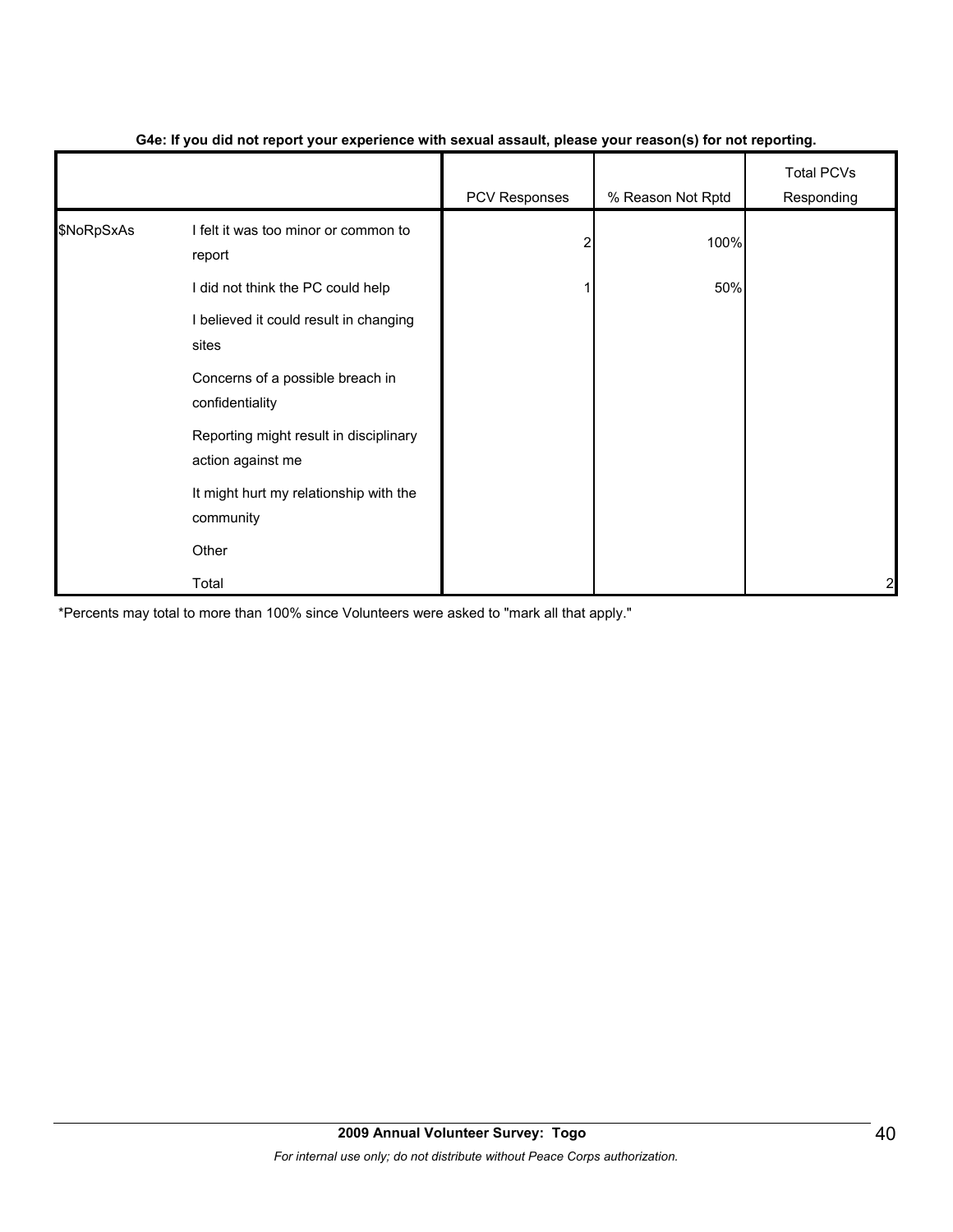|            |                                                             | .             | $\mathbf{v}$      |                                 |
|------------|-------------------------------------------------------------|---------------|-------------------|---------------------------------|
|            |                                                             | PCV Responses | % Reason Not Rptd | <b>Total PCVs</b><br>Responding |
| \$NoRpRape | I did not think the PC could help                           |               |                   |                                 |
|            | I believed it could result in changing<br>sites             |               |                   |                                 |
|            | I felt it was too minor or common to<br>report              |               |                   |                                 |
|            | Concerns of a possible breach in<br>confidentiality         |               |                   |                                 |
|            | Reporting might result in disciplinary<br>action against me |               |                   |                                 |
|            | It might hurt my relationship with the<br>community         |               |                   |                                 |
|            | Other                                                       |               |                   |                                 |
|            | Total                                                       |               |                   |                                 |

### **G4f: If you did not report your experience with rape, please your reason(s) for not reporting.**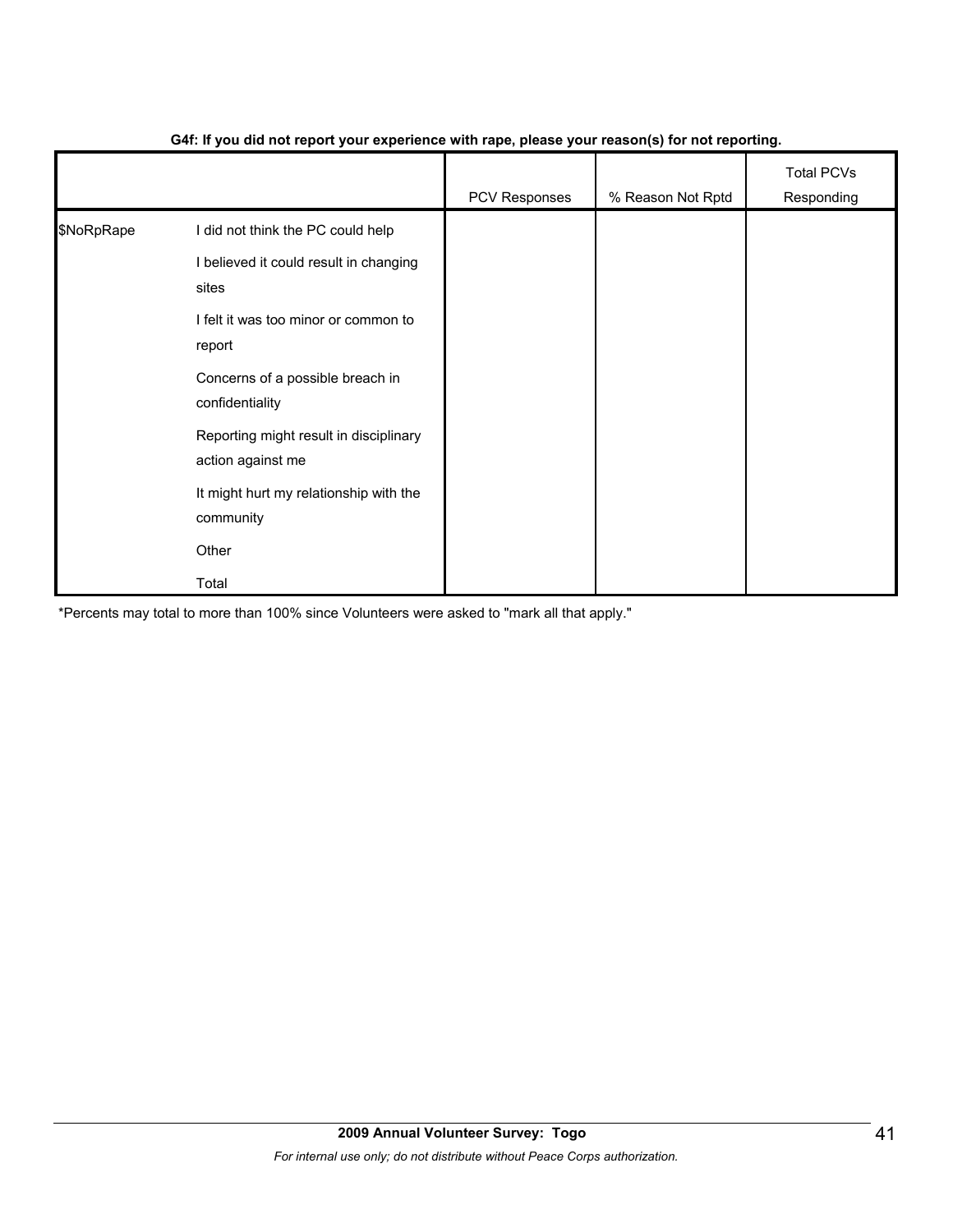# **H. Volunteers Working in HIV/AIDS**

*This section reports Volunteers' involvement in HIV/AIDS and their perceived effectiveness of their HIV/AIDS related activities.* 

### **H1: Which of the following best describes your involvement in HIV/AIDS activities?**

|    |                     |                       | Involved in HIV/AIDS |                     |       |
|----|---------------------|-----------------------|----------------------|---------------------|-------|
|    |                     | HIV/AIDS work is part | efforts, not         | Not involved in any |       |
|    | HIV/AIDS work is my | of my secondary       | primary/secondary    | HIV/AIDS related    |       |
|    | primary assignment. | activities.           | work                 | activities          | Total |
| H1 | 34%                 | 37%                   | 26%                  | 3%                  | 68    |

### **H2: How well has PC training prepared you to undertake your HIV/AIDS activities?**

|                | Not at all | Poorly | Adequately | Well | Very well | <b>NA</b> | Total |
|----------------|------------|--------|------------|------|-----------|-----------|-------|
| H <sub>2</sub> | 3%         | 21%    | 32%        | 29%  | 14%       | 2%        | 66    |

# **H3: In working with HC individuals or groups, how would you rate the effectiveness of your specific HIV/AIDS activities? (Including the "Don't Know" responses)**

|                 |                  | Sometimes |                 | Almost always |            |       |
|-----------------|------------------|-----------|-----------------|---------------|------------|-------|
|                 | Seldom effective | effective | Often effective | effective     | Don't know | Total |
| IH <sub>3</sub> | 3%               | 33%       | 42%             | 14%           | 8%         | 66    |

# **H3: In working with HC individuals or groups, how would you rate the effectiveness of your specific HIV/AIDS activities? (Excluding the "Don't Know" responses)**

|                 | Seldom effective | Sometimes effective | Often effective | Almost always<br>effective | $\tau$ otal |
|-----------------|------------------|---------------------|-----------------|----------------------------|-------------|
| IH <sub>3</sub> | 3%               | 36%                 | 46%             | 15%                        | 61          |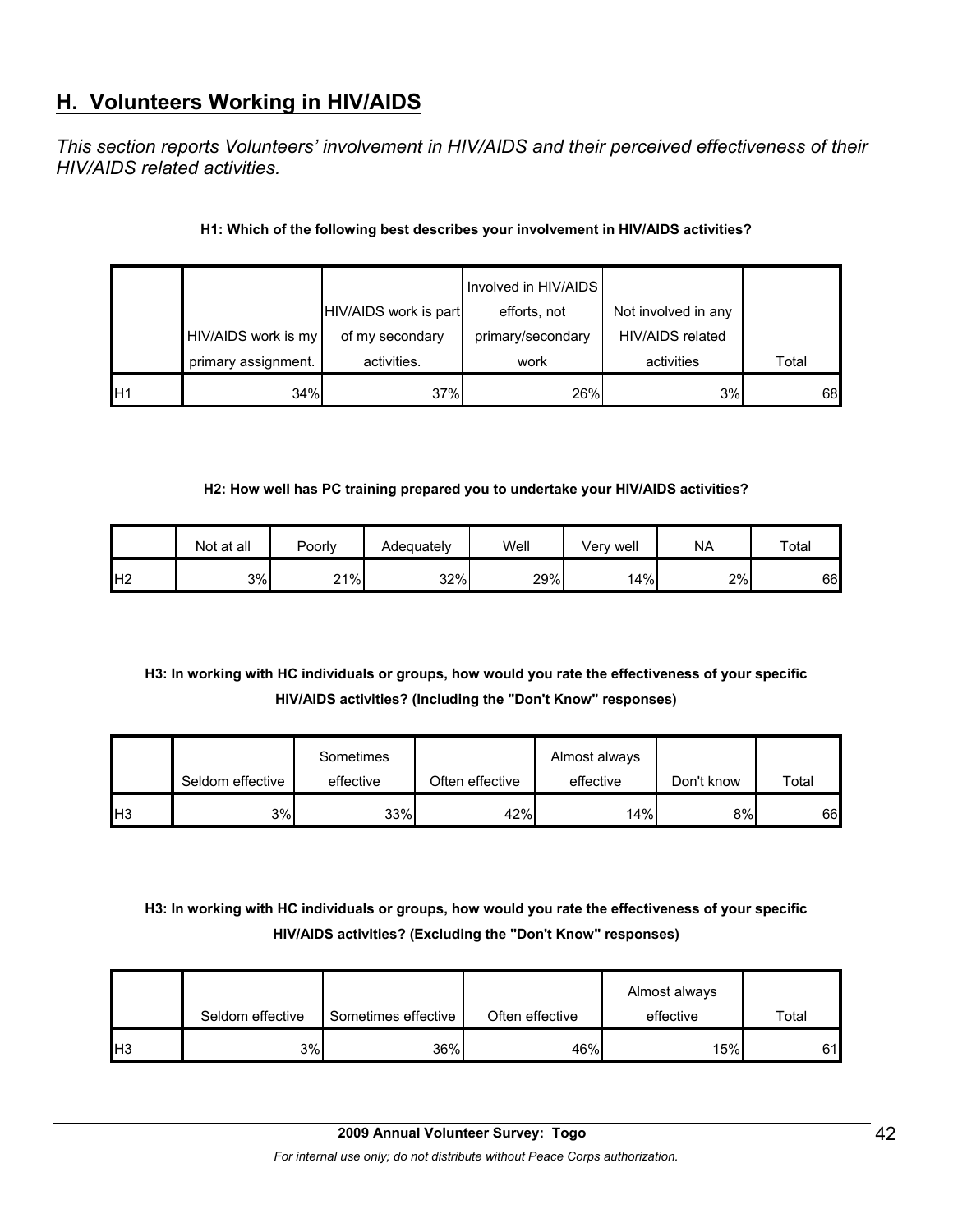# **I. Your Life in the Peace Corps**

*This section reports on Volunteers' descriptions of and adjustments to their living conditions, including stress factors and how Volunteers cope with stress.* 

|    |                      | Yes, I lived with a  |                |                  |       |
|----|----------------------|----------------------|----------------|------------------|-------|
|    | Never lived with a   | host country         | Yes, in my     | Yes, both during |       |
|    | host country         | individual or family | community (not | PST and later in |       |
|    | individual or family | only                 | during PST).   | my community.    | Total |
| 11 | 3%                   | 41%                  | 3%             | 53%              | 68    |

## **I1: Have you lived with a host country individual or family?**

### **I2: How often do you interact with HCNs in community/family social events?**

|                 |       | Several times a |                  | Several times a |         | Less than once a |       |
|-----------------|-------|-----------------|------------------|-----------------|---------|------------------|-------|
|                 | Dailv | week            | Weekly           | month           | Monthly | month            | Total |
| l <sub>12</sub> | 40%   | 22%             | 16% <sub>I</sub> | 7%1             | 6%      | 7%               | 67    |

# **I3: How well can you communicate in the language used by most people in your community?**

|     | Not at all | Poorly | Adequately | Well | Verv well | Total |
|-----|------------|--------|------------|------|-----------|-------|
| II3 | 3%         | 30%    | 40%        | 19%  | 7%        | 67    |

#### **I4: Do you have the following at your worksite?**

|               | Never | Sometimes or<br>more often | Total |
|---------------|-------|----------------------------|-------|
| Electricity   | 53%   | 47%                        | 66    |
| Running water | 71%   | 29%                        | 66l   |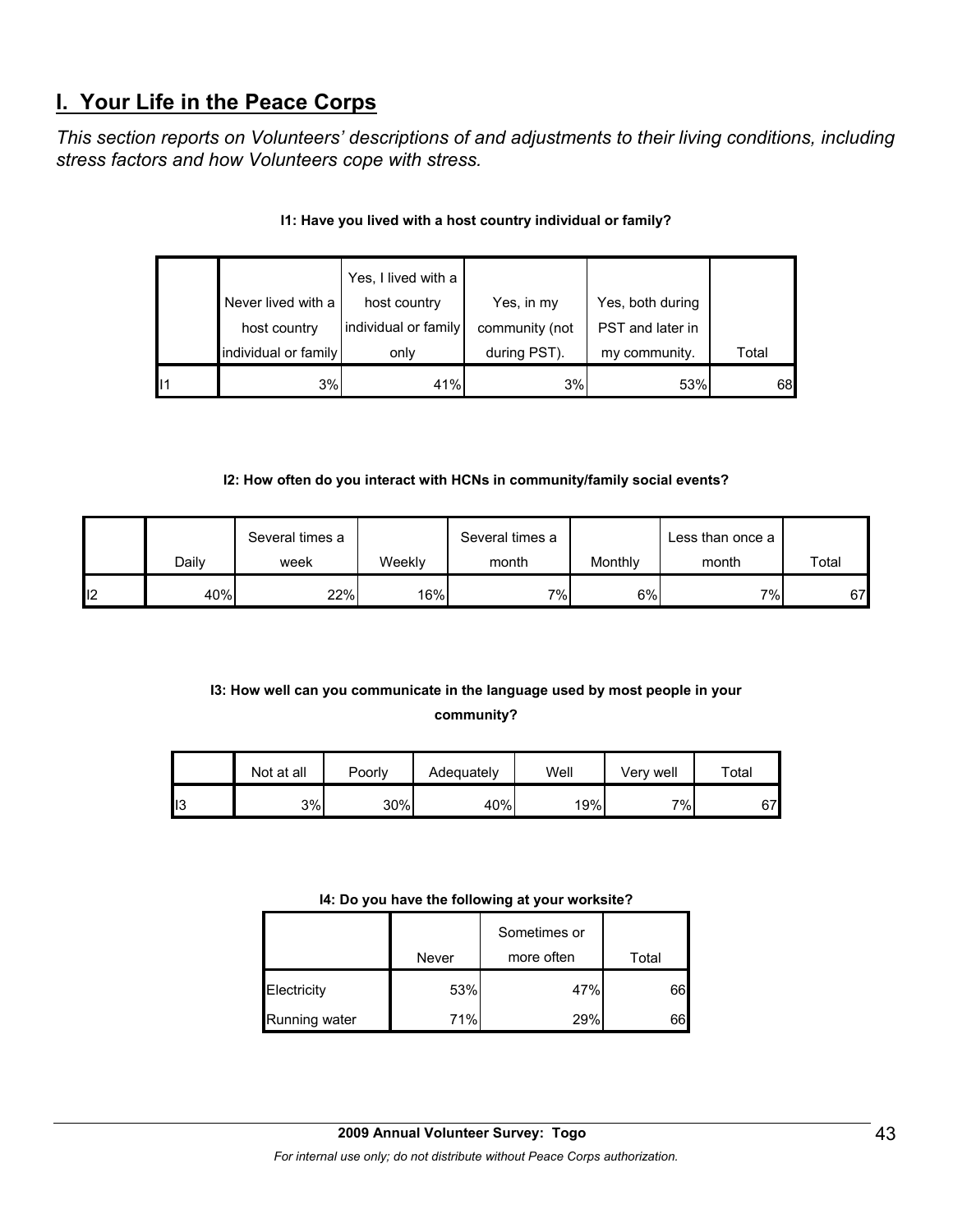#### **I4: Do you have the following at your residence?**

|               | Never | Sometimes or more often | Total |
|---------------|-------|-------------------------|-------|
| Electricity   | 43%   | 57%                     | 65    |
| Running water | 68%   | 32%                     | 65    |

#### **I5: How well do your PC experiences match the expectations you had before you became a Volunteer?**

|     | Not at all | Minimally | Moderately | Considerablv | Exceptionally | Total |
|-----|------------|-----------|------------|--------------|---------------|-------|
| 115 | 8%I        | 8%l       | 45%        | 33%          | 6%            | 66    |

#### **I7: To what extent do the following create stress and/or emotional health issues for you?**

|                                                                                                        | Not at all<br>stressful 1 | 2   | 3   | 4   | Exceptionally<br>stressful 5 | <b>NA</b> | Total        |
|--------------------------------------------------------------------------------------------------------|---------------------------|-----|-----|-----|------------------------------|-----------|--------------|
| <b>Cultural issues</b>                                                                                 | 9%                        | 14% | 41% | 23% | 11%                          | 3%        | 66           |
| Dealing with violence in<br>country (e.g., civil unrest,<br>domestic violence, corporal<br>punishment) | 10%                       | 33% | 31% | 9%  | 6%                           | 10%       | 67           |
| Health/medical problems                                                                                | 8%                        | 34% | 28% | 23% | 5%                           | 3%        | 65           |
| Issues including family,<br>friends, loved ones in U.S.                                                | 15%                       | 23% | 35% | 20% | 8%                           |           | 66           |
| Isolation/loneliness                                                                                   | 16%                       | 18% | 30% | 25% | 9%                           | 1%        | 67           |
| Local language                                                                                         | 15%                       | 24% | 30% | 19% | 7%                           | 4%        | 67           |
| Primary assignment                                                                                     | 15%                       | 24% | 36% | 15% | 7%                           | 3%        | 67           |
| Romantic relationships in-<br>country                                                                  | 37%                       | 16% | 6%  | 6%  | 6%                           | 28%       | 67           |
| Interactions with other<br>Volunteers                                                                  | 39%                       | 40% | 9%  | 6%  | 3%                           | 3%        | 67           |
| Interactions with PC Staff                                                                             | 21%                       | 33% | 23% | 12% | 8%                           | 3%        | 66           |
| Safety and security                                                                                    | 15%                       | 48% | 30% | 3%  |                              | 3%        | 66           |
| Other: Please specify below                                                                            |                           |     | 33% |     | 33%                          | 33%       | $\mathbf{3}$ |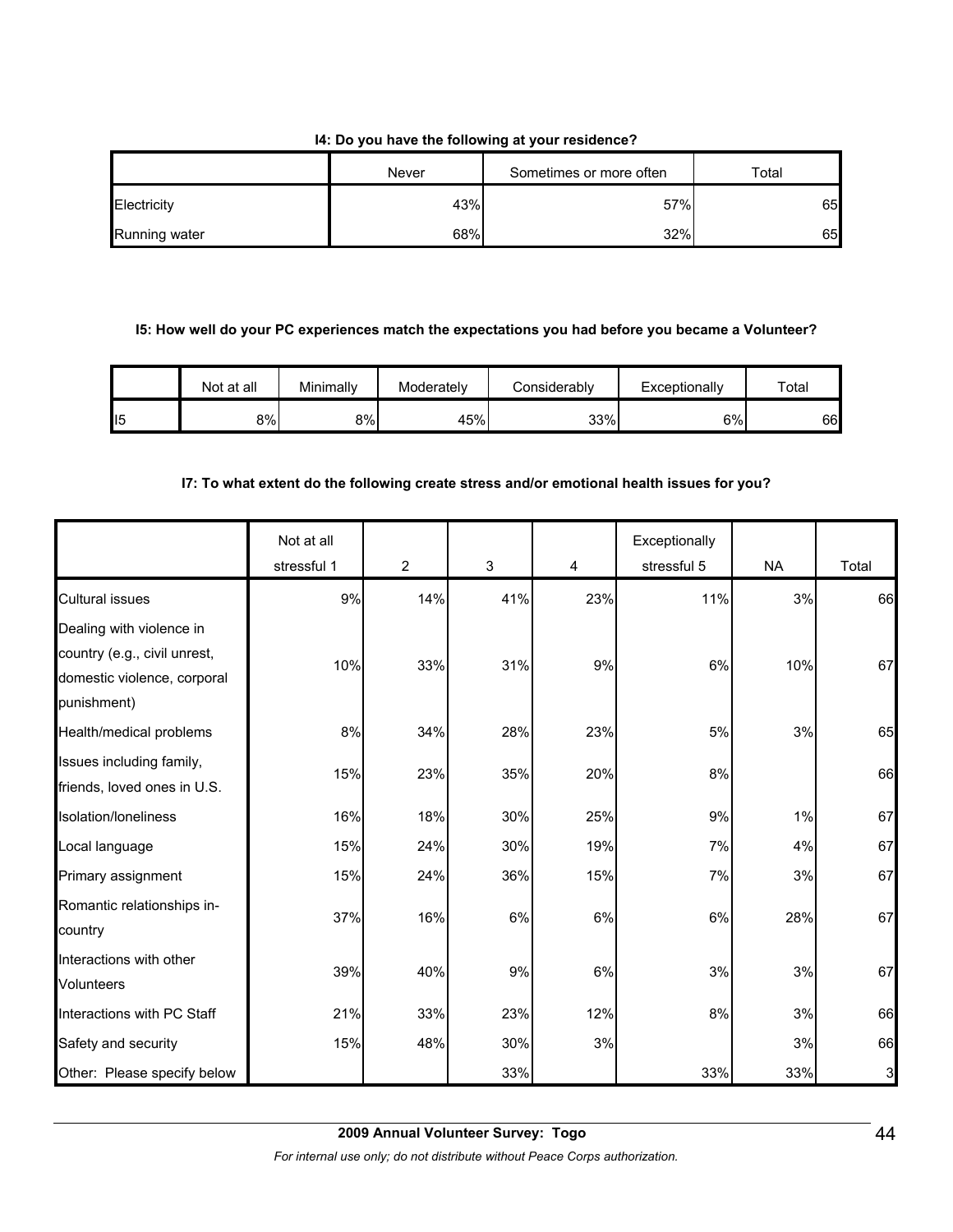|                |                                               | <b>PCV Responses</b> | % Using This Stress<br>Reducer | <b>Total PCVs</b><br>Responding |
|----------------|-----------------------------------------------|----------------------|--------------------------------|---------------------------------|
| \$18LessStress | Leave the community for a time                | 50                   | 75%                            |                                 |
|                | Talk with friends and family in US            | 48                   | 72%                            |                                 |
|                | Talk with PCVs outside my community           | 45                   | 67%                            |                                 |
|                | Do sports                                     | 45                   | 67%                            |                                 |
|                | Pursue personal hobbies                       | 44                   | 66%                            |                                 |
|                | Talk with PCVs in my community                | 37                   | 55%                            |                                 |
|                | Get involved in other projects                | 34                   | 51%                            |                                 |
|                | Talk with co-workers or friends (not<br>PCVs) | 22                   | 33%                            |                                 |
|                | Pray                                          | 17                   | 25%                            |                                 |
|                | Do other activity (specify)                   | 17                   | 25%                            |                                 |
|                | Talk with my host family                      | 12                   | 18%                            |                                 |
|                | Meditate                                      | 11                   | 16%                            |                                 |
|                | Talk with PC in-country staff                 | $\overline{9}$       | 13%                            |                                 |
|                | Talk with Office of Special Services<br>staff |                      |                                |                                 |
|                | Total                                         |                      |                                | 67                              |

#### **I8: Please mark all of the typical ways in which you cope with stress.**

\*Percents total to more than 100% since Volunteers were asked to "mark all that apply."

#### **I8: Others I talk with to reduce stress**

|                      |                                                | Percent | Number |
|----------------------|------------------------------------------------|---------|--------|
| <b>I8.OTHRS.TEXT</b> | Open-ended results. Not responsive to request. |         |        |
|                      |                                                |         |        |
|                      |                                                |         |        |
|                      |                                                |         |        |
|                      |                                                |         |        |
|                      |                                                |         |        |
|                      | Total                                          | 100%    | 69     |
|                      |                                                |         |        |

*For internal use only; do not distribute without Peace Corps authorization.*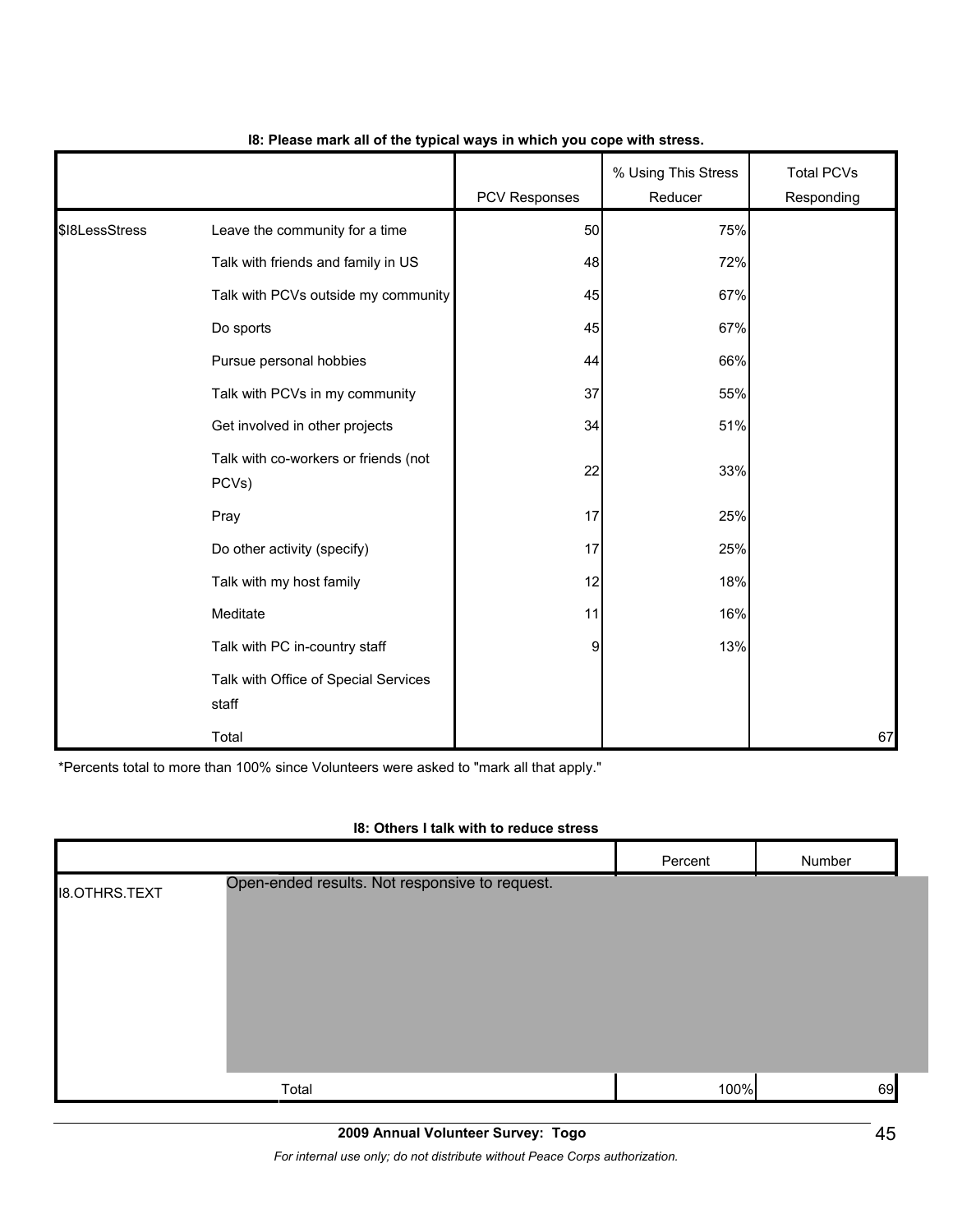|                         |                                                | Percent | Number |  |
|-------------------------|------------------------------------------------|---------|--------|--|
| <b>18.OTHRACT.TEXT2</b> | Open-ended results. Not responsive to request. |         |        |  |
|                         |                                                |         |        |  |
|                         |                                                |         |        |  |
|                         |                                                |         |        |  |
|                         |                                                |         |        |  |
|                         |                                                |         |        |  |
|                         |                                                |         |        |  |
|                         |                                                |         |        |  |
|                         |                                                |         |        |  |
|                         |                                                |         |        |  |
|                         |                                                |         |        |  |
|                         |                                                |         |        |  |
|                         |                                                |         |        |  |
|                         |                                                |         |        |  |
|                         |                                                |         |        |  |
|                         |                                                |         |        |  |
|                         |                                                |         |        |  |
|                         |                                                |         |        |  |
|                         |                                                |         |        |  |
|                         |                                                |         |        |  |
|                         |                                                |         |        |  |
|                         |                                                |         |        |  |
|                         | Total                                          | 100%    | 69     |  |

## **I8: Other activities to reduce stress**

## **I8: When asked about ways of coping with stress, Volunteers who answered "No stress"**

|                    | No   | Yes, I have no stress | Total |
|--------------------|------|-----------------------|-------|
| <b>I8.NOSTRESS</b> | 100% |                       | 69    |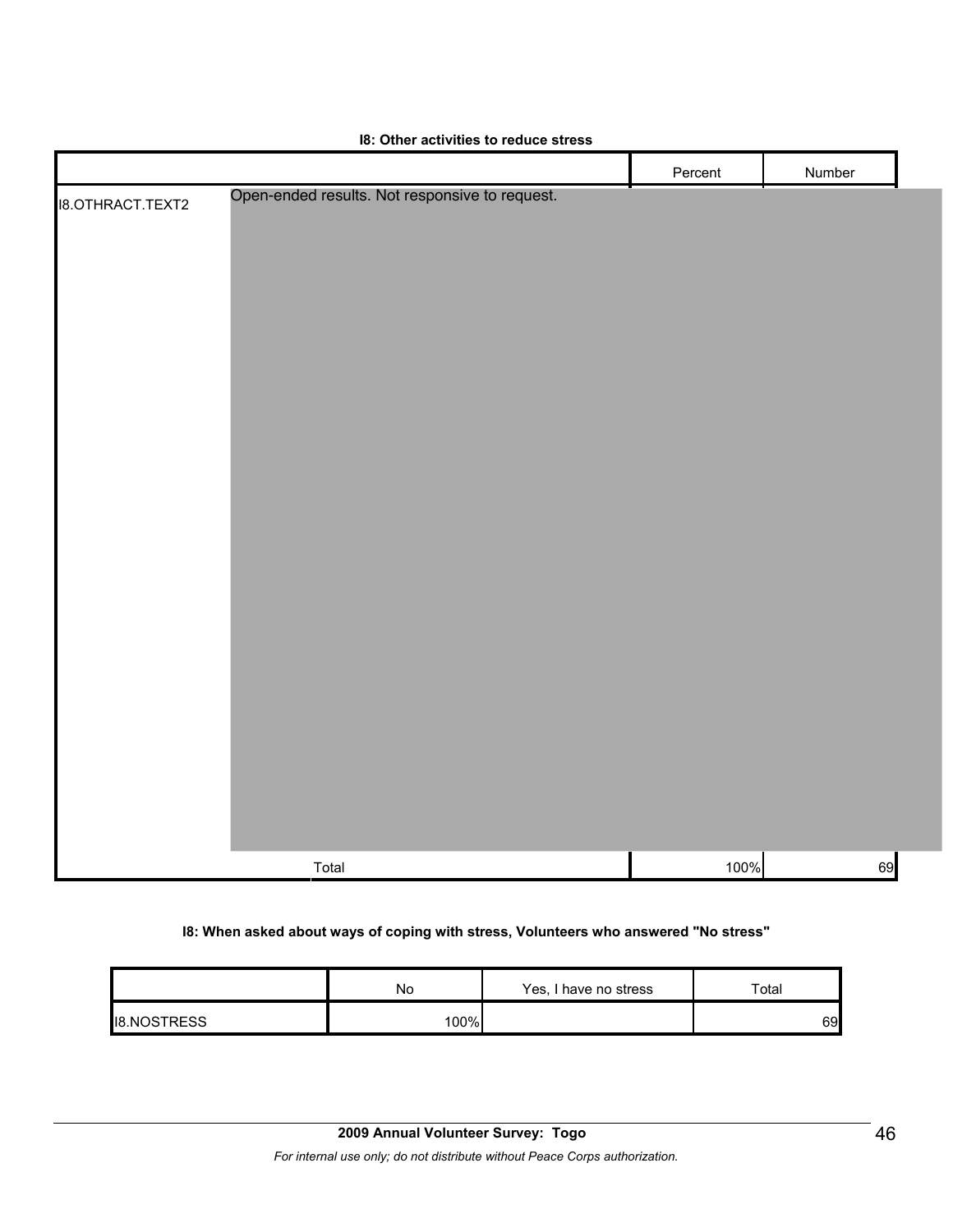# **J. Overall Assessment of Peace Corps Service**

*This section reports Volunteers' level of satisfaction with their Peace Corps service and their expectations about completing their service*

|     | Not at all | Minimally | Moderately       | Considerably | Exceptionally | $\mathsf{r}_\mathsf{otal}$ |
|-----|------------|-----------|------------------|--------------|---------------|----------------------------|
| J1A | 2%         | 3%        | 18% <sub>L</sub> | 53%          | 24%           | 66I                        |



**J1a: How personally rewarding do you find your overall Peace Corps service?**

J1a: How personally rewarding do you find your overall Peace Corps service?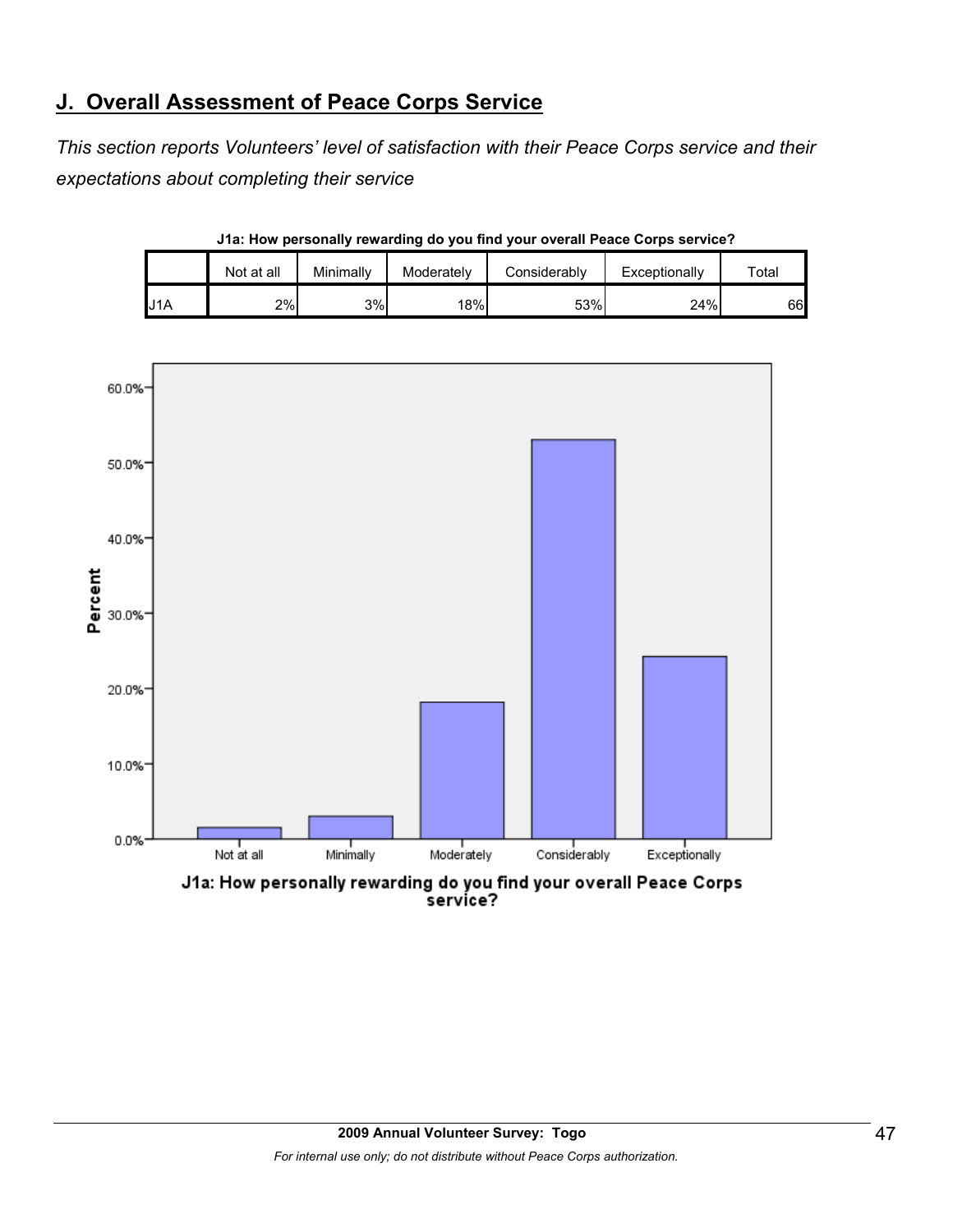|     | Not at all | Minimally | Moderately | Considerably | Exceptionally | $\tau$ otal |
|-----|------------|-----------|------------|--------------|---------------|-------------|
| J1B |            | $1\%$     | 33%        | 48%          | 18%           | 67          |

**J1b: How personally rewarding do you find your community involvement?**



J1b: How personally rewarding do you find your community involvement?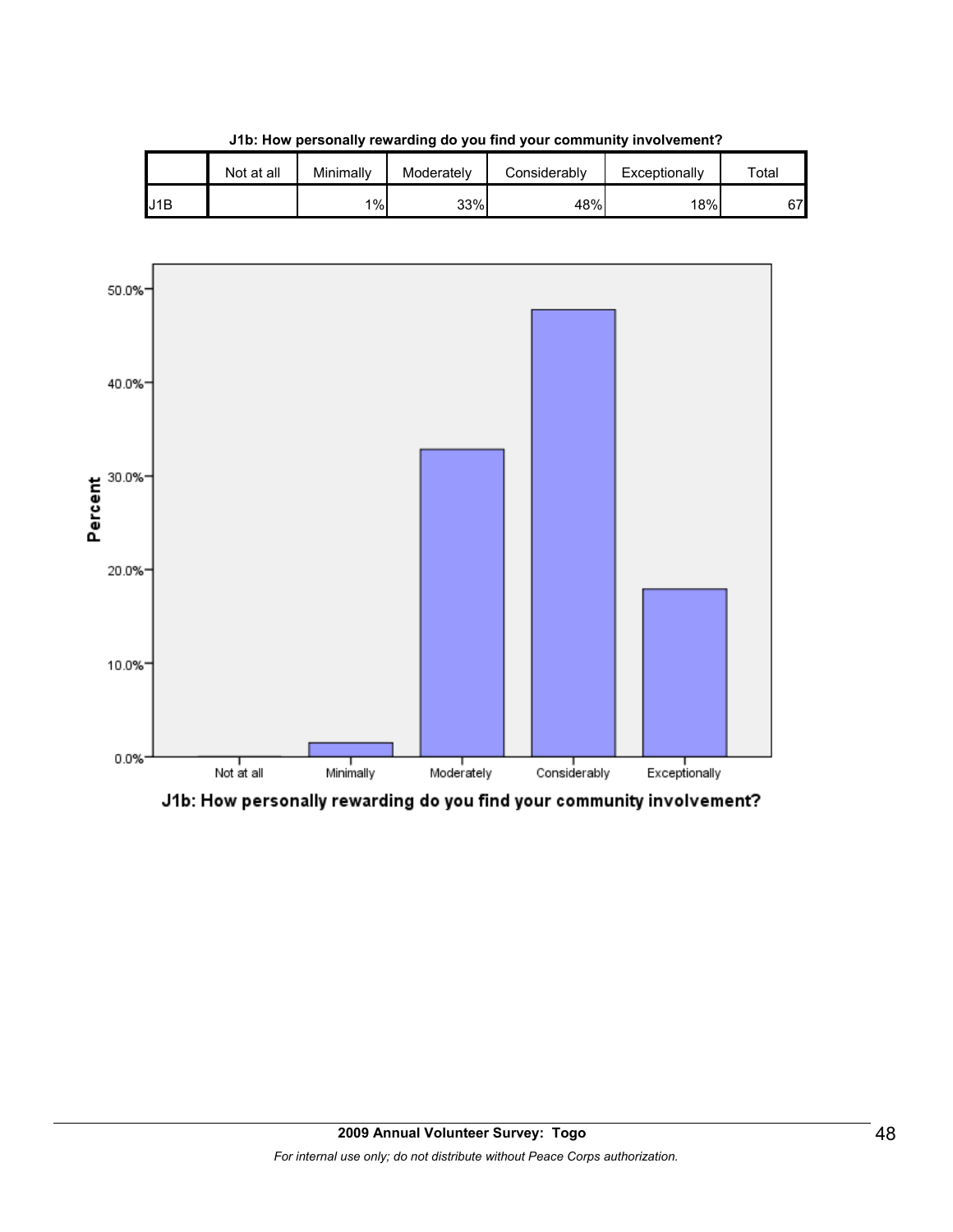|     | Not at all | Minimallv | Moderately | Considerably | Exceptionally | $\tau$ otal |
|-----|------------|-----------|------------|--------------|---------------|-------------|
| J1C | 3%         | 12%       | 20%        | 41%          | 24%           | 66          |

**J1c: How personally rewarding do you find your experience with other Volunteers?**



J1c: How personally rewarding do you find your experience with other<br>Volunteers?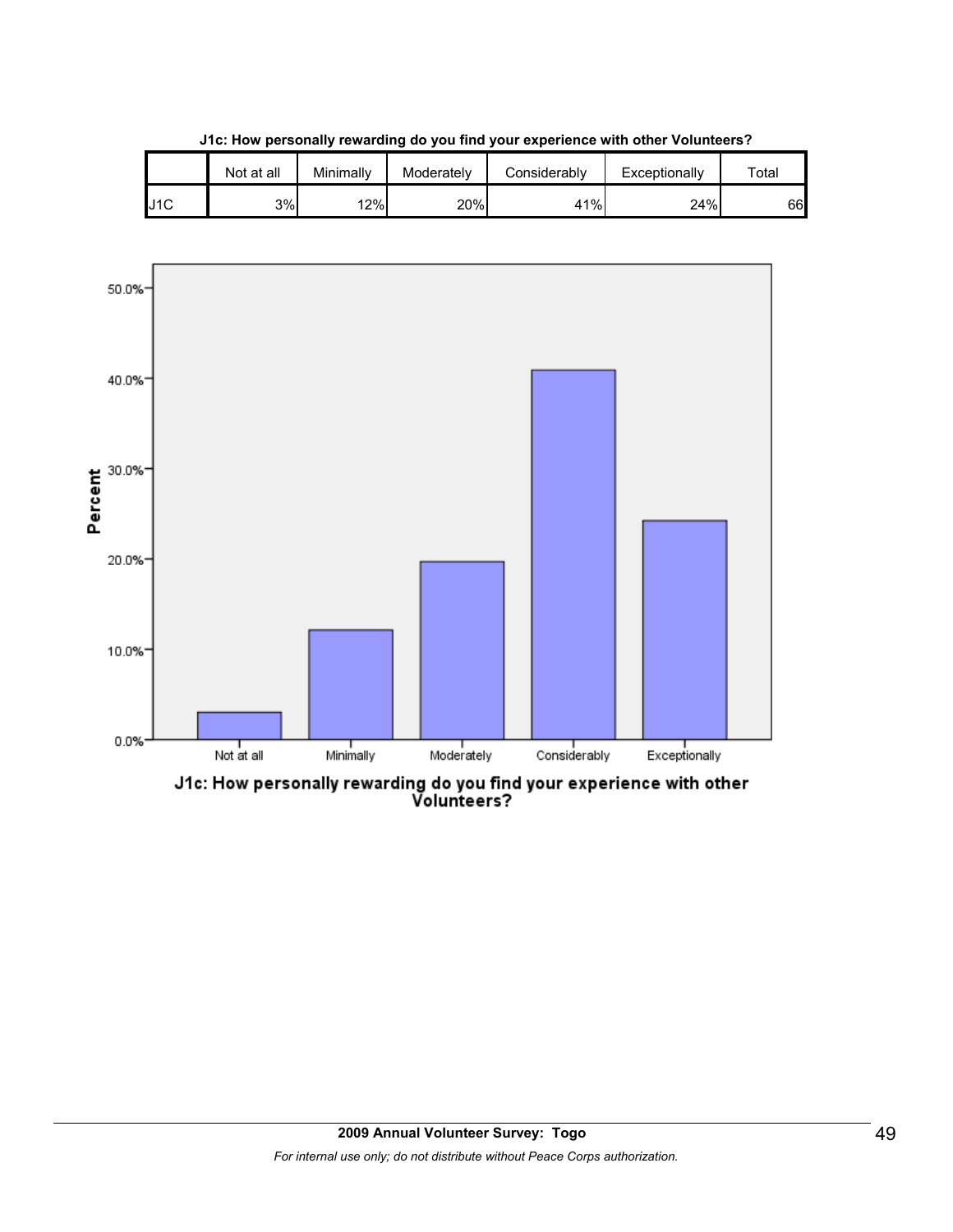

**J1d: How personally rewarding do you find your work with counterparts/community partners?**

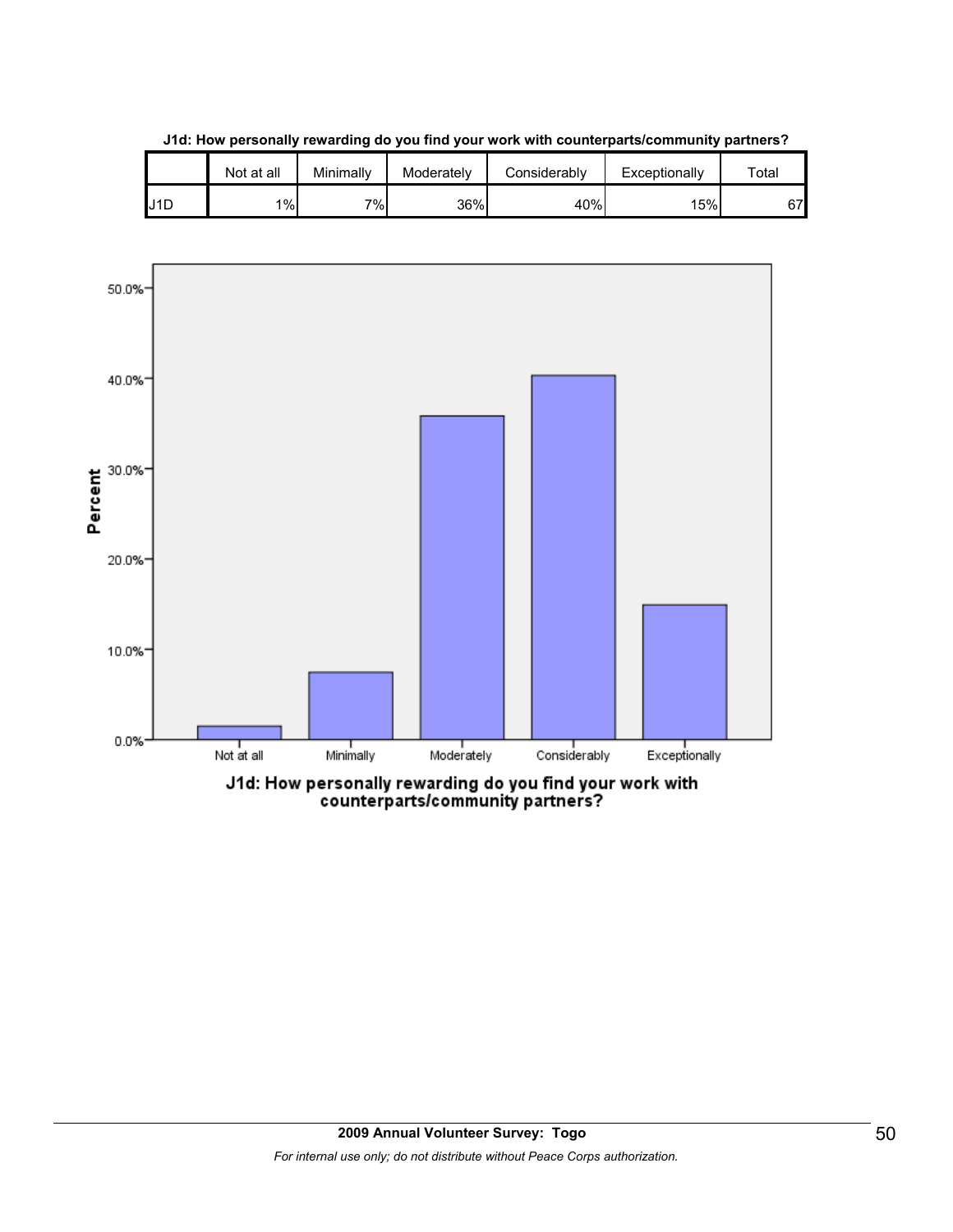|           | Not at all | Minimally | Moderately | Considerably | Exceptionally | $\tau$ otal |
|-----------|------------|-----------|------------|--------------|---------------|-------------|
| 11E<br>ıυ |            | $1\%$     | 34%        | 49%          | 15%           | 67          |

**J1e: How personally rewarding do you find your experience with other HCNs?**

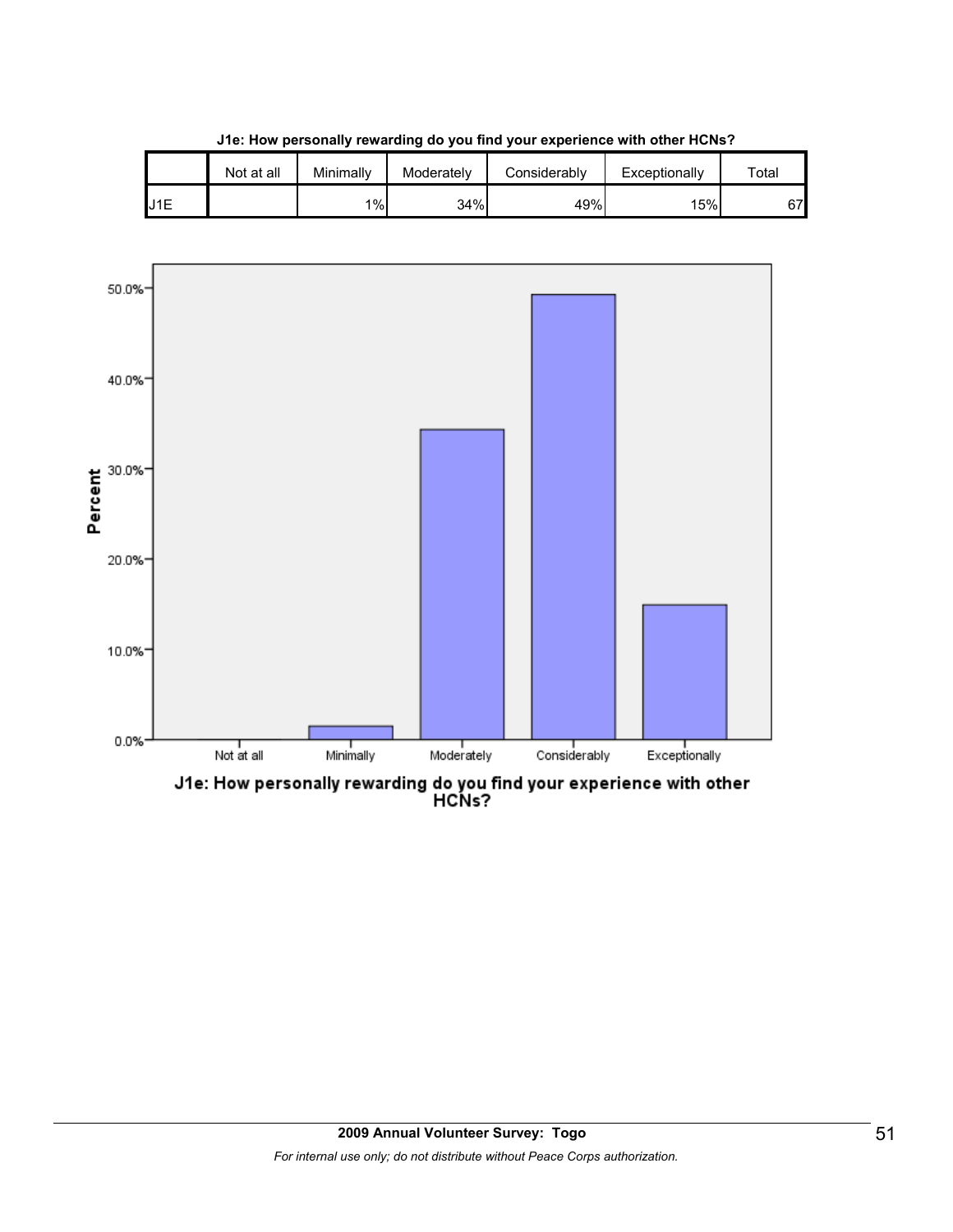

**J2a (PCVs at post 9 months+ months): Please rate how well you think you achieved Goal 1.**

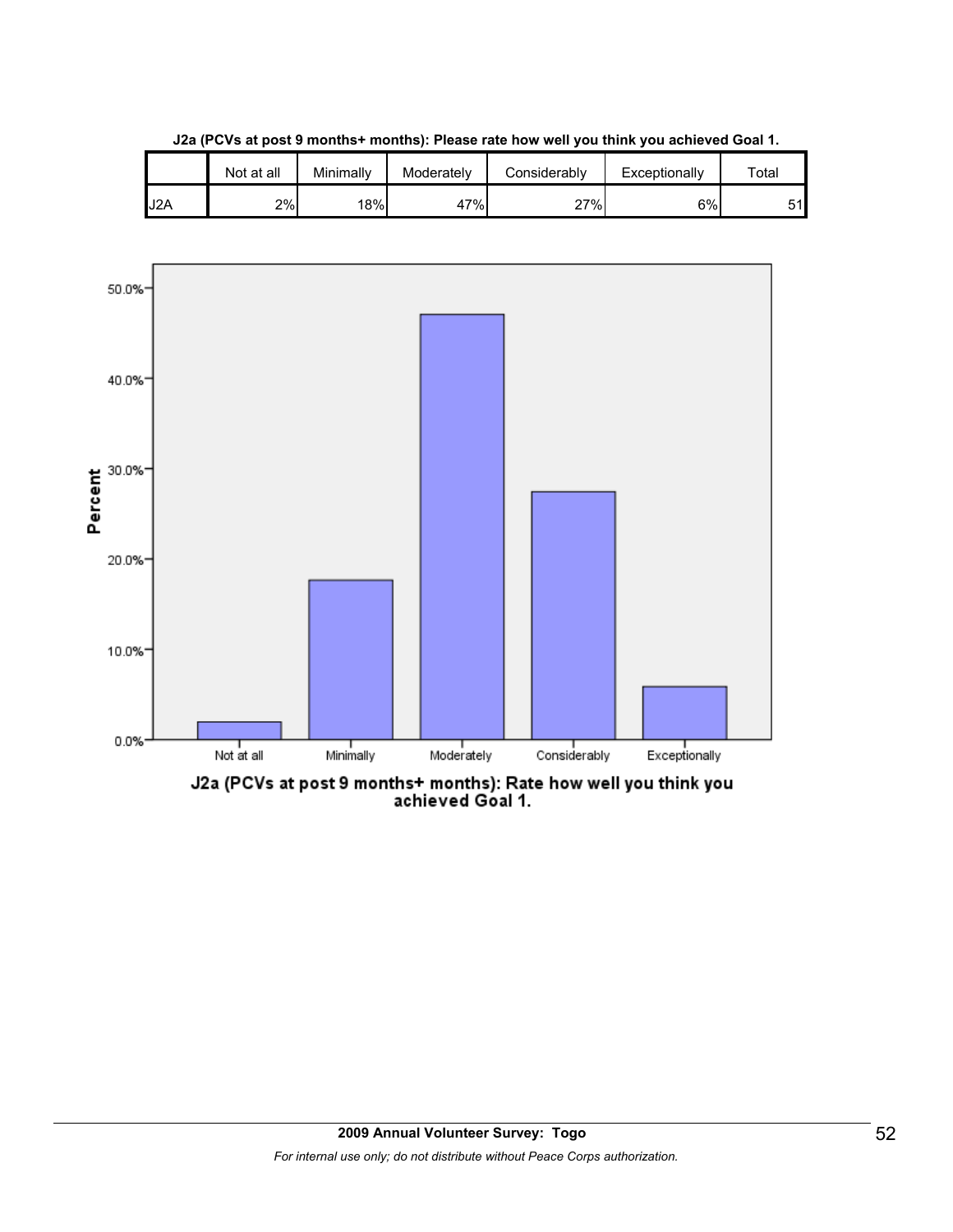|     | Not at all | Minimally | Moderately | Considerably | Exceptionally | $\tau$ otal |
|-----|------------|-----------|------------|--------------|---------------|-------------|
| J2B | 4%         | 8%        | 29%        | 40%          | 19%           | 52          |

**J2b: (PCVs at post 9 months+ months): Please rate how well you think you achieved Goal 2.**

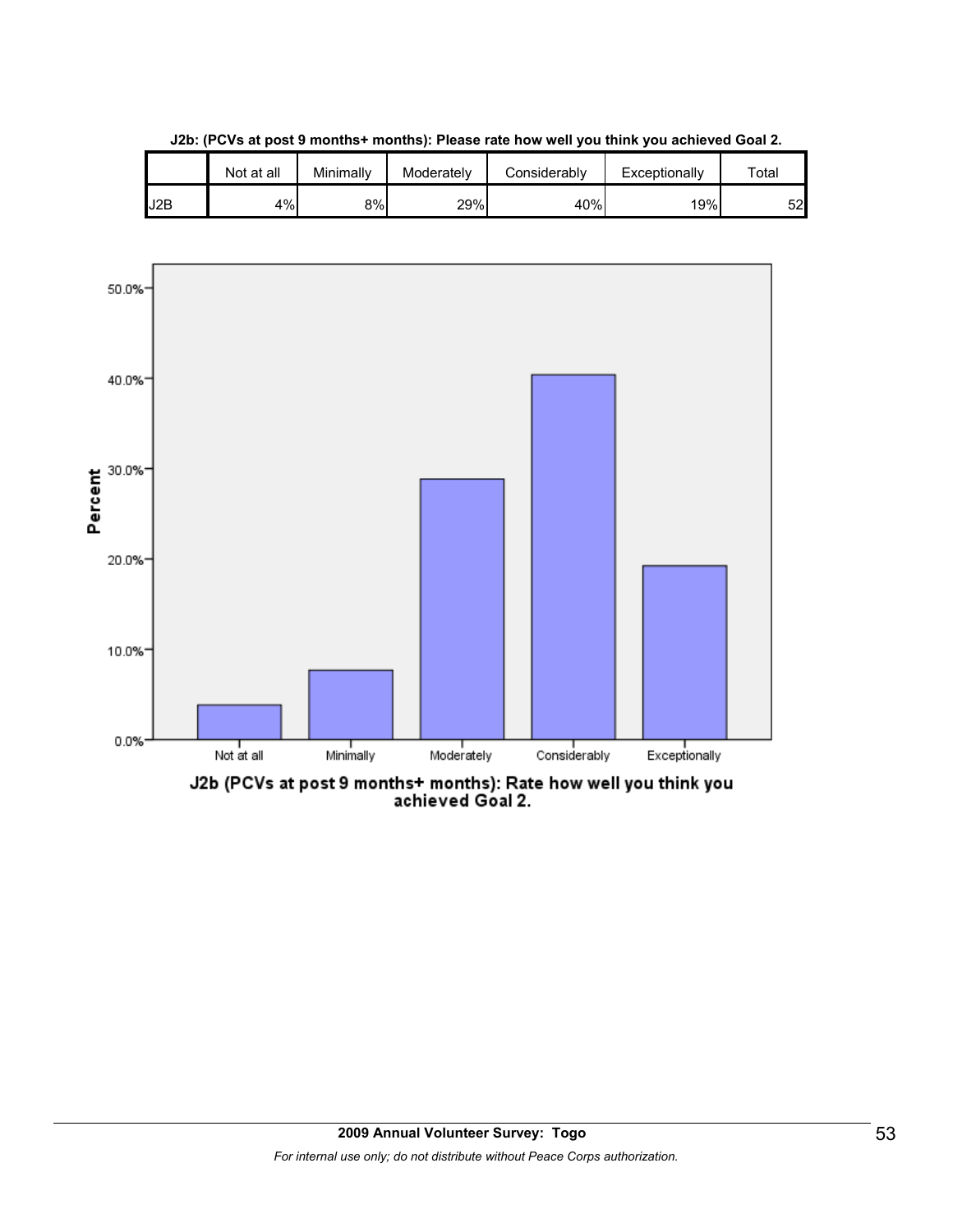|     | Not at all | Minimally | Moderately | Considerably | Exceptionally | $\tau$ otal |
|-----|------------|-----------|------------|--------------|---------------|-------------|
| J2C |            | 12%       | 17%        | 46%          | 25%           | 52          |

**J2c (PCVs at post 9 months+ months): Please rate how well you think you achieved Goal 3.**



J2c (PCVs at post 9 months+ months): Please rate how well you think you<br>achieved Goal 3.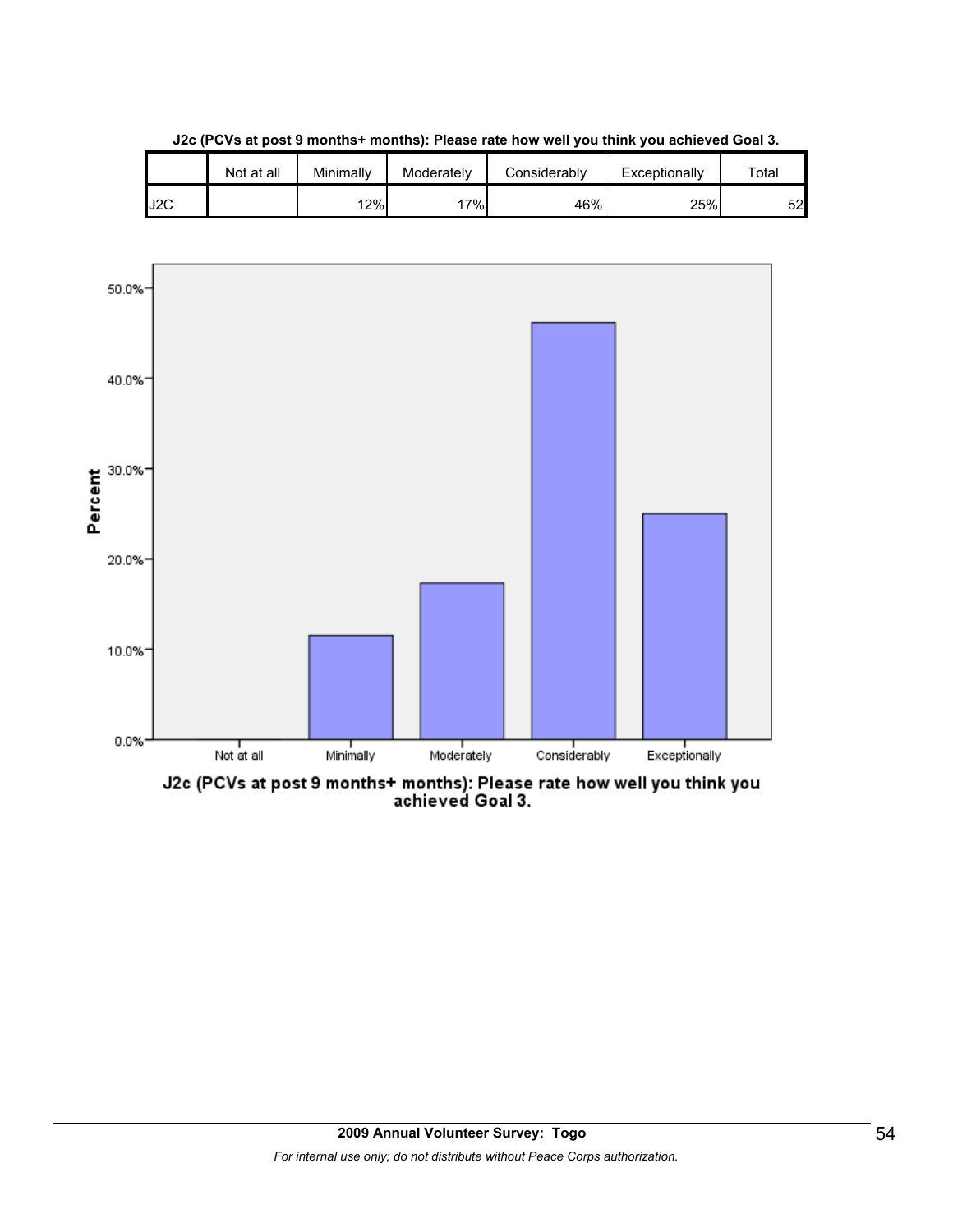**J3: Today, would you make the same decision to join the Peace Corps?**

|     | No | Not likely | Possibly | Probably | Definitely | Total |
|-----|----|------------|----------|----------|------------|-------|
| IJ3 | 2% |            | 11%      | 27%      | 60%        | 63    |

**J4: Would you recommend Peace Corps service to others you think are qualified?**

|     | No | Not likely | Possibly | Probably | Definitely | $\tau$ otal |
|-----|----|------------|----------|----------|------------|-------------|
| IJ4 | 1% |            | 15%      | 27%      | 57%        | 67          |

**J5: Do you intend to complete your Peace Corps service?**

|     | N٥    | Not sure | Yes | Might extend | Total   |
|-----|-------|----------|-----|--------------|---------|
| IJ5 | $1\%$ | 4%       | 75% | 19%          | 07<br>U |

**J6: Would your host country benefit most if the Peace Corps program was---?**

|    |              |         | Refocused/redesig |                  |          |       |
|----|--------------|---------|-------------------|------------------|----------|-------|
|    | Discontinued | Reduced | ned               | Maintained as is | Expanded | Total |
| J6 | 3%           | 6%      | 62%               | 15%              | 14%      | 66    |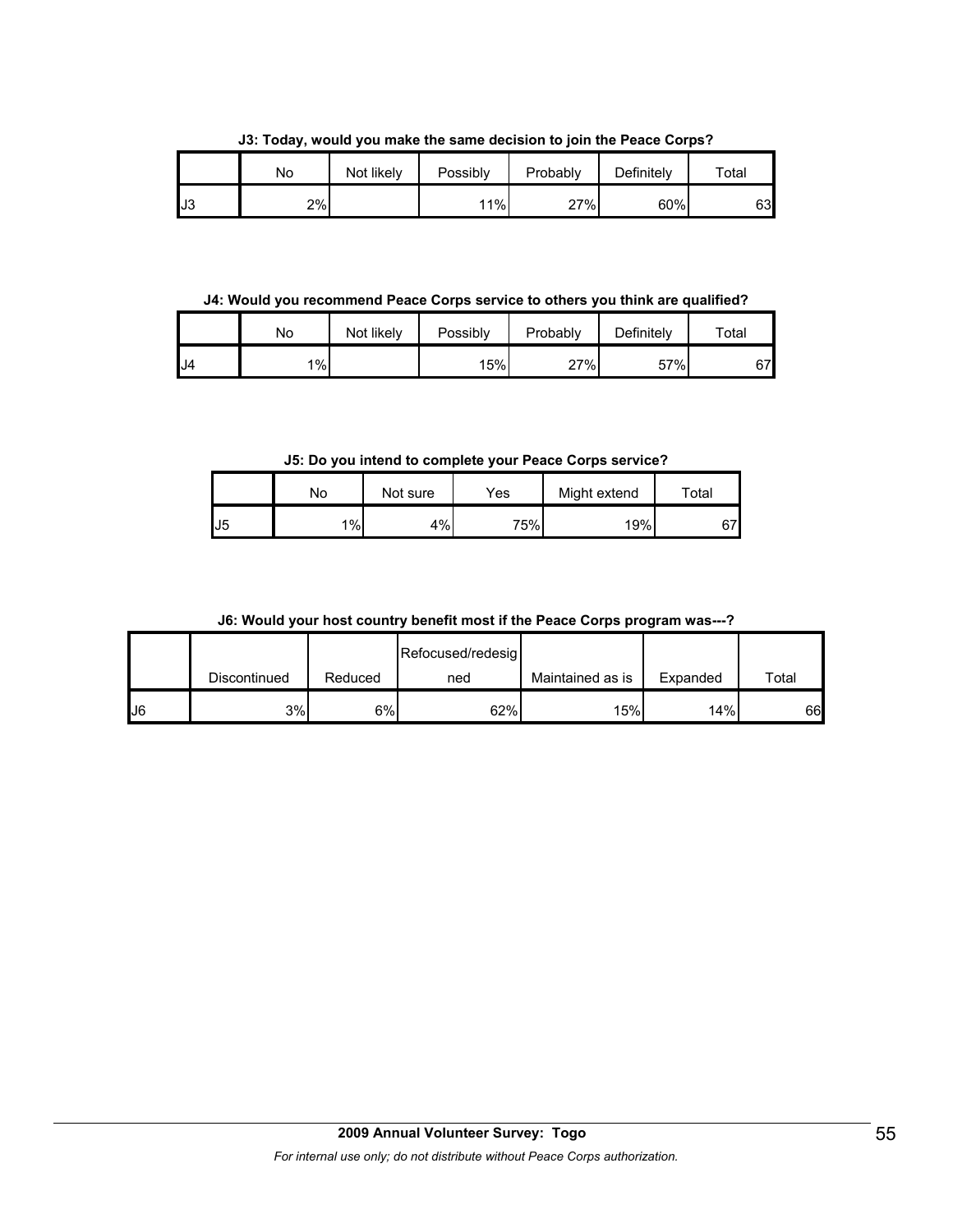# **K. Activities After Peace Corps Service**

*This section reports on Volunteers' plans for after they have completed their Peace Corps Service.* 

### **K1a: What are your plans after your Peace Corps service? Work in government.**

| Government    |                      |                    |   |  |
|---------------|----------------------|--------------------|---|--|
| In the $U.S.$ | In your host country | In another country | N |  |
| 100%          | 0%I                  | 0%                 | 8 |  |

\* Percent of cases was used. Percentages will be greater than 100 since Volunteers were asked to select all that applied.

#### **K1b: What are your plans after your Peace Corps service? Work in the private sector.**

| <b>Private Sector</b>                                            |     |     |    |  |
|------------------------------------------------------------------|-----|-----|----|--|
| In the $U.S.$<br>In your host country<br>In another country<br>N |     |     |    |  |
| 79%                                                              | 0%I | 36% | 14 |  |

\* Percent of cases was used. Percentages will be greater than 100 since Volunteers were asked to select all that applied.

#### **K1c: What are your plans after your Peace Corps service? Work for an NGO.**

| <b>NGO</b>    |                      |                    |   |  |
|---------------|----------------------|--------------------|---|--|
| In the $U.S.$ | In your host country | In another country | N |  |
| 100%          | 0%                   | 12%                | 8 |  |

\* Percent of cases was used. Percentages will be greater than 100 since Volunteers were asked to select all that applied.

#### **K1d: What are your plans after your Peace Corps service? Work for PC Response.**

| Peace Corps Response                                           |    |      |   |  |
|----------------------------------------------------------------|----|------|---|--|
| In the U.S.<br>In your host country<br>In another country<br>N |    |      |   |  |
| 9%                                                             | 0% | 100% | ົ |  |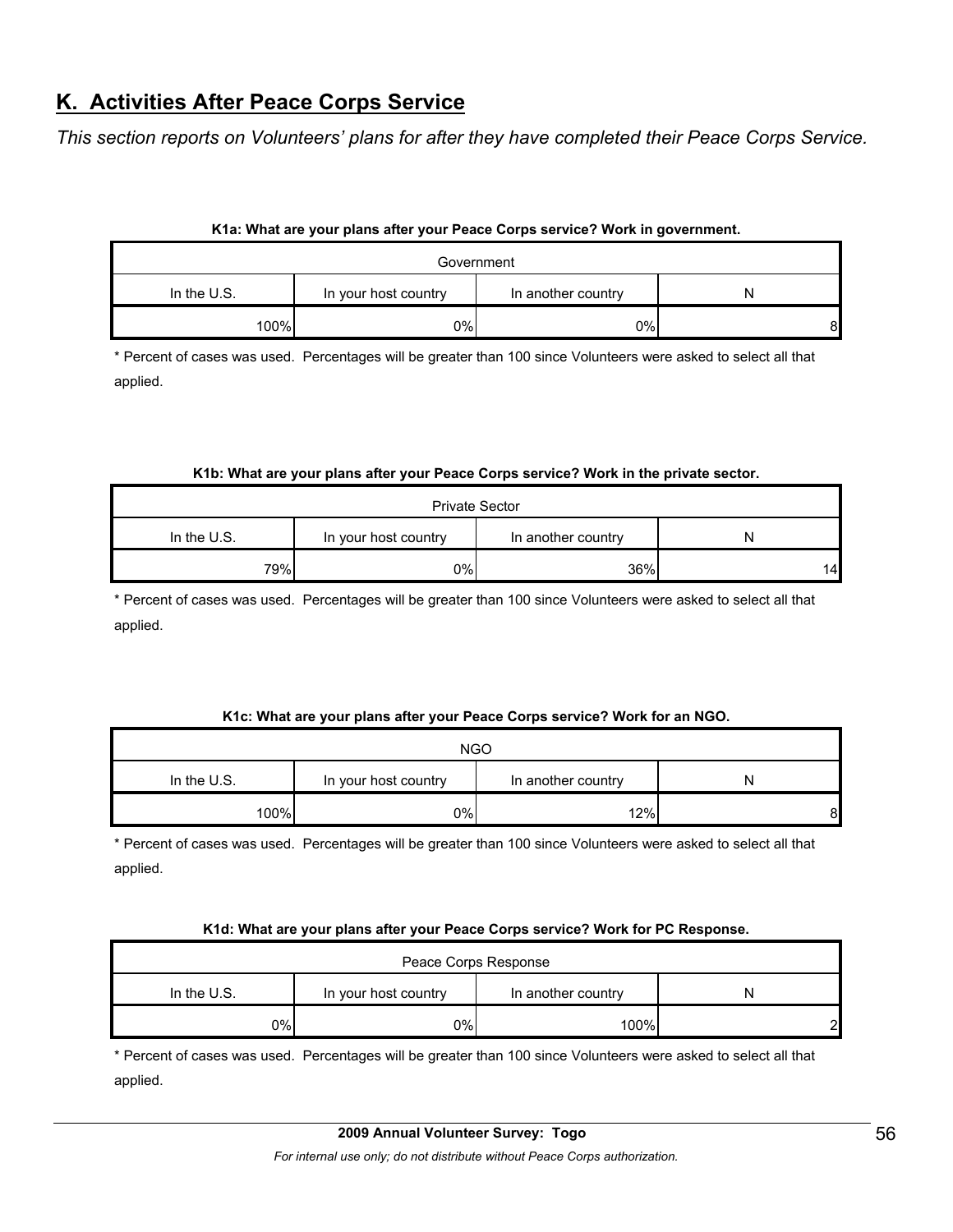|               |                      | <b>Volunteer Activities</b> |   |
|---------------|----------------------|-----------------------------|---|
| In the $U.S.$ | In your host country | In another country          | N |
| 100%          | 0%l                  | 9%                          |   |

#### **K1e: What are your plans after your Peace Corps service? Continue to participate in volunteer activities.**

\* Percent of cases was used. Percentages will be greater than 100 since Volunteers were asked to select all that applied.

#### **K1f: What are your plans after your Peace Corps service? Graduate school/academic credentialing.**

| Graduate School                                                |     |     |    |  |
|----------------------------------------------------------------|-----|-----|----|--|
| In the U.S.<br>In your host country<br>In another country<br>N |     |     |    |  |
| 93%                                                            | 0%l | 20% | 15 |  |

\* Percent of cases was used. Percentages will be greater than 100 since Volunteers were asked to select all that applied.

### **K1g: What are your plans after your Peace Corps service? Travel.**

| Travel                                                           |    |     |    |  |
|------------------------------------------------------------------|----|-----|----|--|
| In the $U.S.$<br>In another country<br>In your host country<br>N |    |     |    |  |
| 50%                                                              | 6% | 69% | 16 |  |

\* Percent of cases was used. Percentages will be greater than 100 since Volunteers were asked to select all that applied.

### **K1h: What are your plans after your Peace Corps service? Other.**

| Other       |                      |                    |   |  |
|-------------|----------------------|--------------------|---|--|
| In the U.S. | In your host country | In another country |   |  |
| 80%         | 0%                   | 20%                | 5 |  |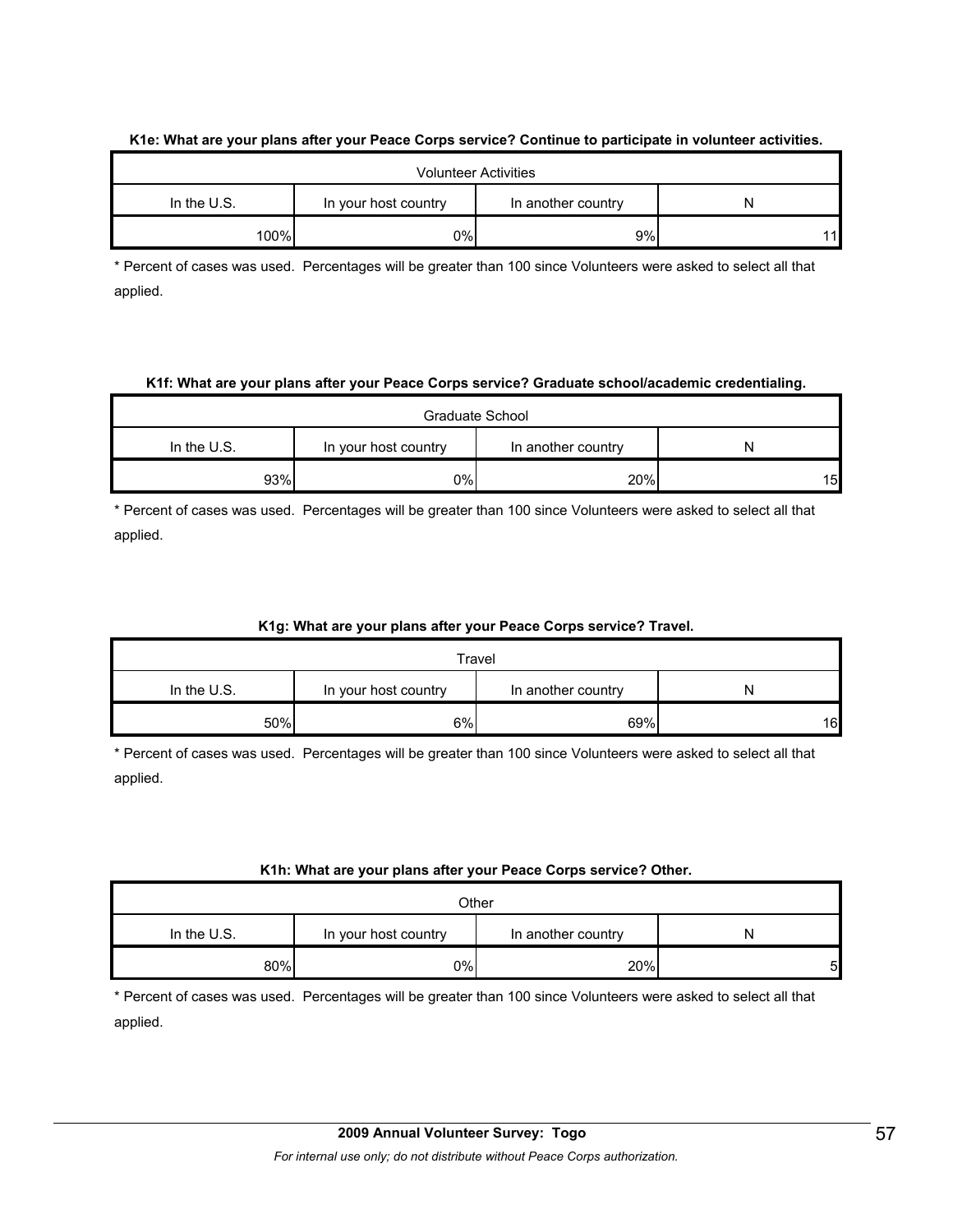# **K2:How prepared do you feel to share your Peace Corps experience and knowledge of your host country with others in the United States when you return?**

|                                  | Not at all | Minimally | Moderately | Considerably | Total |
|----------------------------------|------------|-----------|------------|--------------|-------|
| How prepared do you feel to      | 0%         | 10%       | 45%        | 45%          |       |
| share your Peace Corps           |            |           |            |              |       |
| experience and knowledge of your |            |           |            |              |       |
| host country with others in the  |            |           |            |              | 29    |
| United States when you return?   |            |           |            |              |       |

## **K3: How well do you feel Peace Corps has prepared you for life in the U. S. after you return?**

|                              | Not at all | Minimally | Moderately | Considerably | Exceptionally | Total |
|------------------------------|------------|-----------|------------|--------------|---------------|-------|
| How well do you feel Peace   | 13%        | 20%       | 33%        | 27%          | 7%            |       |
| Corps has prepared you for   |            |           |            |              |               |       |
| life in the U. S. after your |            |           |            |              |               | 30    |
| return?                      |            |           |            |              |               |       |

## **K6: Have your life/career goals changed because of your Peace Corps service?**

|                                                | No  | Yes | $\tau$ otal |
|------------------------------------------------|-----|-----|-------------|
| Have your life/career goals changed because of | 44% | 56% |             |
| your Peace Corps service?                      |     |     |             |

## **K7: How well informed are you about the following opportunities for returned Volunteers:**

|                                                  | Not informed | Somewhat<br>informed | Well informed | N  |
|--------------------------------------------------|--------------|----------------------|---------------|----|
| Peace Corps Response                             | 27%          | 53%                  | 20%           | 30 |
| Peace Corps' Fellows/USA<br>program              | 17%          | 57%                  | 27%           | 30 |
| Noncompetitive eligibility                       | 27%          | 47%                  | 27%           | 30 |
| <b>RPCV Career Center in</b><br>Washington, D.C. | 40%          | 43%                  | 17%           | 30 |
| <b>Returned Volunteer Services</b>               | 31%          | 52%                  | 17%           | 29 |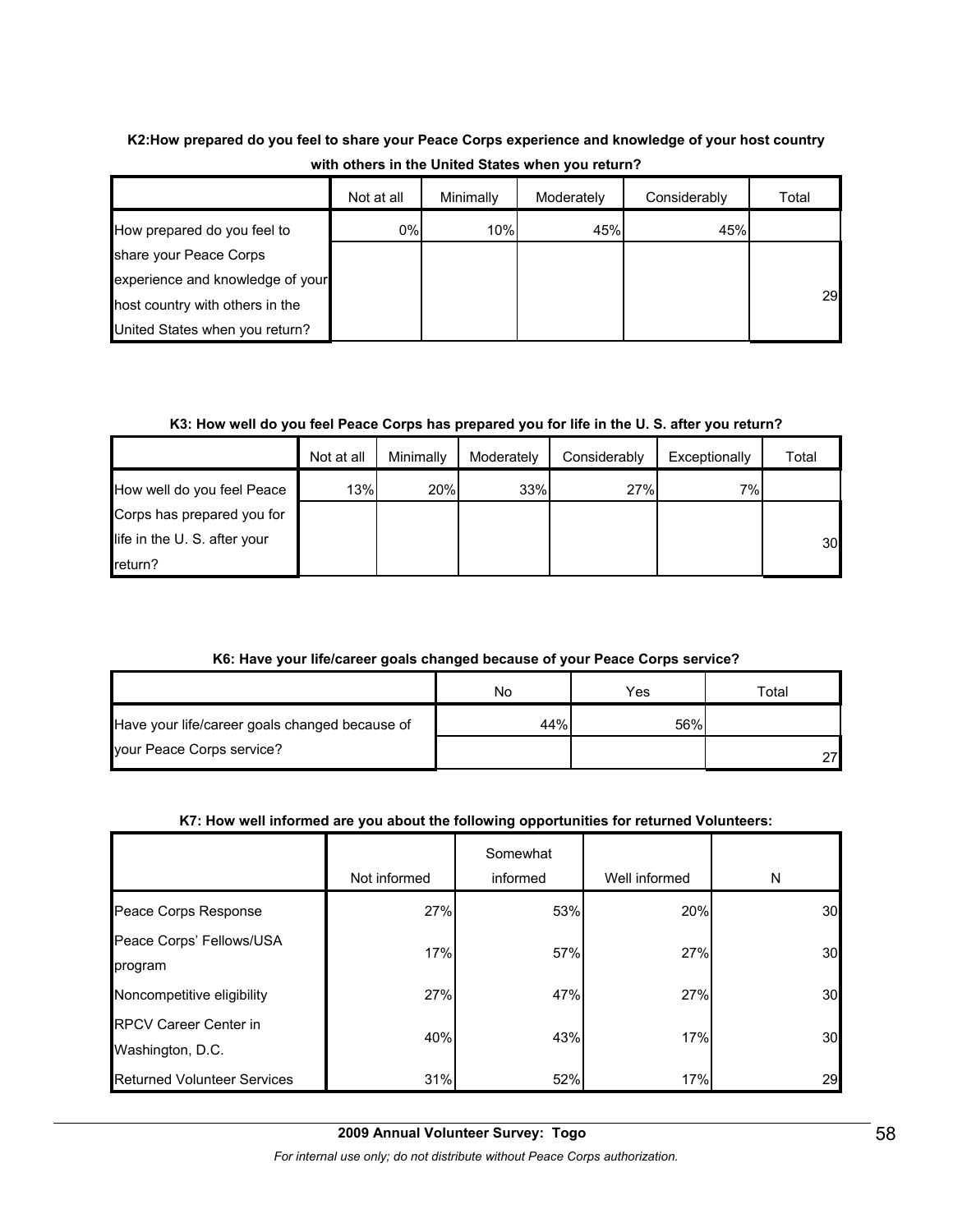| Learn about Fellows/USA program | PC Website                                    | 44% |    |
|---------------------------------|-----------------------------------------------|-----|----|
|                                 | Hotline                                       | 22% |    |
|                                 | Word of mouth                                 | 19% |    |
|                                 | At COS Conference                             | 15% |    |
|                                 | At PST                                        | 11% |    |
|                                 | Mid-service mailing from PC                   | 11% |    |
|                                 | From a recruiter                              | 7%  |    |
|                                 | University website                            | 7%  |    |
|                                 | From staff in the host country's PC<br>office | 7%  |    |
|                                 | Other                                         | 7%  |    |
|                                 | At IST                                        | 4%  |    |
|                                 | At post's information resource center         | 4%  |    |
|                                 | N                                             |     | 27 |

**K8: How did you first learn about the Fellows/USA program?**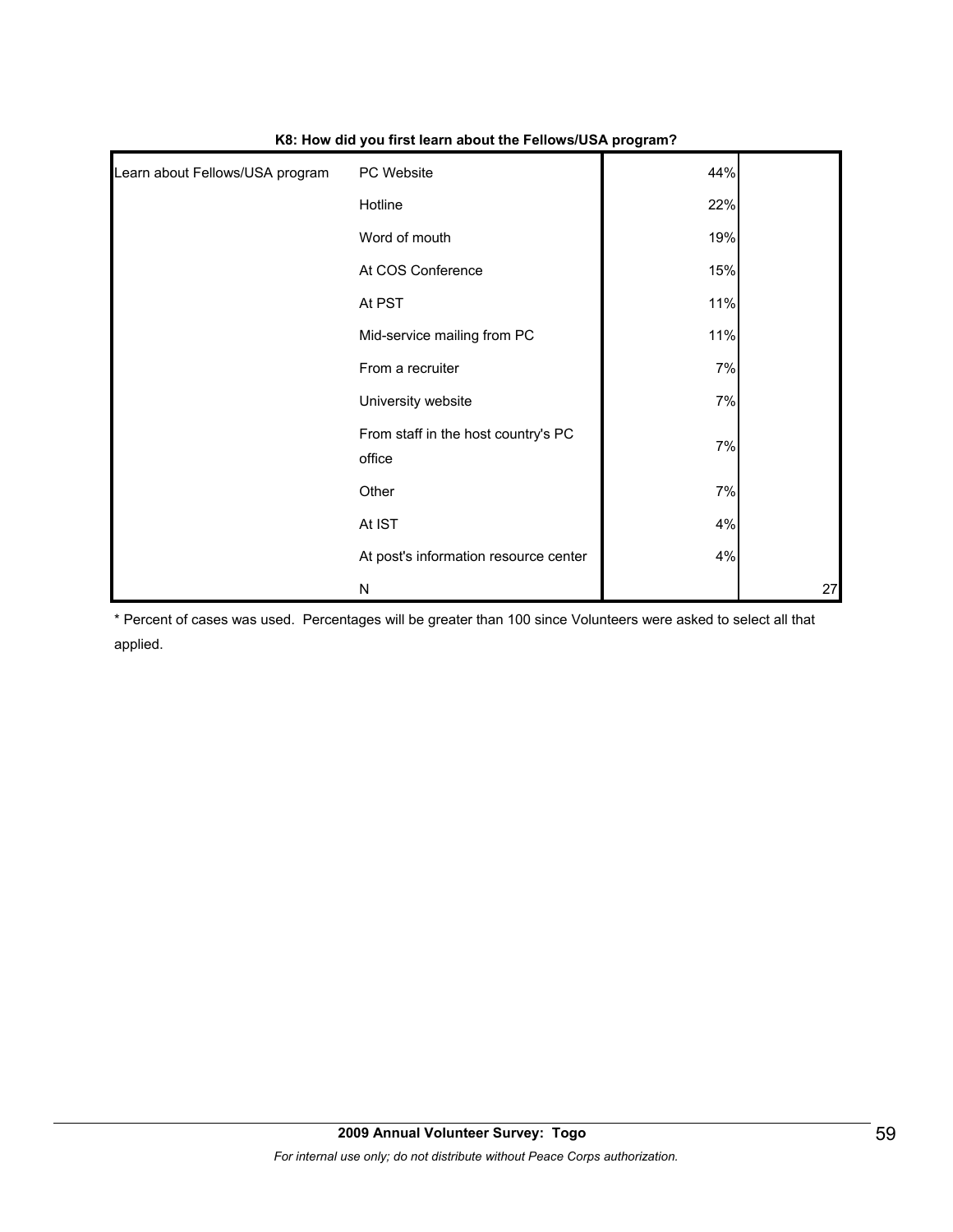| K9 Resources | <b>Career Resource Manual</b>                                          | 63% |    |
|--------------|------------------------------------------------------------------------|-----|----|
|              | Electronic newsletter with job postings and<br>career advice           | 60% |    |
|              | Access to free job bulletins                                           | 60% |    |
|              | RPCV job search webinars                                               | 53% |    |
|              | <b>RPCV Handbook</b>                                                   | 47% |    |
|              | Applying to federal government with RPCV<br>noncompetitive eligibility | 43% |    |
|              | RPCV career conferences                                                | 43% |    |
|              | List of RPCVs willing to talk to me about<br>their careers             | 37% |    |
|              | Guide to speaking about my PC service to<br>others (third goal)        | 30% |    |
|              | Connection with RPCVs through a<br>mentoring program                   | 30% |    |
|              | Self-assessment software (SIGI 3)                                      | 23% |    |
|              | <b>NOT SURE</b>                                                        | 7%  |    |
|              | Other                                                                  | 0%  |    |
|              | N                                                                      |     | 30 |

#### **K9: Which of the following resources do you think will be helpful as you exit Peace Corps service?**